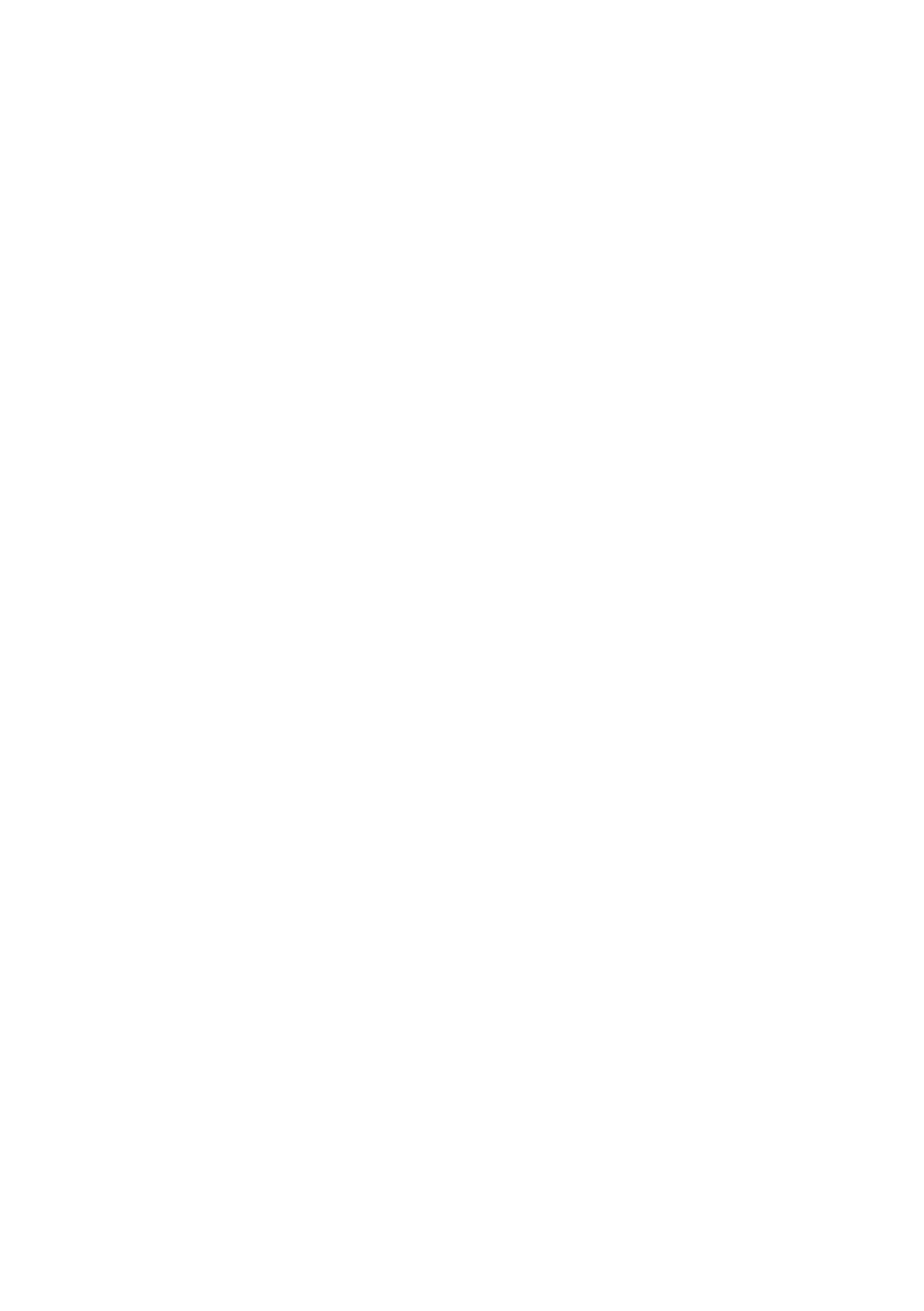# **FOR URGENT** EMOCRAT **FIC** EFORMS

Skopje, July 2016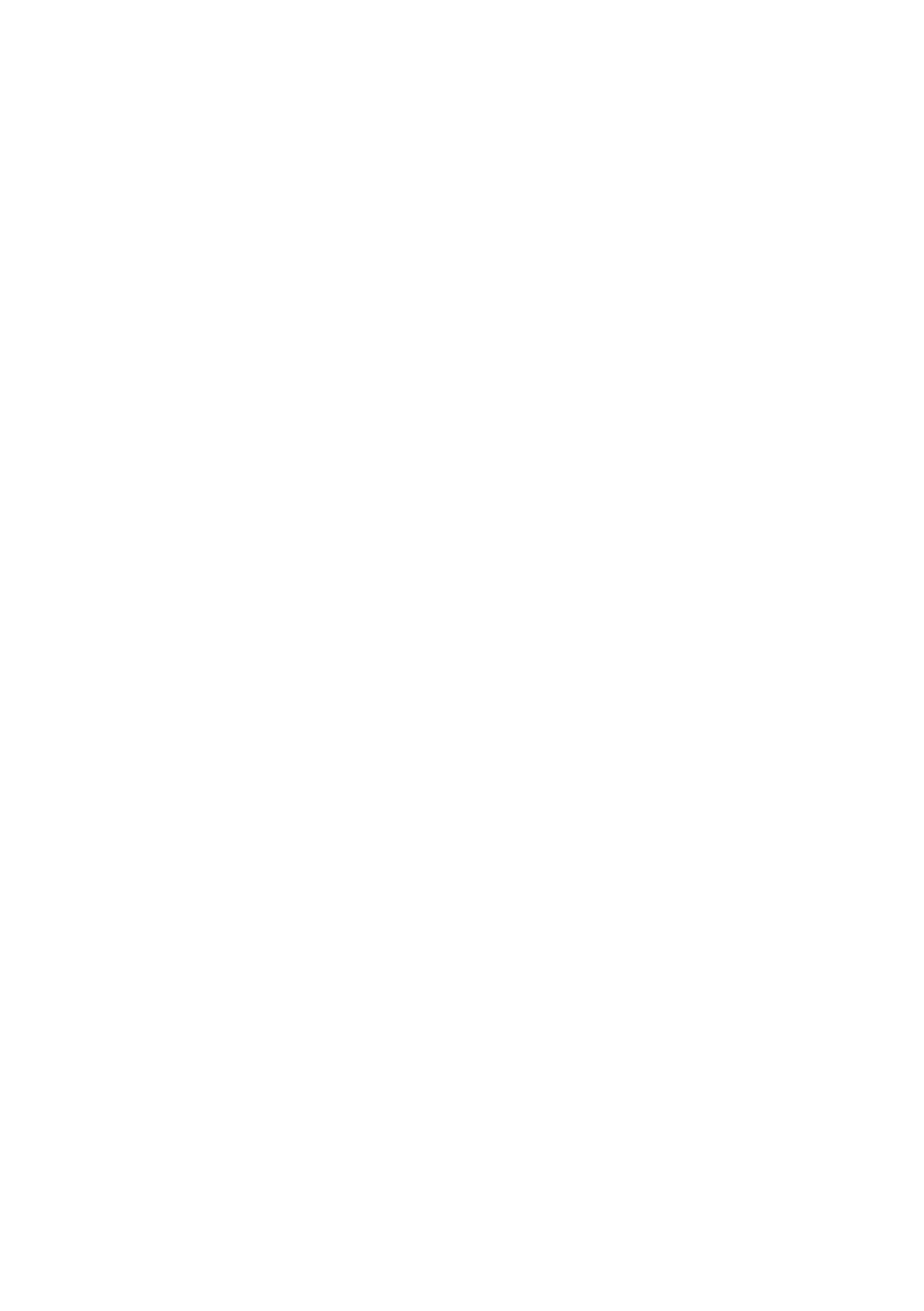# **CONTENTS**

| INTRODUCTION                                                              |     |
|---------------------------------------------------------------------------|-----|
|                                                                           |     |
|                                                                           |     |
|                                                                           |     |
| PUBLIC FINANCE AND ECONOMY <b>CONOMY</b> 2008 2012 21                     |     |
| JUDICIARY 13                                                              |     |
| FIGHT AGAINST CORRUPTION                                                  | 17  |
| ELECTIONS AND ELECTORAL SYSTEM                                            |     |
|                                                                           | 27  |
|                                                                           | 31  |
| CONTROL OVER POLICE WORK, SECURITY AGENCIES, AND                          | 37  |
|                                                                           | 39  |
|                                                                           | .45 |
| SOCIAL PROTECTION, WELFARE, AND SUSTAINABILITY MARKET MARKET MARKET 51    |     |
|                                                                           |     |
|                                                                           |     |
| ANNEX 1 - LIST OF ORGANIZATIONS AND EXPERTS INVOLVED IN THE INITIATIVE 60 |     |
|                                                                           |     |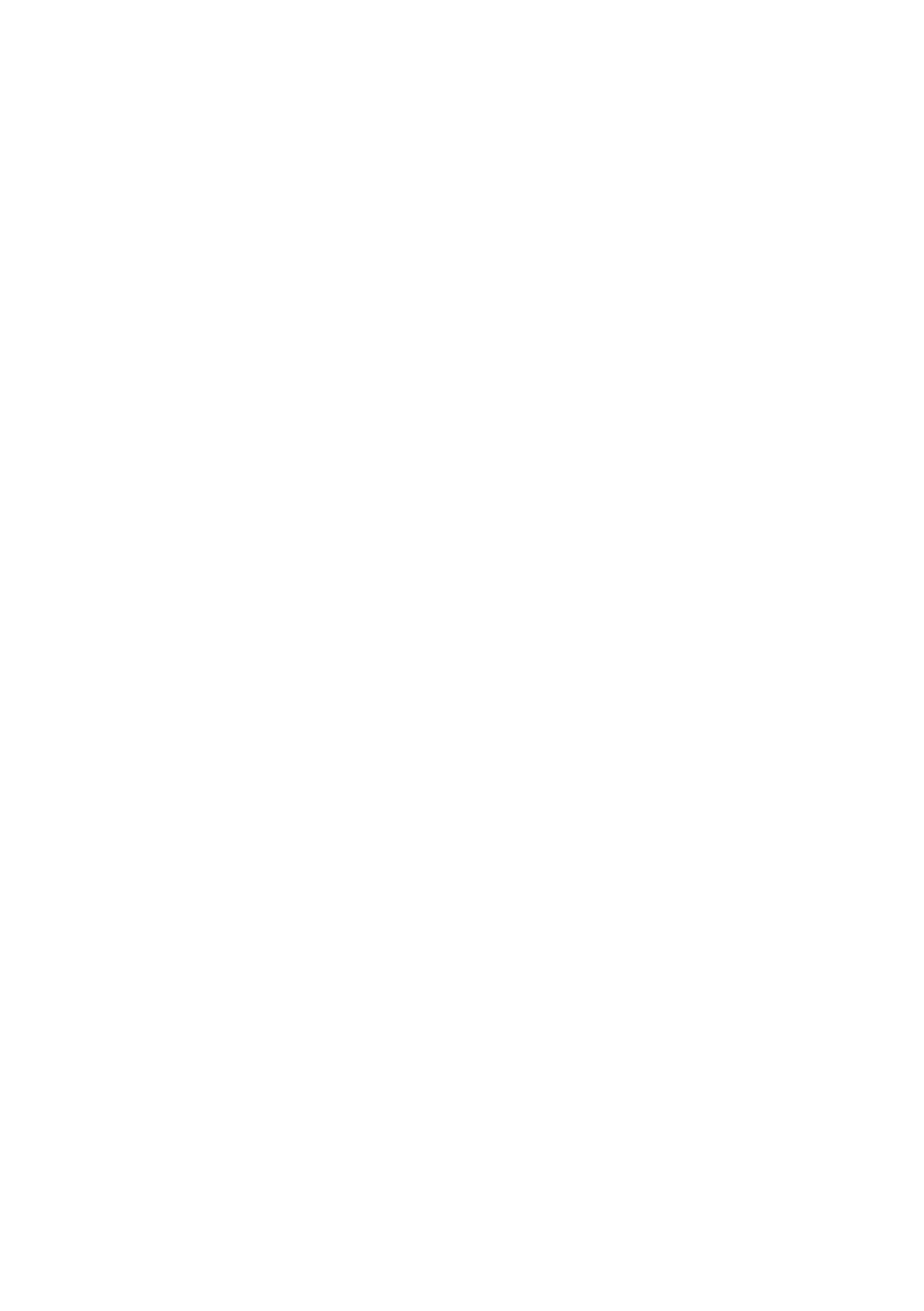T his Blueprint represents a joint effort of a group of civil society organizations (CSOs) and is a product of synergy and cooperation between CSOs, academia and independent experts (Annex 1). This joint effort is a response to the current political crisis, backsliding of democratic standards, the rule of law and loss of credibility of institutions.

The Blueprint complements the efforts of the "#Protestiram/Colorful Revolution" movement in its demands for urgent democratic reforms and for the involvement of independent representatives of the civil society in that process.

The **aim** of the Blueprint is to provide an incentive, guidelines and detailed actions necessary for restoring the democratic standards and values, achieving progress in selected areas of public policy, as well as bringing back citizens' trust in the key public institutions. The selected policy areas on are the following: Public Finance and Economy; Judiciary; Fight against Corruption; Elections and Electoral system, Media; Public Administration; Control over Police Work, Security Agencies, and (Counter)Intelligence Agencies; Parliament; Civil Society; Social Protection, Welfare, and Sustainability; Education and Youth Policies; and Environment.

The **immediate objective** of the document is to contribute to creating the necessary conditions for free, fair and credible elections, by proposing measures for the implementation of key reform priorities. However, the priority focus should be on the reforms instead of the date of the elections.

This Blueprint is a proposal for the development of a government's program for implementation of the key priorities. Having in mind the significance of the proposed instruments and measures and the current enrooted influence of the governing political parties over the institutions, we believe that the underlined reforms in this document should be implemented by an **expert government**.

The Blueprint initiative has produced and designed this document based on the many years of work and expertise within the respective areas of intervention. A large part of the proposed instruments and measures are part of the civil society commitments, reports, and recommendations issued for the respective areas. However, it should be underlined that the initiative is not part of a formal project and it is not supported through any funds and/or contracts.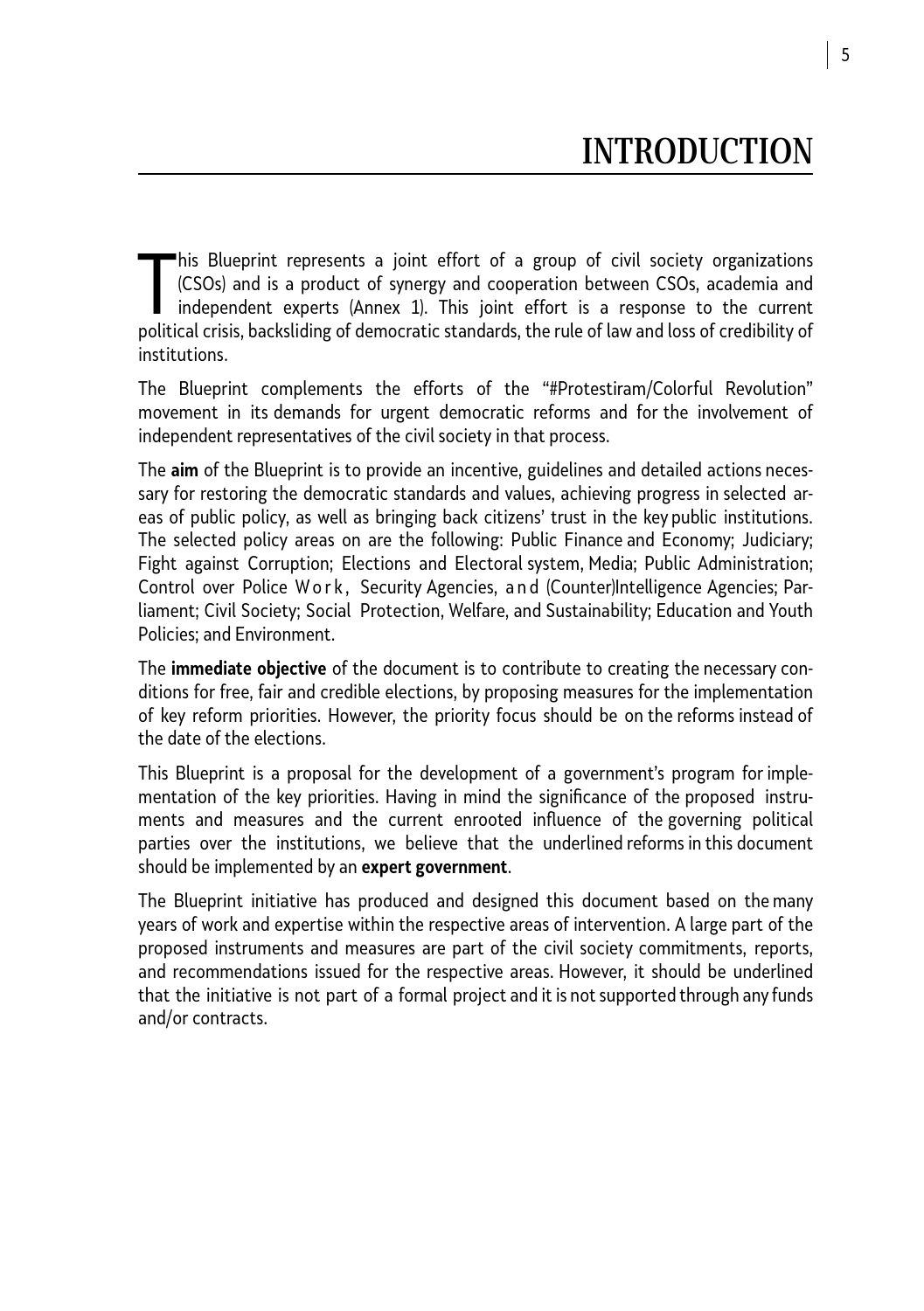The process of drafting and endorsement of the Blueprint policy areas went beyond the core group of this initiative and encompassed an additional number of CSOs, academia, and independent experts. They were included in the respective chapters, based on their expertise. The core group members and contributors for certain chapters do not bear responsibility for the other chapters and recommendations contained therein.<sup>1</sup> This main principle shall be applied in the future with all CSOs and experts that would like to be involved in specific chapters/areas.

Each of the selected Blueprint policy areas<sup>2</sup> is presented through **general principles** and **instruments**, **key institutions** and their possible role, as well as **legislation** that needs to be amended or drafted. Nevertheless, the blueprint contains limited legislative measures and keeps the primary focus on restoring the democratic standards and values and de-politicization of the institutions. All of the proposed instruments are determined by a specific time frame in which they should be implemented: **urgent (up to 3 months)**, **short** (up to 6 months) and **medium** (more than 6 months) term. Only the interventions in the last chapter (Environment) are envisaged as actions after the elections because they do not directly address the conditions for fair elections.

Within the first 1-3 months of the transitional period, the expert government should focus primarily on assessing and planning all key priority reforms and implementation of the urgently agreed measures.

During the entire process, the expert government should respect the **principles** of transparency, accountability, inclusiveness, and effectiveness.

It is essential that political parties in the **Parliament** provide a genuine **commitment** to the implementation of the key reform priorities. This commitment should go beyond the political parties in Parliament – by political parties not represented in Parliament, as well as the civil society at large. The Parliament's strong political will and effective commitment, as well as exercise of its oversight role are crucial for the implementation of the key reform priorities.<sup>3</sup>

In addition, the relevant bodies of the judicial branch, as well as the independent, oversight and regulatory bodies should demonstrate their commitment to the implementation of the key reform priorities.

6

<sup>&</sup>lt;sup>1</sup> If the contributors had diverging opinions on an issue, this is noted in the text.

<sup>&</sup>lt;sup>2</sup> Annex 2 contains the proposed legislative measures.

<sup>&</sup>lt;sup>3</sup> "Key reform priorities" identified in this document address some of the Urgent Reform Priorities issued by the European Commission in June 2015, which were based on the Recommendations of the Senior Experts' Group on systemic Rule of Law issues relating to the communications interception revealed in Spring 2015 (known as the "Priebe Report"). However, the key reform priorities identified in this document take into account the evolving developments during the past year and are elaborated in more specific measures in the areas where the contributors have specific expertise.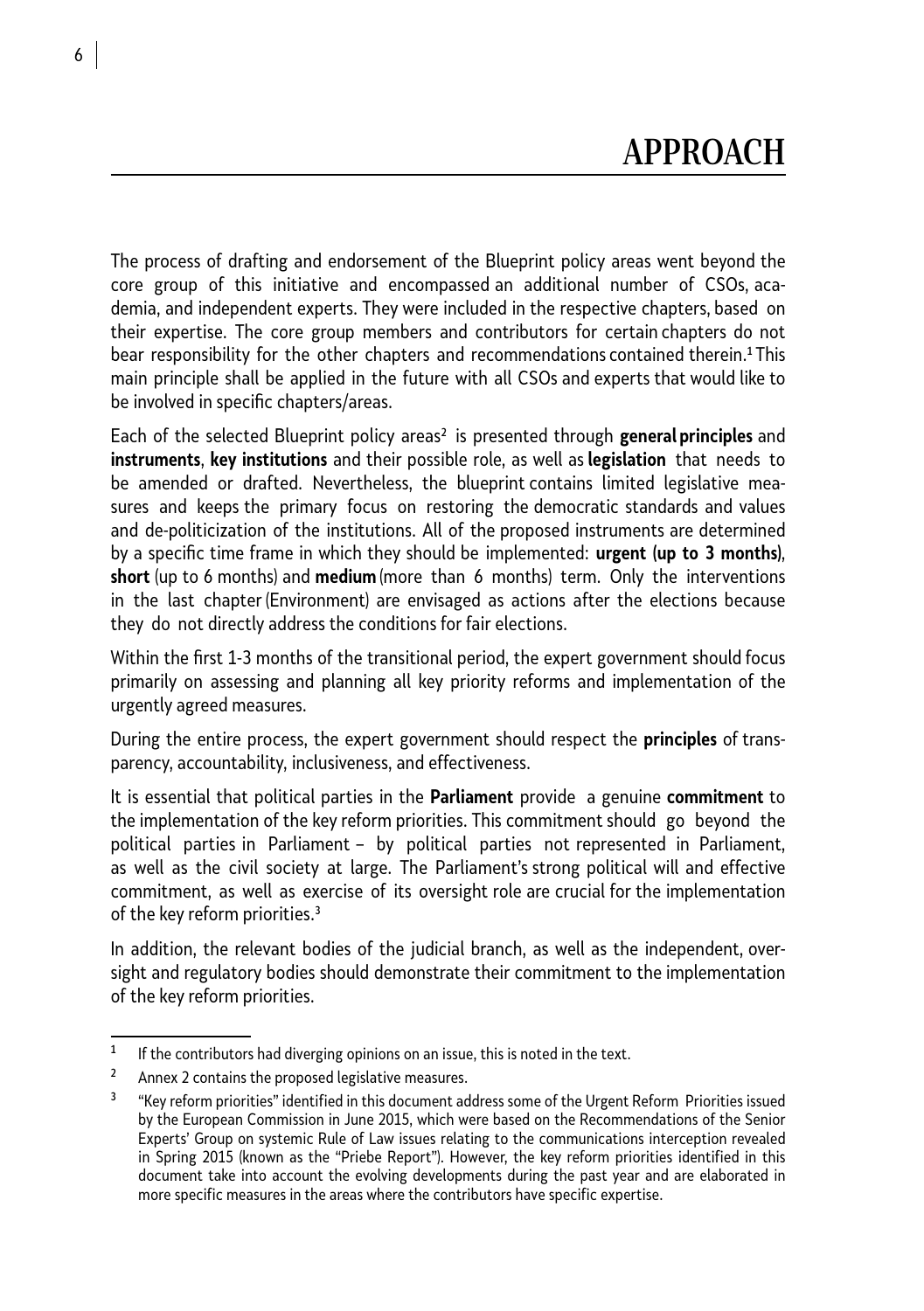It is also essential that the measures taken be aimed at enhancing the social cohesion of citizens and of all ethnic communities. In this line, it is necessary to consider the Recommendations from the Ohrid Framework Agreement Review on Social Cohesion, published in December 2015. <sup>4</sup>

To ensure efficient implementation and cooperation of all relevant stakeholders, we propose the following instruments to be applied:

- Amend the strategic plans of the ministries and other administrative bodies to be aligned with the expert government priorities and plan and ensure strict monitoring of compliance;
- Introduce teams (experts, advisors, employees) in each ministry to secure implementation of the Blueprint and the subsequent assessment of the situation;
- Where necessary, establish inter-sectorial coordinative bodies consisting of representatives from all institutions involved in the different processes for implementation of the Blueprint (i.e. for the updating of the voters list);
- Compulsory publication of minutes of Government sessions, including decisions, conclusions, and other acts, which are not published in the Official gazette (within 24 hours after the session on the governmental web-site);
- Launching media campaign followed by focused actions at the level of ministries and state institutions/agencies in order to improve the cohesion and synergy among the employees, regardless of party and/or ethnic affiliation.

We acknowledge the fact that the years of neglecting proper priority settings in the public sector and focus more on the line budgeting than the performance of the line ministries led to inefficiencies, lack of procedures, conflicting legislative solutions, underemployment in some sectors of the administration, while overemployment in others, and ultimately worsening of the public services. We also are aware of the fact that many of the sectors require additional resources (not necessarily financial) in order to provide efficient and effective public services. That is why we propose an approach guided by principles and priorities so that the overall public sector efficiency would be respected, instead of the approach of sectors competing for financials resources.

We also emphasise that it is essential to start the preparations for the Census.

<sup>4</sup> Available at: http://www.eip.org/sites/default/files/OFA%20Review%20on%20Social%20Cohesion.pdf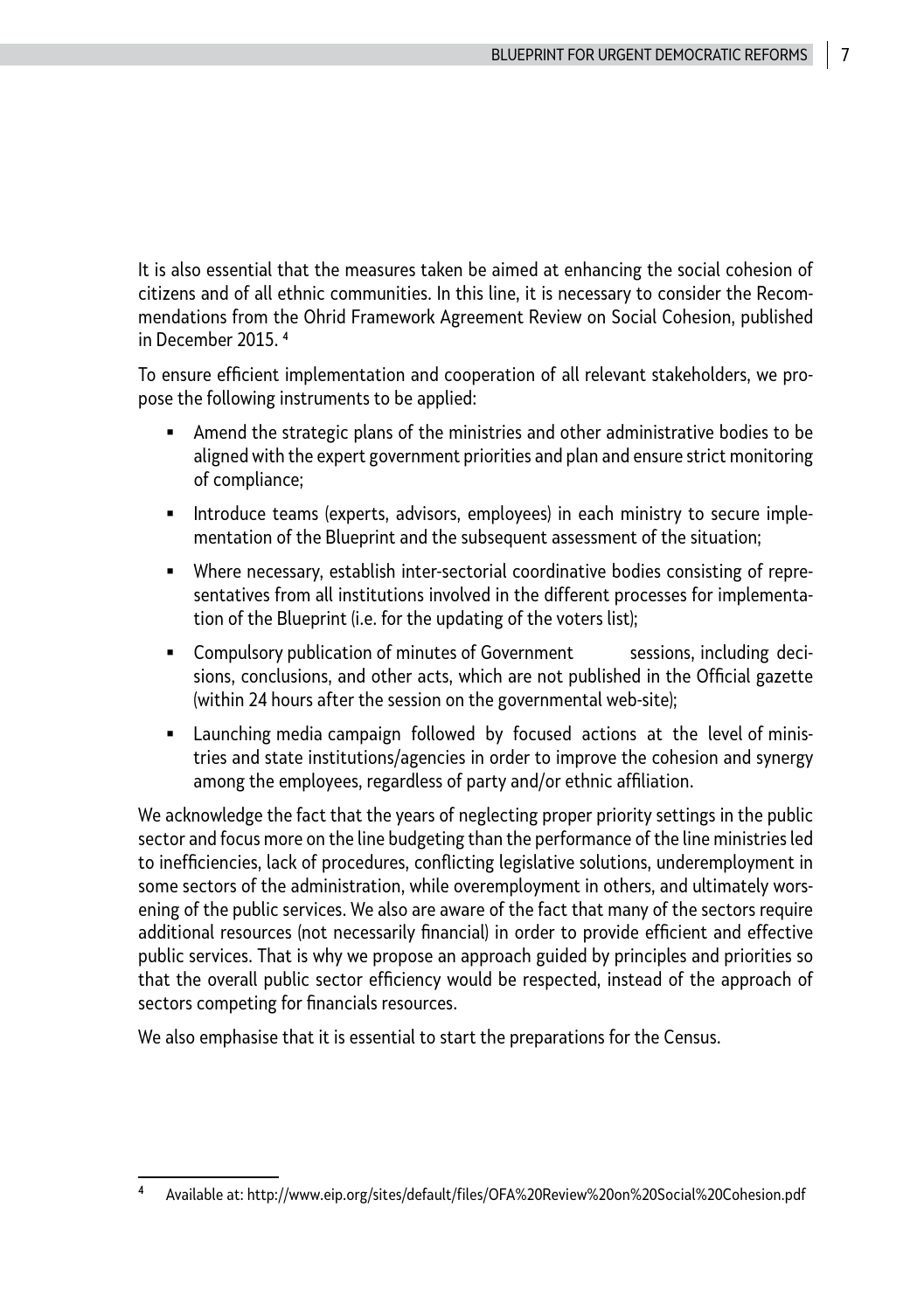# INCLUSION, MONITORING, AND EVALUATION

Prior assessment based on official and reliable data within each chapter is essential for the implementation of the reforms through the interventions and actions of this document. It is of a crucial importance for the civil society to be involved at the level of assessment of the current situation, as well as in the monitoring and evaluation of the key reform priorities. Such civil inclusion should take place both at the executive level and at parliamentary level, including an interaction with the judiciary and the independent, supervisory and regulatory bodies.

- A consultative council on the implementation of the key reform priorities should be established at the level of Government, chaired by the Prime Minister, consisting of representatives of responsible ministries and representatives of the civil society
	- Within the Council, thematic groups encompassing CSOs, grass root groups, think-tanks, informal initiatives, trade unions etc. should be established in order to facilitate consultations, monitoring, and evaluation of the key reform areas.
- Contact points in ministries and independent regulatory and supervisory bodies responsible for the key reform priorities should be appointed, who would also be in charge of cooperation with the civil society thematic groups.
- The responsible parliamentary bodies should hold monthly public hearings on the implementation of the key reform priorities, which are within their area of competence. Civil society representatives with a proven track record in the field should be invited to participate. This includes the following committees (the list is not exhaustive):
	- Committee on Political System and inter-ethnic relations;
	- Committee on Finance and Budget;
	- Committee on Transport and Communications;
	- Inquiry Committee on Human Rights;
	- Committee on Oversight of the Work of the Directorate for Counter- Intelligence, Agency for Intelligence;
	- Committee Oversight of the Implementation of the Special Investigation Measure Interception of the Communication by the Ministry of Interior, the Financial Police Management, Customs Management and the Ministry of Defense;
	- Other responsible committees.
	- The National Council for EU integration, as well as the Committee on EU affairs of the Parliament, should also hold monthly sessions on the implementation of the key reform priorities, based on the reports submitted by the Government and by independent, supervisory and regulatory bodies, and following discussions in the responsible parliamentary committees.

The Blueprint initiative team is committed to contributing to further discussions on the modalities of inclusion of the civil society in the process.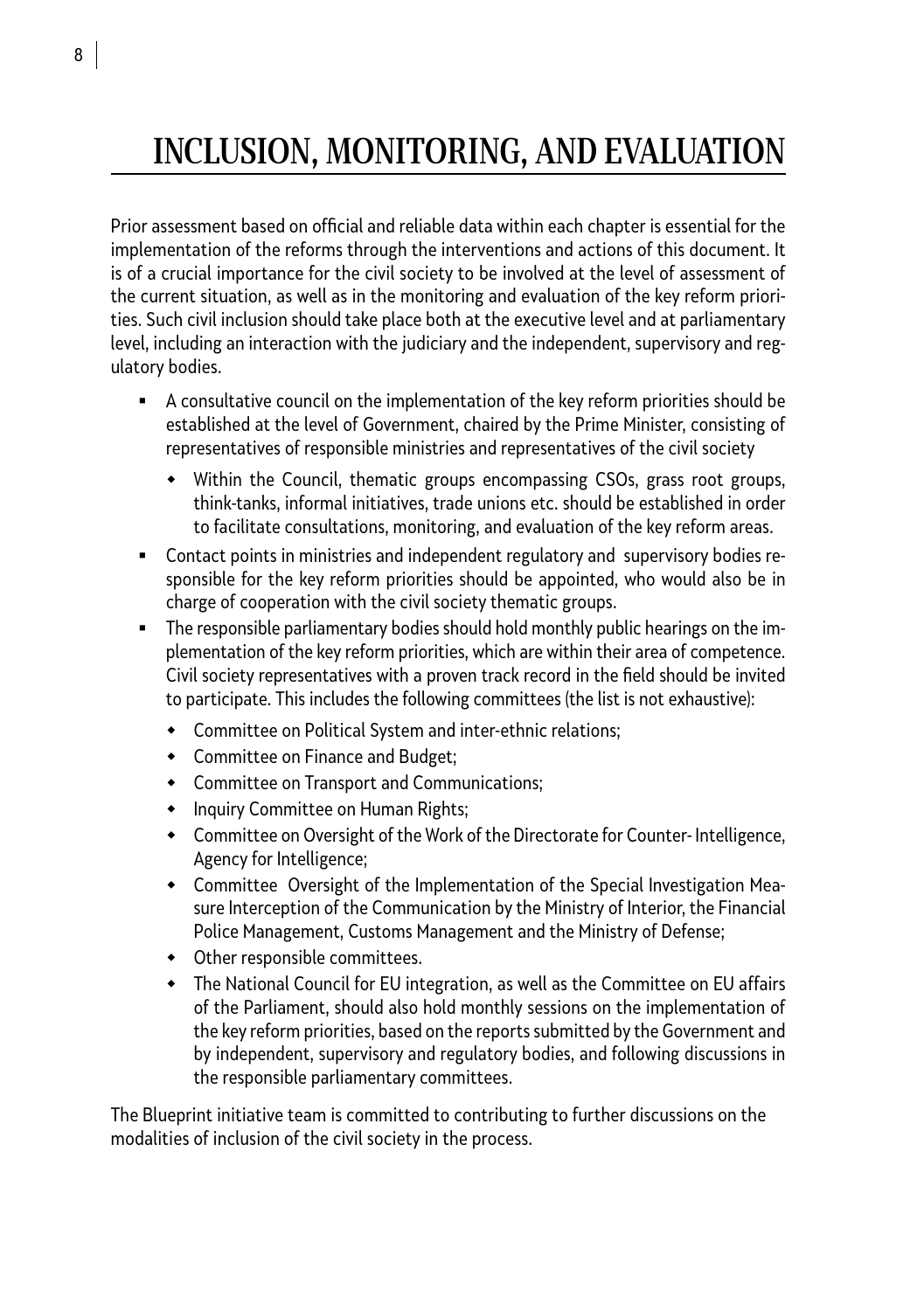#### **PUBLIC FINANCE AND ECONOMY:**

The proposed actions are based on restoring fiscal discipline and establishing fiscal transparency.

#### **JUDICIARY:**

Laws on the effective responsibility of the members of the Judicial Council need to be amended. This should be followed by providing proper transparency in the operation of the Judicial Council and the Council of Public Prosecutors. The Courts and the Public Prosecution must function in a more inclusive manner in relation to civil society organizations and the citizens. The Special Public Prosecution must carry on with its work, while the institutions should cooperate and provide all information needed by the SPP, in accordance with the provisions of the Law on Criminal Procedure. Actions to inform citizens about their rights are necessary, as addition to the creation of proper mechanisms for their protection.

#### **FIGHT AGAINST CORRUPTION:**

First of all it is a key priority to re-establish the institutions for combating corruption by locating responsibility for their past ineffectiveness and thus enabling them to effectively exert their authority. In addition, proper mechanisms will be put in place to decrease corruption risk, with a focus on key areas, such as inspectorates, procurement, employment, financial management and transparency of political parties' funding.

#### **ELECTIONS AND ELECTORAL SYSTEM:**

The State Election Commission has to safeguard the legality of the elections. Therefore, the process of its reform aims to secure its full independence in all areas of competence. The main priority is the cleaning of the voter's registry, while the separation of party and state should be ensured.

#### **MEDIA:**

Key interventions to overcome systemic deficiencies focus on: full independence of the regulatory body from political influence, the media industry and other power centers; securing independence of mainstream commercial media from government and party officials; institutional autonomy and independence of the Public Broadcasting Service, increasing transparency of public institutions, avoiding hate speech and discriminatory langue in media, increasing security and safety of journalists.

#### **PUBLIC ADMINISTRATION:**

Measures focus on reinforcing the system of merit in the employment and career advancement within the public administration; restoring the trust in the institutions; ensuring separation between state and party; ensuring full access to public information; ensuring equality and legal certainty in administrative procedures; fining should be based on proportionality; no arbitrary dismissals in the public administration; ensuring the effectiveness of public administration organizations.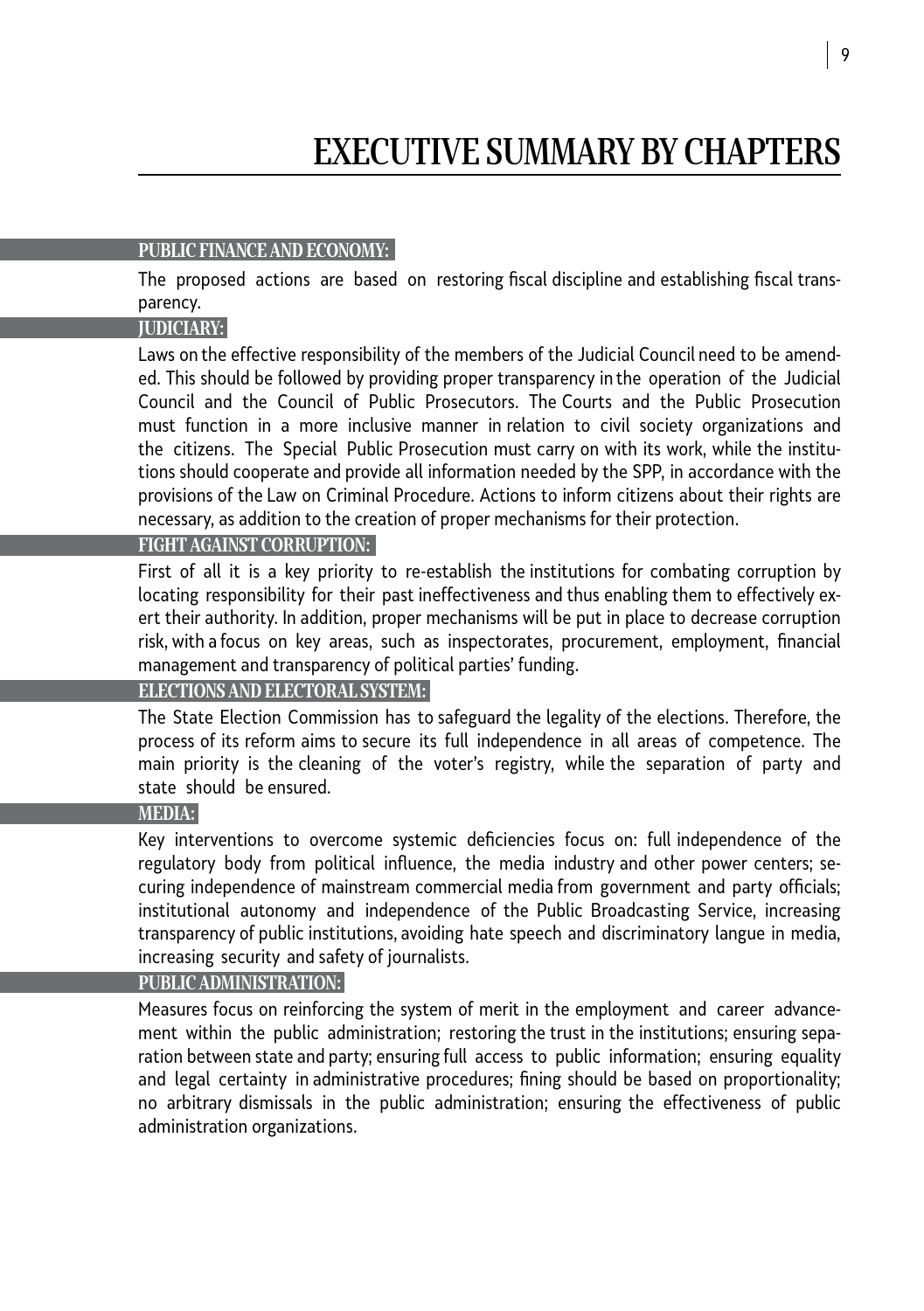#### **CONTROL OVER POLICE WORK, SECURITY AGENCIES, AND (COUNTER) INTELLIGENCE AGENCIES:**

The main principles are: to ensure credible, effective and external civic control over the police forces and the Secret service; the future external oversight mechanism will include members of CSOs, academia, public prosecution offices, and retired police officers on equal footings and with the same duties and responsibilities; introducing Community Policing; strengthening the composition of the parliamentary committees competent for oversight of the Directorate for Security and Counterintelligence and the Ministry of Interior with experts and civil society representatives on equal footing.

#### **PARLIAMENT:**

Parliament must function in a more transparent manner towards the public and in a more inclusive manner towards stakeholders from various sectors. Parliament should amend its existing procedures of law adoption and must develop a practice of respect for its own internal Rules of procedure in order to effectively function as a forum where regulatory proposals are effectively scrutinized. The strengthening and proper functioning of oversight mechanisms on the government should result in a more accountable government.

#### **CIVIL SOCIETY:**

The civic participation in both the policy-creation and the political process needs to be improved with: establishing transparent public funding of the civil society; a substantial review of the Governmental Strategy for Cooperation with the Civil Society and its operative documents (Decisions and Rulebooks) and structures (Cooperation Council); empowering direct democracy and grass-root civic initiatives through incentives for local referenda, civic legislative initiatives and petitions; establishing effective consultative mechanism for policy-making and legislation.

#### **SOCIAL PROTECTION, WELFARE, AND USTAINABILITY:**

Addressing poverty, inequality and environmental challenges require reviewing the failures of the existing system and commitment to developing strategies that adequately address poverty, inequality, pollution, ethnic and/or other issues with an intersectional approach. Immediate action needs to be focused on "on the spot" monitoring over procedures for allocation of all social transfers in order to ensure social services are delivered impartially and without obstructions according to law.

#### **EDUCATION AND YOUTH POLICIES:**

Revision of education laws that provide for withdrawal of external testing and fines for teachers, students and parents, democratization of school governance and appointment of school directors and teachers; withdrawing of the Law on Teachers Academy, curricula and textbooks reform and reform of pre-service and in-service teacher training; introduction of integral approach to quality assurance in education; preventing further expansion and dispersion of higher education institutions; improvement of student organizing and participation in secondary and higher education; new Law on higher education to be developed by the entire academic community; revision of the National Youth Strategy 2016-2025 prior to development of any action plans.

#### **ENVIRONMENT:**

The focus is the systemic changes needed in order to enable the appropriate use of collected environmental taxes, for the purpose of environmental protection and implementation of the EU acquis. The proposed changes will result in environmental protection and improvement of the quality of life in Macedonia.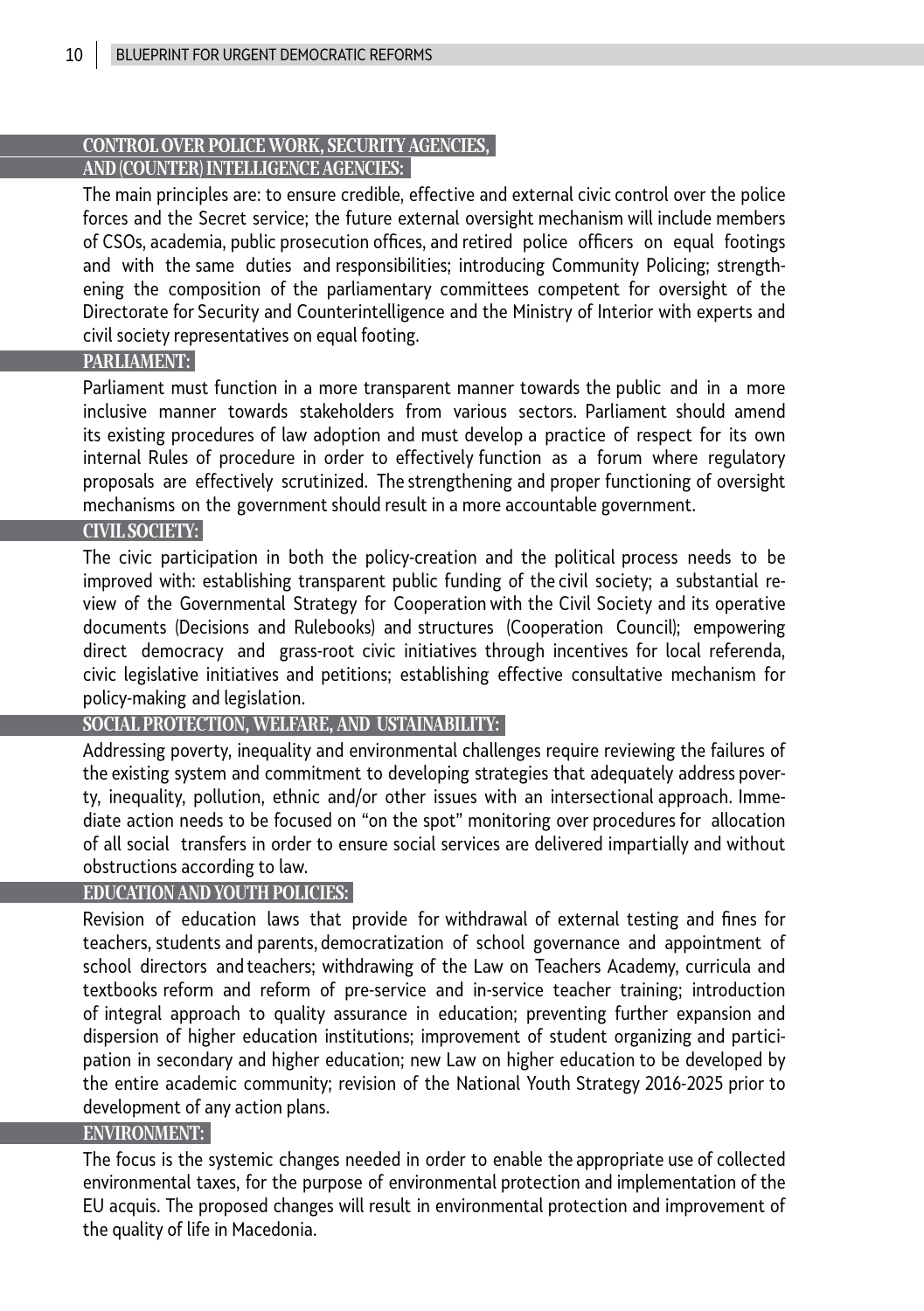# PUBLIC FINANCE AND ECONOMY

# INTRODUCTION

There are concerns that public funds are used in a non-transparent manner. This is a result of the lack of proper fiscal transparency and fiscal discipline, which leads to ad-hoc fiscal decisions.

# GENERAL PRINCIPLES

The general principles for the proposed actions are the following:

- Restoring fiscal discipline;
- **Establishing fiscal transparency;**
- **Prioritizing ongoing public projects;**
- No changes in the public finance system structure (any changes in the public finance system should be left for the future government that received its mandate through elections).

# ACTIONS AND KEY INSTITUTIONS

These activities should be implemented by the Ministry of Finance within a period of 3 months.

- Adjustment of the 2016 annual budget, taking into account the measures proposed within this document;
- Publishing bi-weekly (or monthly) budget plans and budget execution reports. These executions and plans should be much more analytical than the current ones and should be publicly available;
- **IMPOSE CONTROL ON GOVERTHERT CONTROL SHOW** and spending. When the government needs to borrow or spend in excess of the amounts pre-specified in the plans, it should specify for which purpose these funds will be spent. This has to be done in a publicly transparent way;
- Assessment of VAT and other arrears and contingent liabilities (e.g. guarantees) for the whole public sector (central government, municipalities, funds and public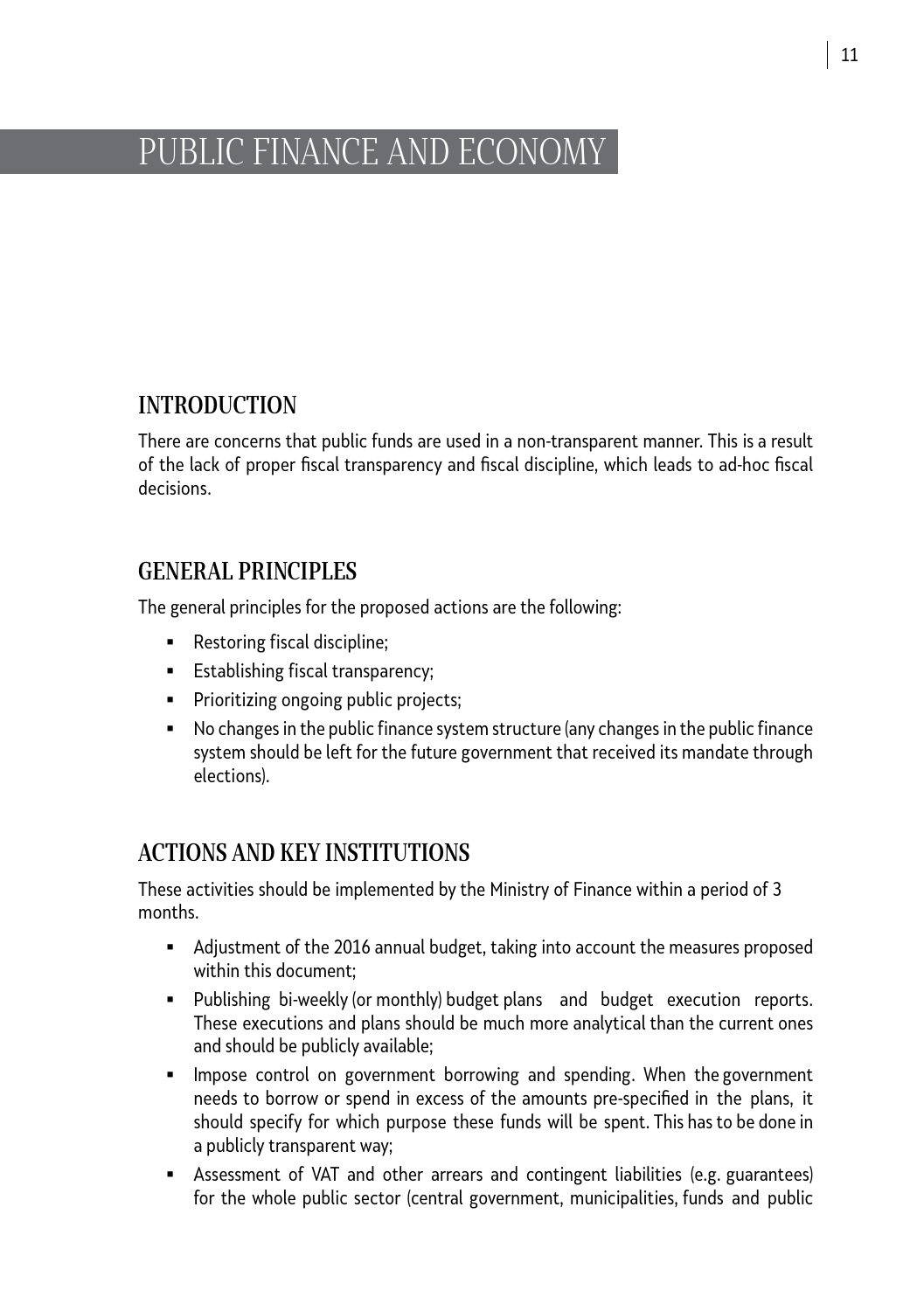companies), making the list publicly available, and preparing a transparent plan for payment of the arrears;

- Cease of selective payments of current expenditures;
- Assessment of the government capital projects and publishing their structure by the phase of implementation (planning, ongoing and finalizing phase). Priority should be given to the projects that cannot be stopped given their nature and/or purpose and projects that have higher fiscal multiplier;
- Assessment of the public procurement process, giving priority to the projects that cannot be stopped given their nature and/or purpose.

#### **Additional measures to improve fiscal transparency and good governance**

These activities may be implemented in cooperation with CSOs and experts. They should be initiated within 3 months, but may take more time to be completed. Regardless of the time needed for their implementation, it is a necessity to initiate all these measures followed by a proper monitoring framework, which will provide regular reports to the public regarding the stages of the implementation.

- Publishing the total amount of public debt (including arrears and debt of municipalities) on a multi-annual basis with an annual overview of the generated debt;
- Publishing the number of employees in the public sector on a multi-annual basis with an annual overview of the number of employees;
- Assessment and publication of the budget implications of the Skopje 2014 project by year, structure, financial construction and allocation of funds;
- Assessment of the costs and benefits of the foreign direct investments and ensuring that the rules for their subsidizing are respected;
- Assessment of the fiscal capacity and sustainability of the current pension system, including the work of MAPAS;
- Assessment of the goals, efficiency, sustainability, and transparency of the agricultural subsidies, with a special focus on their allocation;
- Assessment of the sustainability, transparency and distributive effects of the social transfers;
- Assessment of the distributive effects of the tax policies.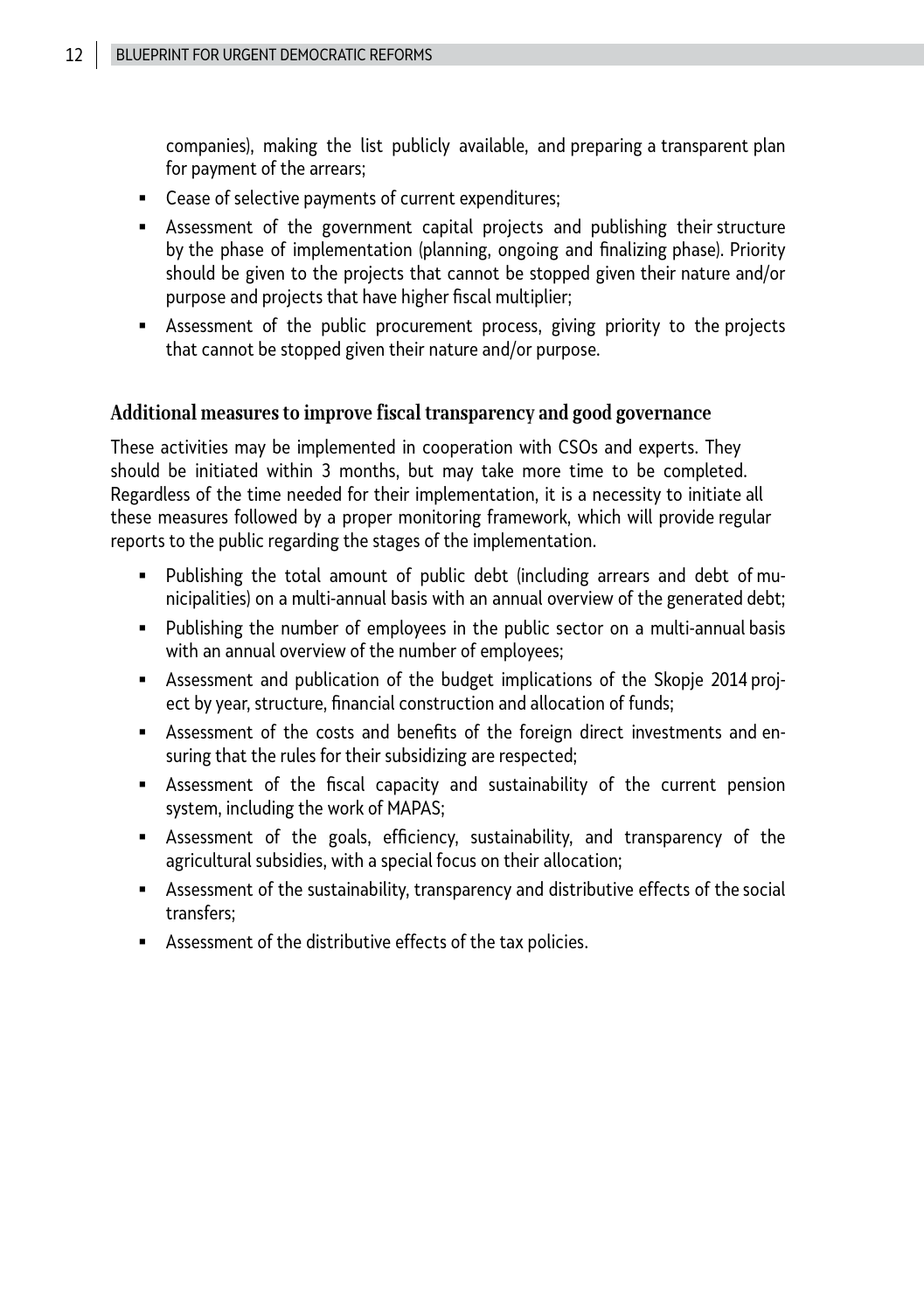# JUDICIARY

# INTRODUCTION

The Urgent Reform Priorities (URP) in the sphere of the Judiciary, proposed by the European Commission in June 2015<sup>5</sup>, were not consistently implemented. As a substitute for the reforms only 'soft, reform-like wrapping' is being offered, which provides the form, but not the substance of the reforms as well. What is implemented are only partial, more or less technical details, which have limited influence on the expected independent and professional attitude."<sup>6</sup> This was also confirmed by the review of the specific priorities in the area of the Judiciary, which indicated that actions contrary to the Urgent Reform Priorities have been undertaken<sup>7</sup> .

# GENERAL PRINCIPLES

In the following period, the role of the Judiciary must be strengthened in several key aspects. Firstly, the Special Public Prosecution must carry on with its work, while the relevant state bodies must cooperate and provide all information and evidence required for smooth running of the procedure, in accordance with the provisions of the Law on Criminal Procedure. Secondly, proper transparency in the operation of the Judicial Council and the Council of Public Prosecutors should be ensured. Thirdly, activities for informing the citizens about their rights should be undertaken, followed by establishing a mechanism for their protection, with the aim to gradually reinstall the citizens' trust in the institutions.

Specifically, this could be done through the following actions:

- The Law on Protection of Witnesses should be amended in order to provide a mandate to the Special Public Prosecution to efficiently and smoothly use the instrument of protected witness in the cases that are within the jurisdiction of this institution;
- A special unit within the Directorate for Security and Counterintelligence should be established (in accordance with Articles 22-31 of the Law on Internal Affairs) with access to all the resources and equipment used by the Directorate for Security and Counterintelligence in order to meet the requirements for pre-investigative measures demanded by the SPP.

<sup>&</sup>lt;sup>5</sup> http://ec.europa.eu/enlargement/news\_corner/news/news-files/20150619\_urgent\_reform\_priorities.pdf

Institute for European Policy, The Urgent Reform Priorities slower than the reinstalling of the non- reformation practices! Available at: http://epi.org.mk/docs/Realizacija%20na%20Itnite%20reformski%20 prioriteti.pdf.

 $7$  Macedonia – EU Resource Center (MERC 23), The status of the realization of the Urgent Reform Priorities. Available at: http://www.merc.org.mk/status-na-realizacija-na-itni-reformski-prioriteti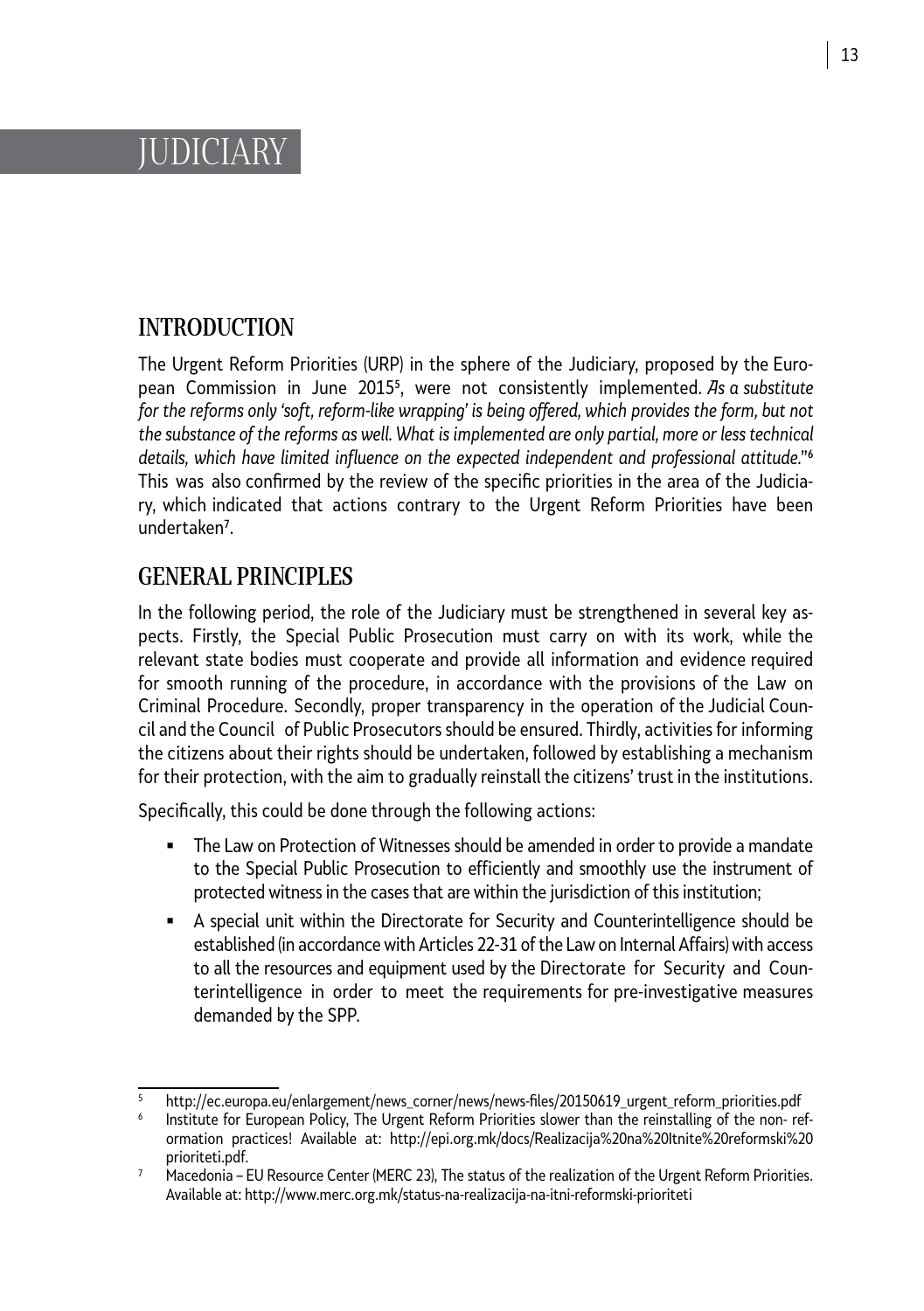- The financial independence and sustainability of the SPP should be secured by making the SPP an independent budget beneficiary. The Government should not play any role nor intervene in any way during the adoption of the budget;
- Extending the current 18-months to a 24-months deadline for lodging an the indictment in relation to the cases transferred from the ordinary public prosecution offices to the SPP;
- **Transformation of the SPP into a permanent body (more details in the chapter Fight** against Corruption).
- The independence of the Judicial Council of the Republic of Macedonia should be strengthened through appointing new members from the pool of judges and through allowing them to continue performing judicial duties, in order not to lose the direct contact with the practical aspects of the jurisprudence. With the aim to secure the expertise and competence of the Council members who are not judges, it is necessary to propose an additional condition for their membership, which shall be related to their professional experience and achievements in their line of work. In this regard, it is desirable for the members who used to be lawyers to be appointed by Parliament, on the advice of the Bar Association of the Republic of Macedonia, and after they have been elected through ballot by all the members. The appointment of new members of the Judicial Council is necessary in order to conduct impartial appointment of judges to the newly- established specialized court department within the Basic Court Skopje I – Skopje;
- Taking into consideration the apparent obstructions of the SPP by the the judiciary which is corrupted by the political parties, it is necessary to establish a specialized court department which will be entitled to process the cases within the jurisdiction of the SPP. It could be established through amendments to the existing Law on the Courts, or through a new separate law which will regulate its functioning, while his mandate will be to process the criminal offenes related to and arising from the illegal wire-tapping. The newly- established Judicial Council should announce vacancies for judges who are going to be appointed by the Judicial Council in order to work in this department. The criteria for appointment of these judges should be strengthened in regards to the integrity, independence and the impartiality of the candidates. This process should be supported by a prior wide debate and consultations with all stakeholders, especially involving the civil society organizations;
- Strengthening the already established criteria for appointing members to the Council of Public Prosecutors by Parliament (four members) from the line of "distinguished lawyers";
- Independent and efficient legal remedy should be provided for the candidates dissatisfied with the appointment procedure, for those subjected to disciplinary liability, as well as in the procedure of dismissing judges;
- A moratorium on the application of the Law on the Council for Determining
- Facts and Initiating Procedure for Determining Liability of Judges should be imposed, taking into consideration the noted deficiencies;
- The already prepared amendments to the Law on Criminal Procedure should be adopted;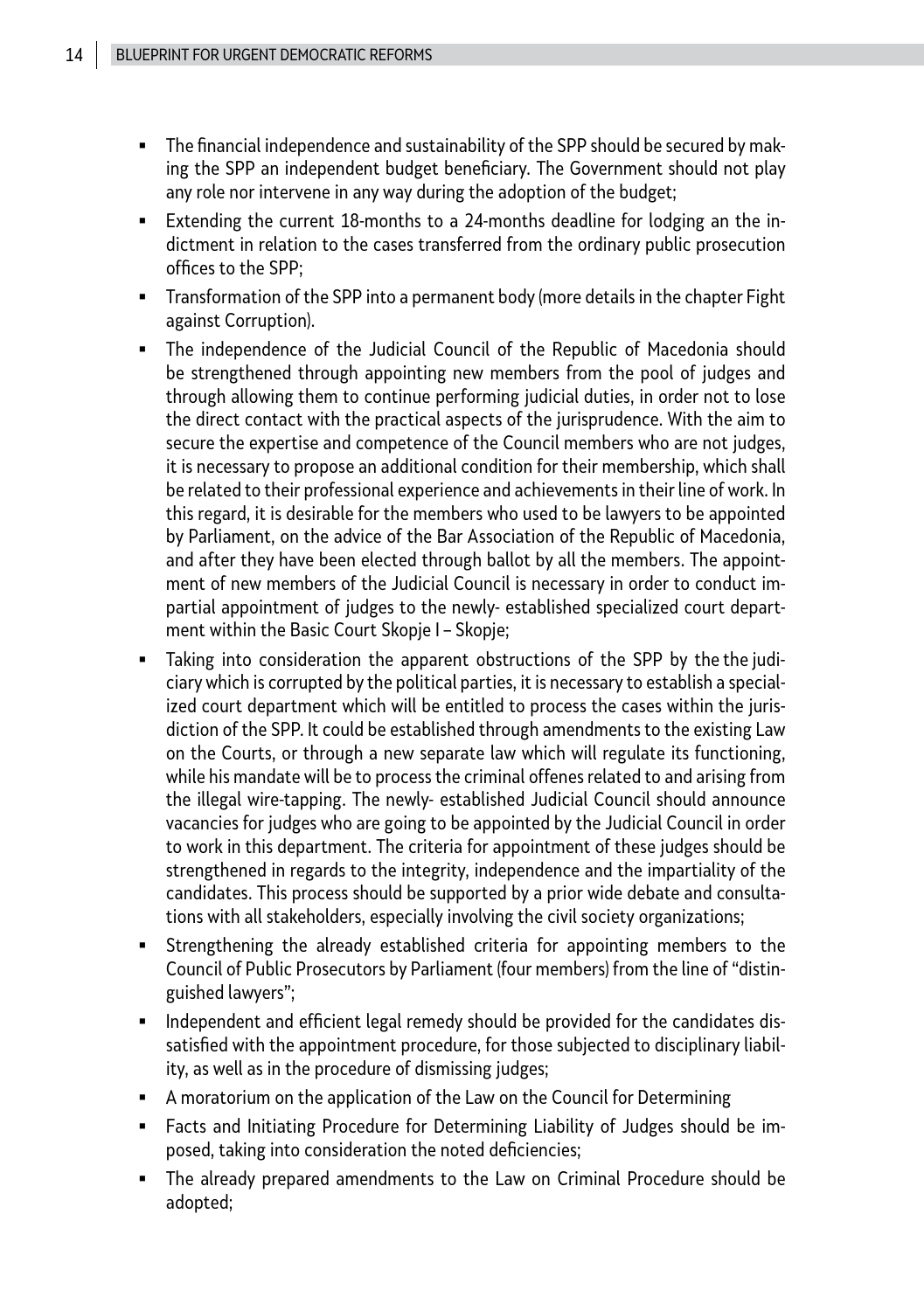- The process of establishing the investigative centers of the Public Prosecution should begin immediately, according to the Law on Criminal Procedure;
- Persons who consider themselves the victim of political trials and for whom a final judgment has been delivered should be able to lodge the extraordinary legal remedy "Request for the protection of legality" to the Supreme Court, as prescribed by the Law on Criminal Procedure (Articles 457-462). The Public Prosecutor should process such requests to the Supreme Court ex officio.
- At least 5 of the 9 vacant judge positions in the Supreme Court should be filled. New judges, appointed by the independent Judicial Council, should reinforce the Criminal Department of the Supreme Court. The fully functional Criminal Department shall decide on all requests submitted by alleged victims. The Supreme Court should take into account independent opinions by representatives of academia/ experts and CSOs.
- The strategy for the Judiciary should be adopted after a broad consultation and expert discussion concerning the novelties/modalities that are being suggested in order to resolve some key issues in the Judiciary;
- The criteria for enrollment at the Academy for Judges and Public Prosecutors should be changed, in order to make the Academy more accessible and more attractive for the prospective candidates, as well as to decrease the possibility of any political and other influence in this process;
- The budget of the Judiciary should be increased, by allocating appropriate
- **F** resources, in accordance with the Law on Judiciary Budget;
- The Supreme Court must accelerate the procedure for installing the database of court rulings and should find ways to transfer those rulings which have already been made public by the Basic Courts and the Courts of Appeal to the Central Database;
- The Administrative Court should start making meritorious decisions, by which the administrative procedures will be shortened and citizens' rights will be protected;
- Cooperation between institutions, CSOs, and experts should be strengthened.
- Through jointly organized public debates, events and brochures the citizens should be granted access to all necessary information concerning the possibilities for instigating appropriate procedures for the protection of their rights.

# INSTRUMENTS

- Amendments to the Law on Protection of Witnesses (Official Gazette of the Republic of Macedonia no. 38/2005 and 58/2005);
- **E** Amendments to the Law on Special Public Prosecution<sup>8</sup> in order to extend the current 18-month to a 24-month deadline for lodging an indictment in relation to the cases transferred from the ordinary public prosecution offices to the Special Public

<sup>8</sup> Law on Public Prosecution for Persecuting Criminal Offences Related to and Arising from the Content of the Illegal Wiretapping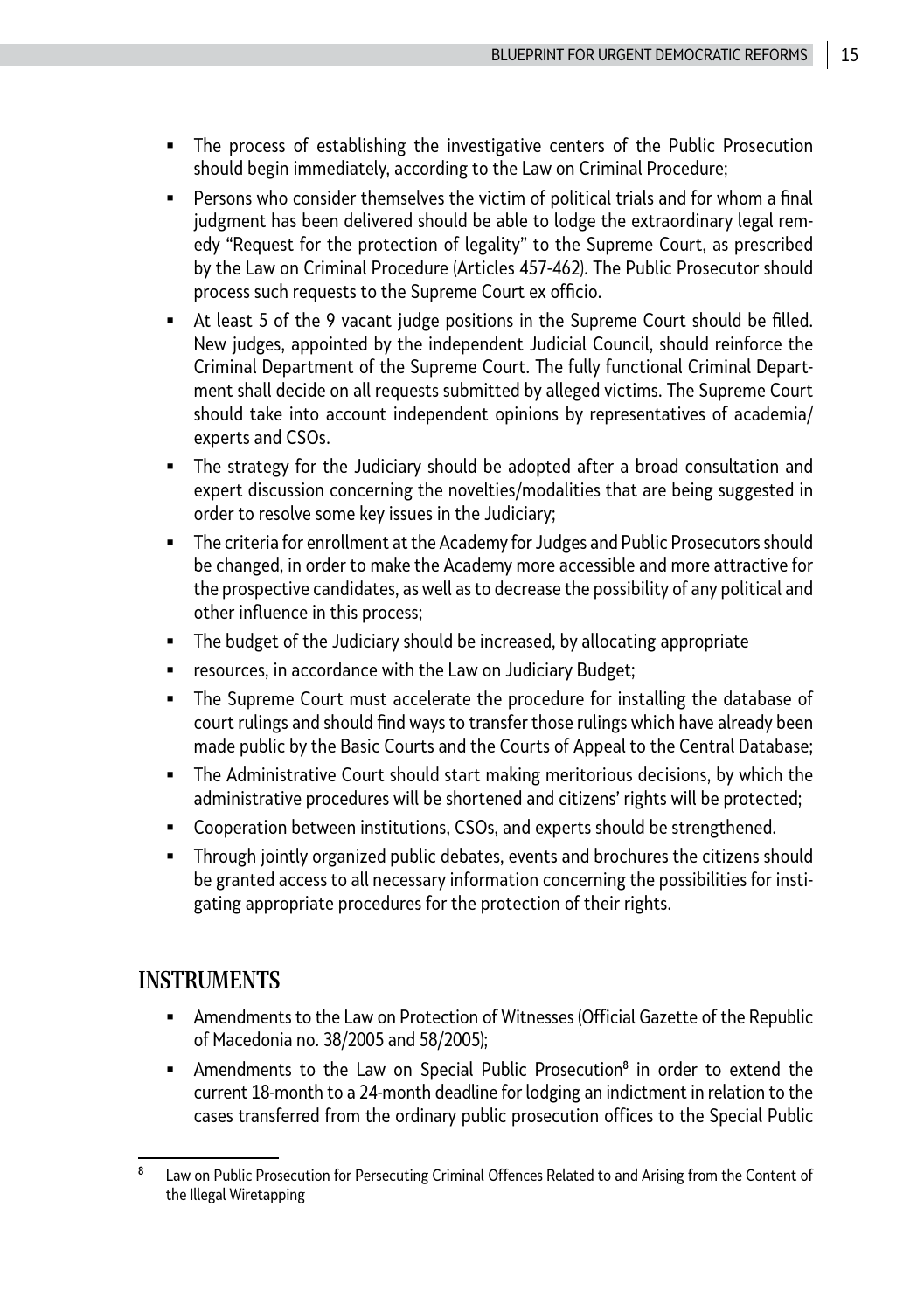Prosecution (Article 22). Further amendments should be adopted in order to make it clear that the 24-month deadline does not apply to possible new cases that might arise from or are linked to the illegal wiretaps (new Article 22-a, paragraph 1). For such cases, the deadline to lodge an indictment should be 18 months and should start to run once the Office has made a decision to initiate investigative proceedings (new Article 22-a, paragraph 2);

- Amendments to the Law on the Special Public Prosecution (Official Gazette of the Republic of Macedonia no. 159/2015) in order to secure the financial independence and sustainability of the SPP (Article 16, paragraph 1);
- Amendments to the Law on Judicial Council of the Republic of Macedonia, especially Articles 11, 26, 28 and 32 (Official Gazette of the Republic of Macedonia no. 60/2006, 69/2006, 150/2010, 100/2011, 20/2015 and 61/2015);
- Revocation of the Law on the Council for Establishing Facts and Initiating Procedure on Establishing Responsibility of Judges (Official Gazette of the Republic of Macedonia no. 20/2015); Amendments to the Law on Courts, Article 45 (Official Gazette of the Republic of Macedonia no. 58/2006, 62/2006, 35/2008, 61/2008, 118/2008, 16/2009, 150/2009, 150/2010 and 39/2012), but also amendments by which a specialized court department will be established at the Basic Court Skopje I - Skopje, which would be entitled to persecute criminal offenes related to and arising from the illegal wiretapping;
- Amendments to the Law on Council of Public Prosecutors (Official Gazette of the Republic of Macedonia no. 150/2007 and 100/2011) with a view to strengthening the already established criteria for appointing members to this Law on Public Prosecution for Persecuting Criminal Offences Related to and Arising from the Content of the Illegal Wiretapping Council by the Parliament (four members) from the line of "distinguished lawyers";
- **EXECT** Revocation of the Law on Deciding and Determining the Duration of Penalty (Official Gazette of the Republic of Macedonia no. 199/2014);
- Amendments to the Law on Academy for Judges and Public Prosecutors, especially Article 57 (Official Gazette of the Republic of Macedonia no. 20/2015, 192/2015 and 231/2015).

## KEY INSTITUTIONS AND POSSIBLE ROLE

In order to implement the proposed measures, participation of all stakeholders within the area of the Judiciary is necessary, especially the Judicial Council, the Council of Public Prosecutors, the Academy for Judges and Public Prosecutors, the Ministry of Justice, the Parliament, as well as CSOs and experts with a strong background in the area of Judiciary.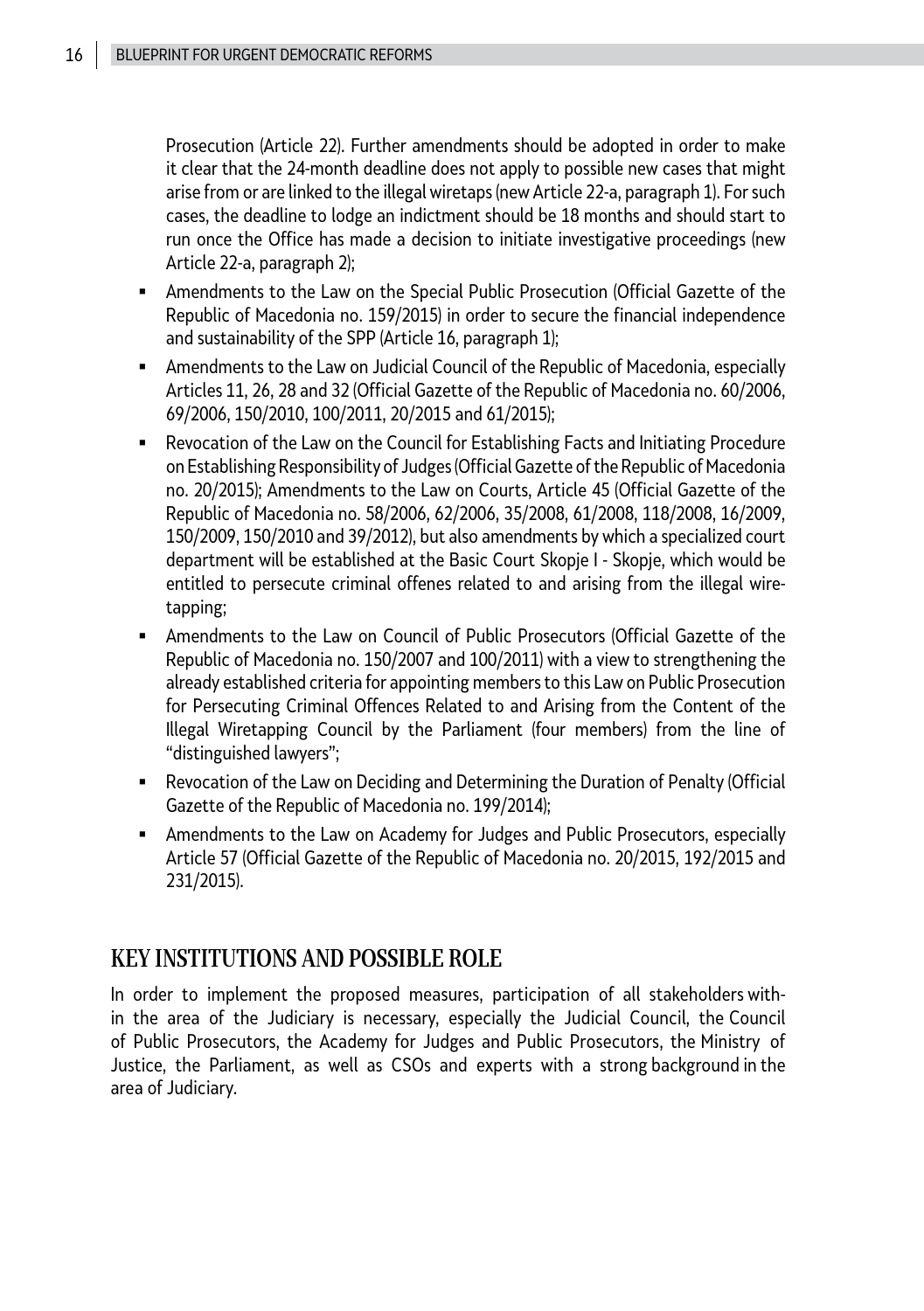# FIGHT AGAINST CORRUPTION

# INTRODUCTION

The large wiretapping scandal of 2015 confirmed that the political situation in Macedonia is state capture - public institutions are captured for the benefit of private interests of single or multiple elites with access to political power. In other words – corruption at the highest level. In the current context, this state capture is realized by the parties from the ruling coalition. The institutions failed to respond on time in two ways: failure to prevent the state capture from happening, and failure to respond to the information revealed in the wiretaps. This means that the institutions that should be independent are by and largely dependent on the political will to fight corruption.

# GENERAL PRINCIPLES

The key aims in the urgent and mid-term period are to re-establish the roles of the stakeholders in combating corruption and enable them to effectively exert their authority. This means legislation and policy change and change of officials that will:

- Revise the system of political party financing;
- Demonstrate that responsibility/accountability is being reinstated in anticorruption institutions mainly State Commission on Prevention of Corruption (SCPC) and Public Prosecutor Office for Organised Crime and Corruption (PPOCC);
- Ensure the competence and the integrity of the people tasked with interventions in anticorruption mainly in SCPC and the Public Prosecution;
- Ensure that the institutions have proper human and financial recourses;
- Ensure CSO involvement in monitoring public procurement and employment of the administration;
- **Ensure CSO involvement in monitoring anticorruption efforts in SCPC and**
- **Public Prosecutor Office for Organized Crime and Corruption**
- Add authority and capacity to SCPC to better monitor changes in assets of public officials and potential of conflict of interest in a way similar to the Agency for National Integrity (ANI) model in Romania.
- **Establish an effective whistleblowing mechanism;**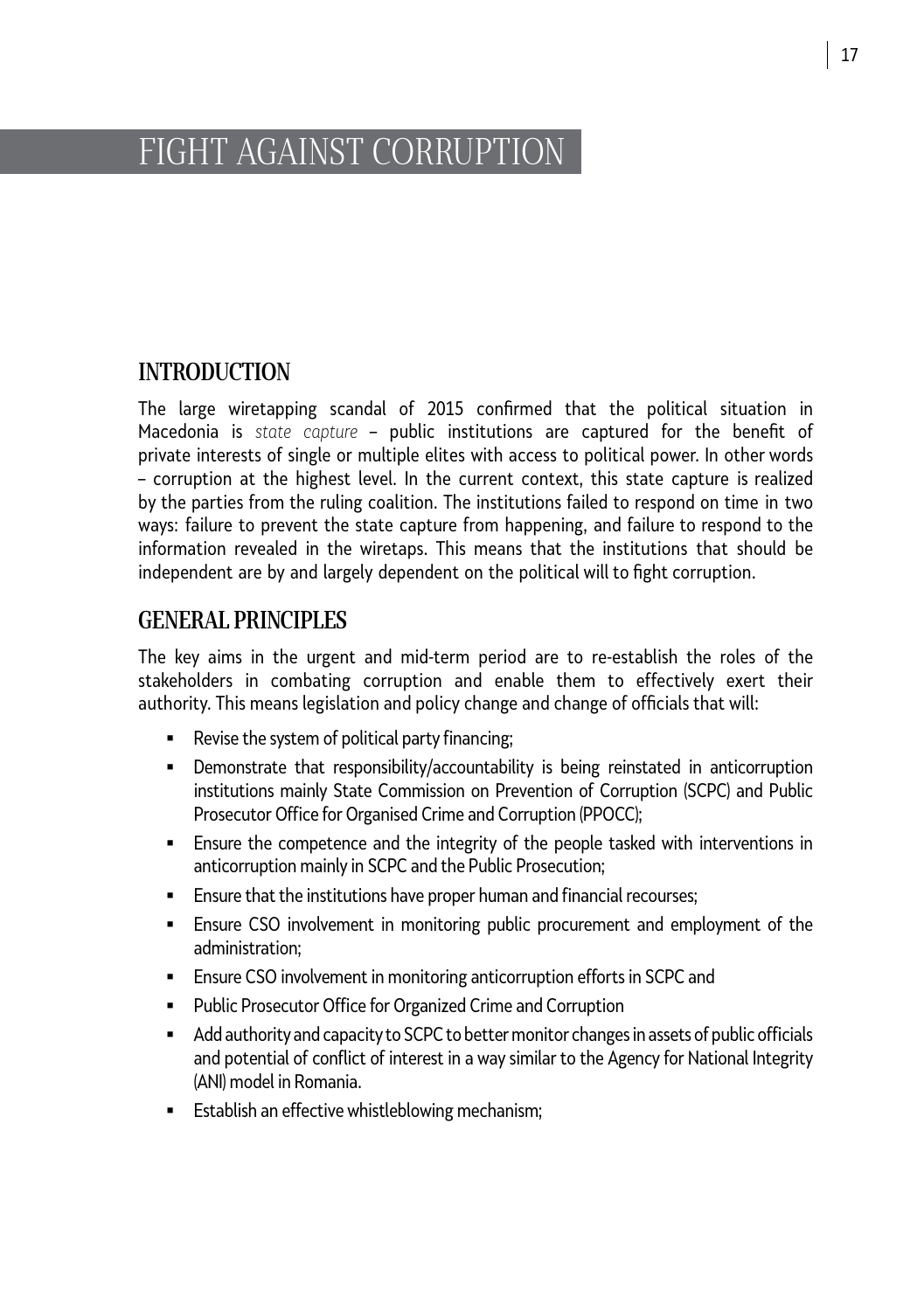# INSTRUMENTS

#### Urgent

- Improve the terms of reference of the SCPC Commissioners including that candidates should face a public hearing from CSO representatives with proven track record in anticorruption as part of their selection process.
- The Parliament dismisses the current composition of the State Commission for Prevention of Corruption;
- Responsibility and dismissal are asked by members of Judicial Council, Council
- of Prosecutors, The Public Prosecutor of the Republic of Macedonia and The Head of PPOCC;
- The new composition of the SCPC provides historical data on all the changes
- of assets in the Assets and Interest Declaration of appointed and elected officials and expands the scope of information that it publishes;
- Corruption risks assessment of key institutions and development of integrity
- plans (2-3 months). The key institutions are MOI and Directorate for Security and Counterintelligence, all inspectorates, as well as all institutions providing aid and subsidies as well as those generating revenue. Based on the recommendations of these integrity plans, in the mid-term period these institutions should have to fill the legal or statutory gaps and develop additional checks-and-balances within the institutions where the risks of corruption are identified;
- **IMPO 2018** Impose a moratorium of public procurements that are not operational until
- the date of the election;
- The Bureau of Public Procurement grants access to CSOs to monitor on the spot all activities of the Commissions for Public Procurement and allow them that they publish the total documentation of the bids in order to facilitate CSO monitoring;
- The Bureau of Public Procurement releases all public procurement data as open data, enabling CSOs to quickly investigate the existence of clientelistic networks;
- Mandatory publication of information related to budget spending by all ministries and bodies within the ministries implemented and published on the website of the Bureau of Public Procurements separated by items and contractors;
- **Amend the Law on Public Procurement that any future procurement has designated line** in the institutional budget for a given year.
- The Agency for Administration grants access to CSOs to monitor the recruitments and the employments in the administration;
- Create a task force between SCPC, Public Revenue Office, and the State Audit
- Office in order to investigate political party financing and spending in the last three years. The methodology as well as findings and recommendations for actions should be consulted with CSOs (with a proven record in party financing investigation) in several stages of this task in order to provide transparency and accountability to the public that actions resulting from the findings will be de facto implemented;
- Mandatory annual audit of the general finances of all political parties;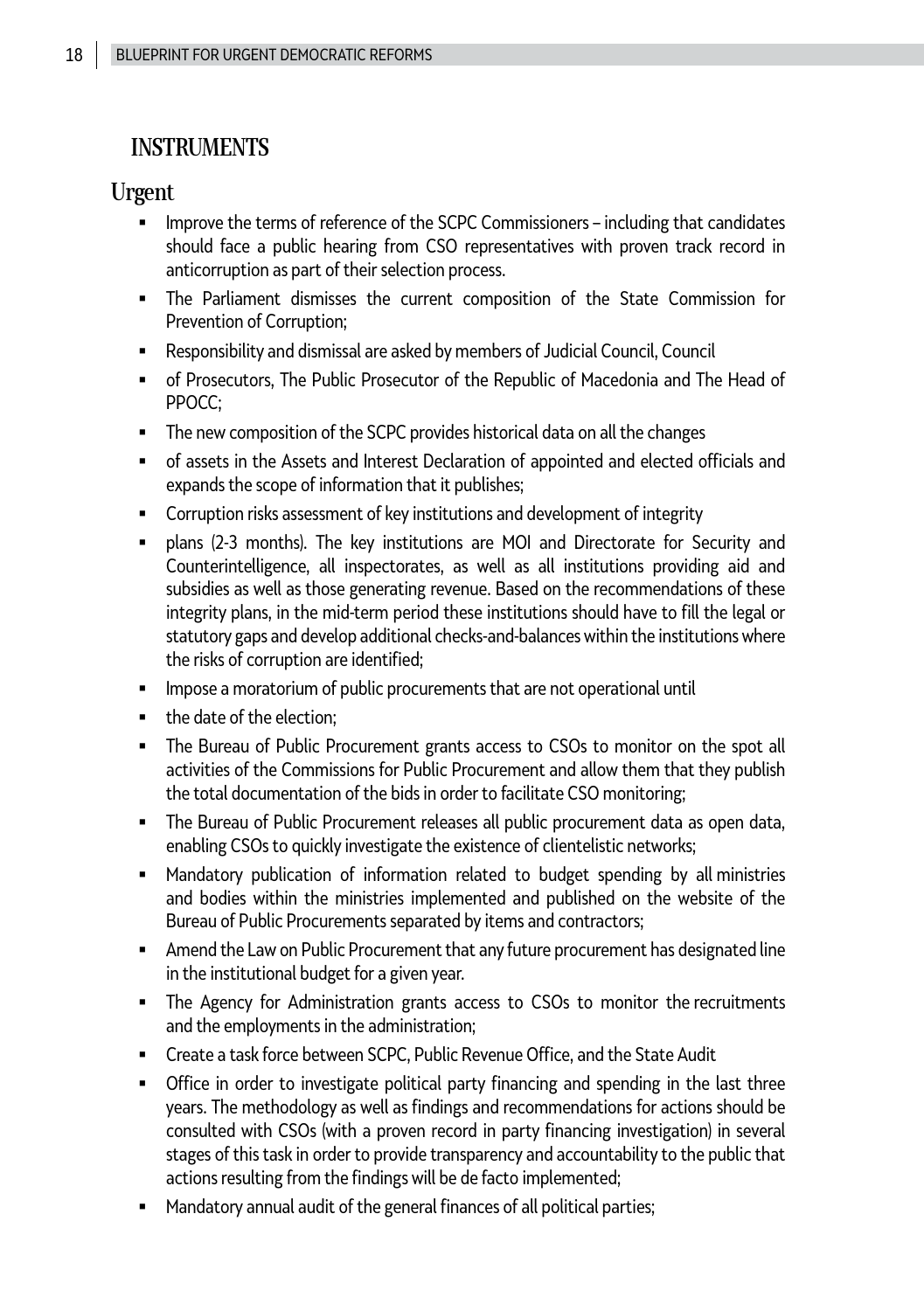- Appointment of new members in the Commission on Protection of the Right to Free Access to Information, who should be independent experts, with a strong background in the field of free access to information;
- Prohibit pre-signed blank resignations of elected and appointed public officials, the validity of bonds of elected and appointed public officials that hold them dependent on political parties or other political patrons. Sanctions included in the Electoral Code should include imposing a ban on the participation in the next elections for any party applying such practice;
- The Law on Whistleblowers should be amended and not allow that the court can reveal the identity of the whistleblower without prior consent.; increase the technical proficiency to ensure anonymity of whistleblowers at all times. Most importantly, include a general provision for reporting at any Public Prosecutor Office so as to include the SPP in the list of institutions for external reporting.

#### Short term

- Introduce only public funding for political parties and the election campaign and prohibit any kind of private funding of political parties. All registered parties should receive the same amount of funds, while additional funds shall be allocated to the parties in proportion to the number of elected MPs;
- Different opinion on party financing: Impose a mechanism where there is an the obligation to prove the origin of funds for any donation and increase the tax on political party donations so as to generate public income that can be distributed for interventions in other areas of public interest;
- Introduce obligatory tax review and public reporting related to all individual
- donations to political parties, from both physical and legal persons;
- Measures regarding public procurement:
	- Revoking the provisions for the establishment and the mandate of the Council for Public Procurement and dismissal of the members of the Council;
	- Revision and amendment of the so-called negative reference for companies;
	- Reconsider the rule on using lowest price as the only criterion for contractawarding as a step towards aligning contract-awarding criteria with the new EU directive where "economically most favorable bid" is stipulated as priority criterion, comprised of several elements which, in addition to the price, determine the procurement's quality and cost- effectiveness.
- **Measures regarding the free access to information:** 
	- Allow the Commission for Protection of the Right to Free Access to Information to initiate misdemeanor procedures against information- holders failing to disclose information requested.
	- Introduce competencies for disclosure/declassification of information categorized as "internal" for the purpose of protecting the public interest as defined under the new Law on Whistleblowers.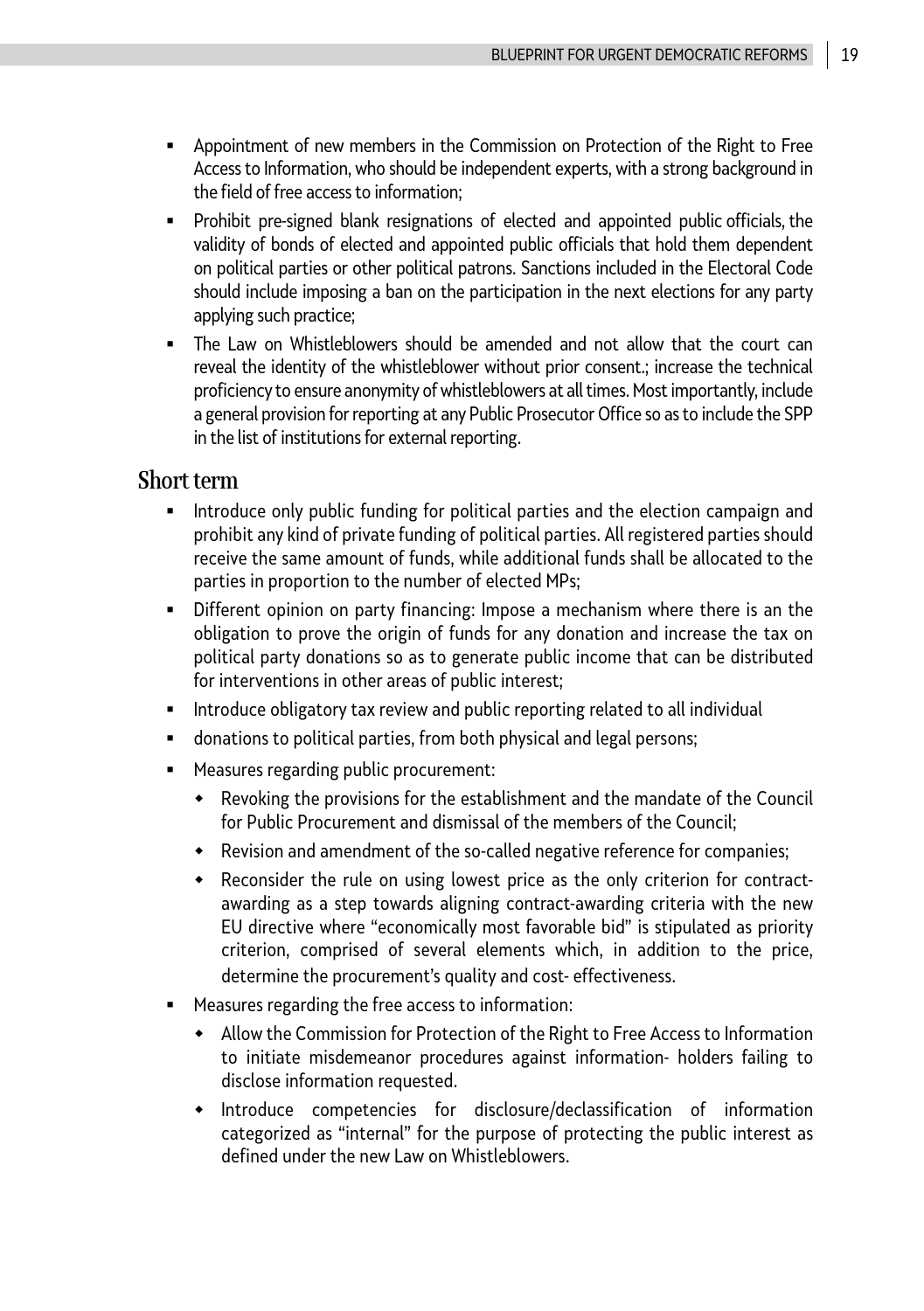Review all classified information within state bodies, followed by information which files are not related to the security of the state, but are being "classified as such" by information-holders in order to cover-up state budget spending.

## Medium term

- Reestablish and make more efficient the legal requirement for interconnection between the PRO and SCPC for cross-checking of asset declaration;
- Reinforce the application of legal provisions for 70% taxation of unauthorized (illegitimate) assets and initiate an appropriate application on Criminal Law provision on Concealing the origin of inappropriately gained assets (359-a).
- Enhance the application of the asset seizure for final confiscation at the early stage of criminal proceedings of the corruption related cases
- Establish and enhance capacity of the Investigative centers in the PPOCC
- Provide sufficient resources (human data scientists) to be able to provide in-depth monitoring of conflict of interest and corruption of all elected and appointed officials, as well as the administration, with automated cross- checks with data on procurement and employment;
- **Publication of information related to property in possession of political parties;**
- Enhancing the competences of the State Audit Office in terms of monitoring revenue and expenditure, as well as origin of money donated to political parties;
- **Interconnect the Registry of Elected Officials' Assets, Income and Interest with the** Public Revenue Office.

# KEY INSTITUTIONS AND POSSIBLE ROLE

- Ministry of Interior, PPOCC; Special Public Prosecution, State Commission for Prevention of Corruption, State Audit Office.
- SCPC has a role in encouraging corruption reporting, as well as referring cases towards the Public Prosecutors ex officio.
- With the changes of responsible persons in the Public Prosecutor Office and PPOOCC, initiate an increase in the public trust for PPO and PPOOCC accompanied with the increase in human and technical capacities of the latter.
- The State Audit Office has the capacity, in coordination with the new and reformed SCPC, Public Revenue Office, and other institutions as well as with the advice by CSOs, to develop a background report as a basis for a law on political party financing based on public funding.
- The Ministry of Interior is one of the key institutions where corruption risk assessments have to be conducted and integrity plans need to be developed. This instrument also involves the Ministry of Labor and Social Policy, the Ministry of Agriculture, Forestry and Water Economy and all the other institutions with inspectorates. As a matter of priority, this should first involve the Public Revenue Office and the trade inspectorates.
- SCPC, PPO, the Ombudsman Office and the Ministry of Interior to effectively establish their legally given role as an external reporting point for the whistleblowers.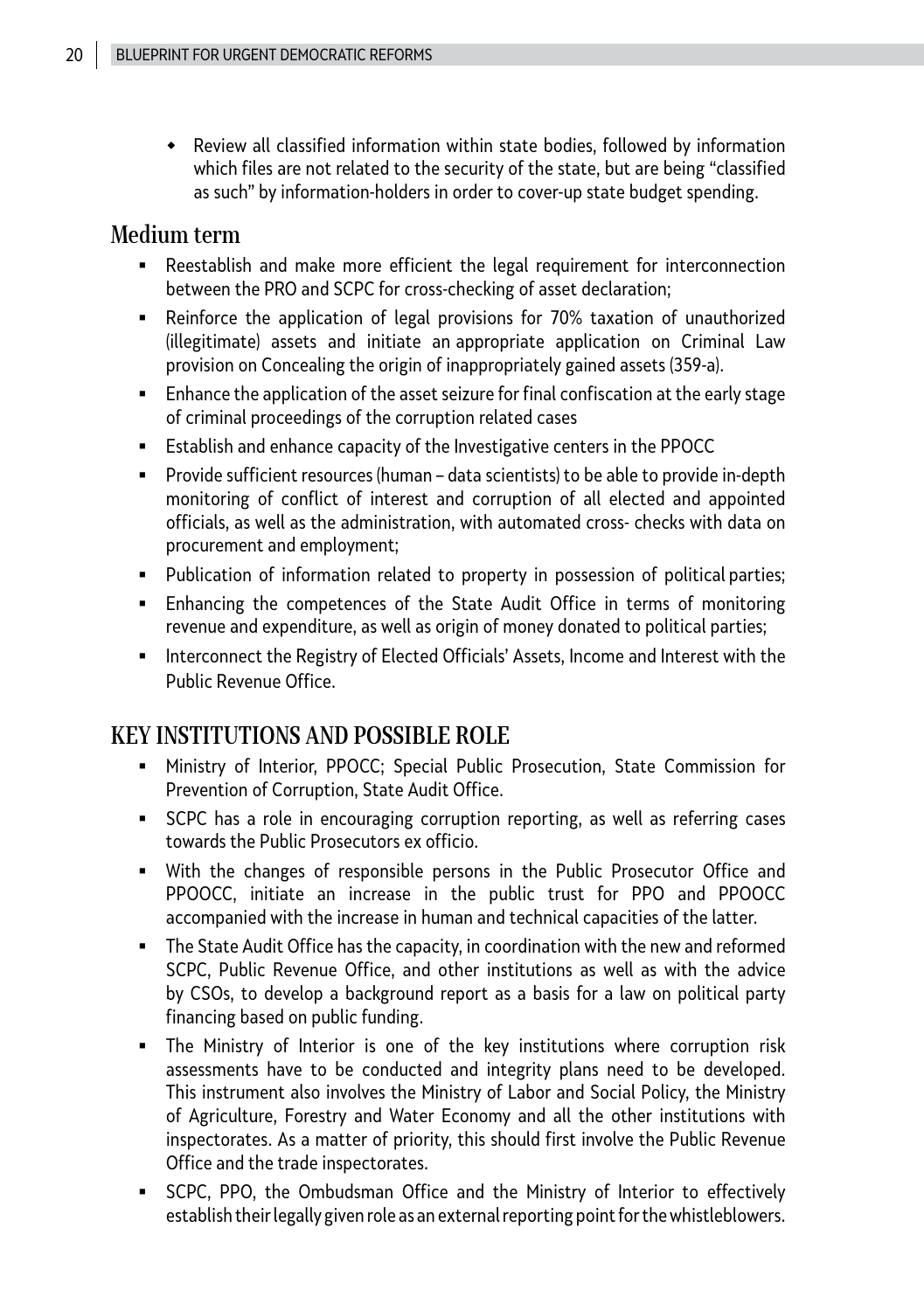# ELECTIONS AND ELECTORAL SYSTEM

## INTRODUCTION

One of the reasons for the ongoing political crisis are the reasonable doubts about election-rigging by the ruling parties. Several factors are crucial in order to organize free and fair, or credible elections: continuation with the reform of the SEC, cleaning the Voters List, and ensuring the separation between the state and the political parties<sup>9</sup>.

Besides the ongoing political crisis, there are some longstanding deficiencies in the elections and the electoral system which should be also tackled. Namely, the manner in which the MPs are elected (through closed-list proportional system) has several disadvantages. MPs are accountable to their party leaders instead to the citizens/ electorate, and candidates who are loyal to their political leadership are placed on the candidates' lists instead of the competent ones. This results in weakening the link between MPs and citizens and undermines the very essence of the representative democracy – the election of MPs who represent the citizens.

The out-of-country voting has also been disputed on the grounds the right to equal access to the polling station (PS) and the length of stay abroad as a condition for voting abroad.

Political parties use the period between the announcement of the elections and the certifying of the candidates' lists for the promotion of their candidates and programs. Since the Election Code defines the election campaign as the presentation of certified candidates, this practice does not contravene the legal provisions. However, even though formally this does not represent an early campaigning, these events are the actual promotion of the future candidates and their programs, regardless of the fact that they still had not been certified by the SEC.

<sup>9</sup> The role of the media is discussed in a separate chapter.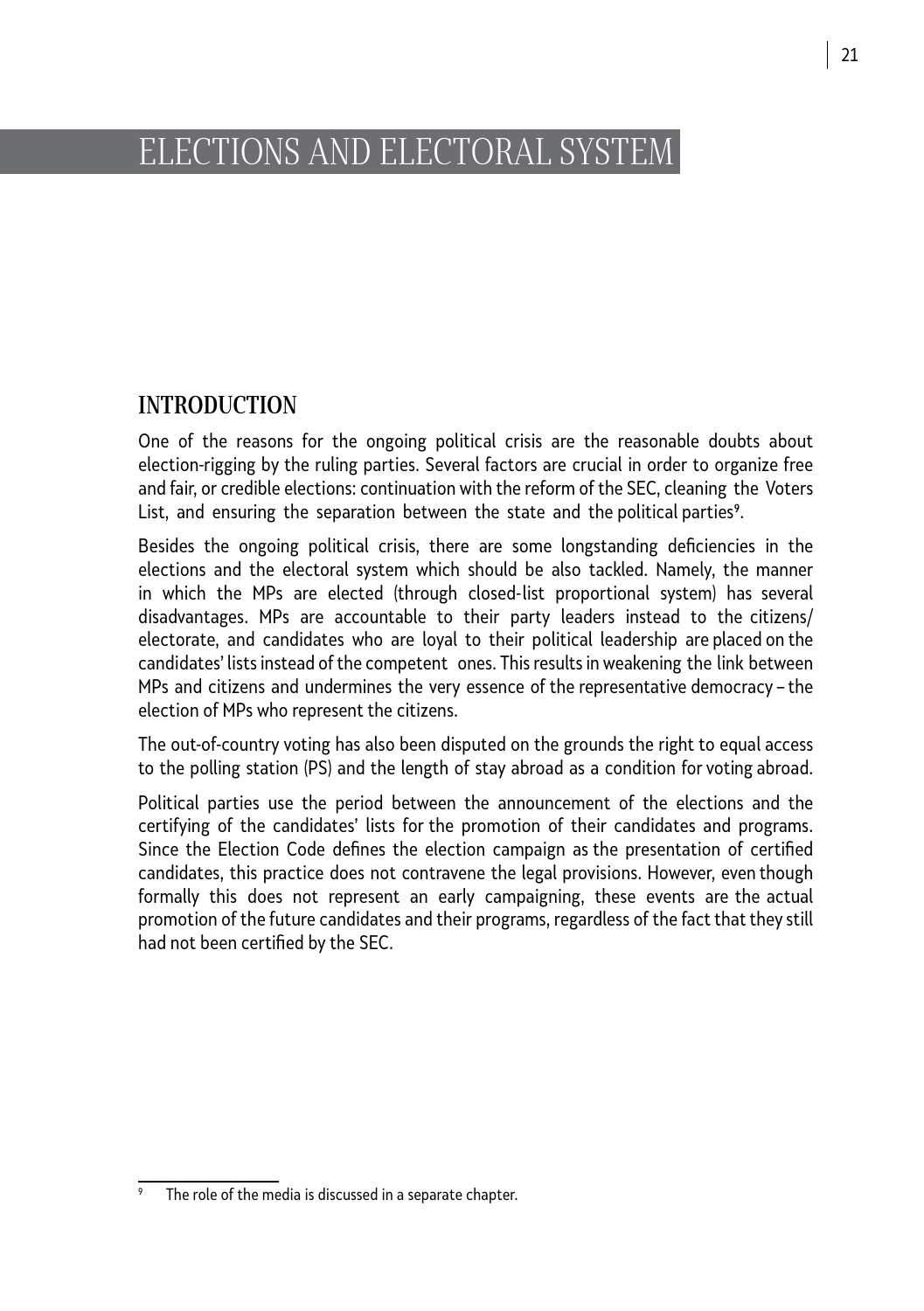# GENERAL PRINCIPLES

#### 1. Continuation with the reform of the State Election Commission

In order for the SEC to safeguard the legality of the elections, the process of its reforming should be continued with the following aims:

- to secure the full independence of the processes by separating the decision-making from the implementation;
- the SEC to practice all its competences deriving from and in accordance with the Election Code and other legislation;
- to strengthen SEC's capacities (decision-makers/commissioners and implementers/ professional service).

#### 2. Cleaning the Voters List

In order to increase the trust in the elections, the process of cleaning the Voters List – regardless of the chosen method for cleaning/creating the Voters List for the upcoming elections – should be based on the following criteria:

- **transparent and inclusive;**
- well planned and organized;
- conducted in a reasonable timeline:
- efficiently supported and coordinated between the relevant institutions;
- completed before the announcement of the elections.

#### 3. Ensuring the separation between the state and the political parties

 Combating blurring of the state and the political parties, both on the national and local level.

#### 4. Addressing the deficiencies of the election process and the electoral system

 Reviewing the closed list variant of the proportional representation system, reviewing the out-of-country voting, and providing fair conditions for campaigning to all participants in the elections.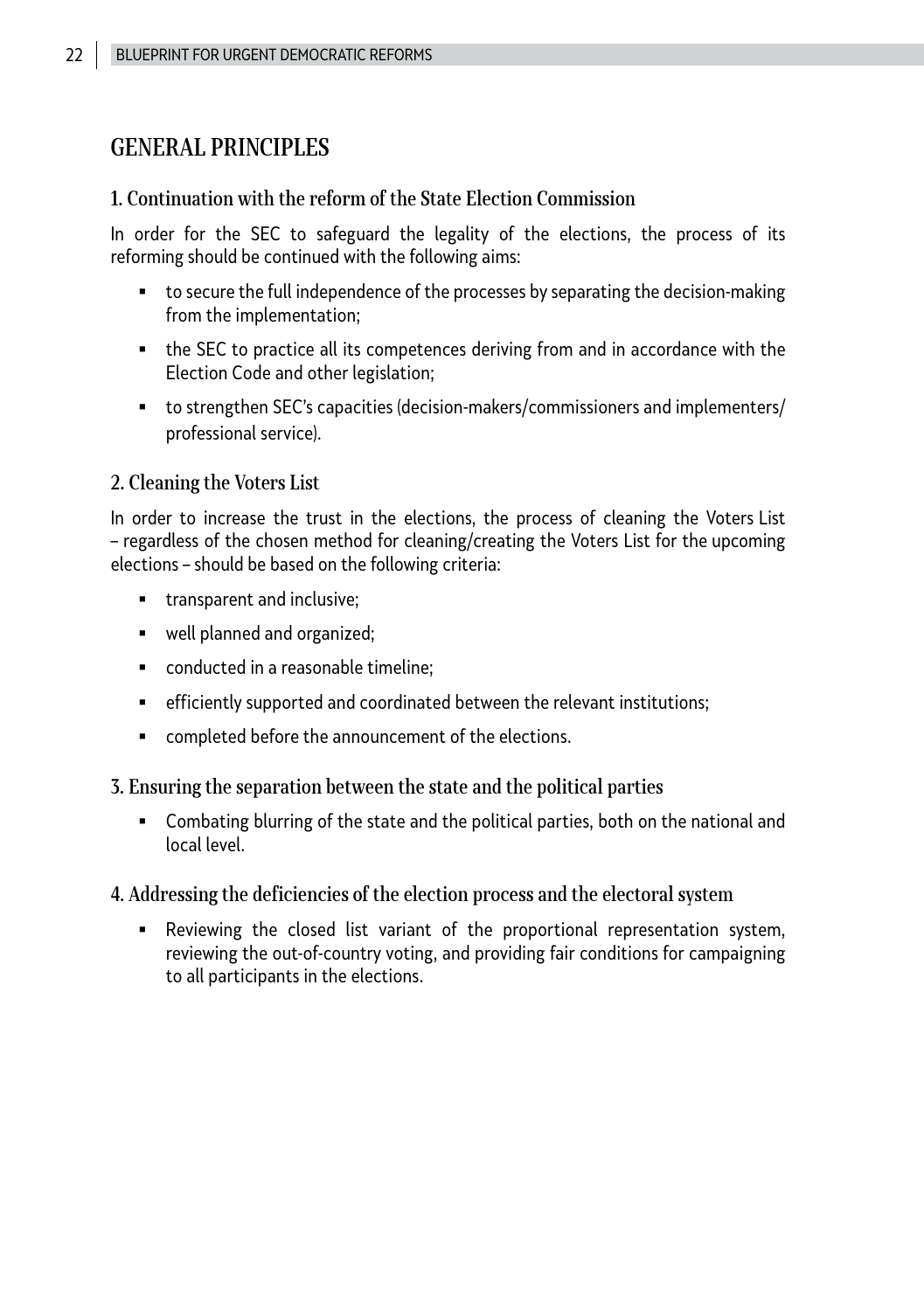## INSTRUMENTS

#### 1. Continuation with the reform of the SEC

- The independence of the State Election Commission should be secured through the following means:
	- Redesigning the process of professionalization of the election administration. The redesigning of the process of professionalization should start from the highest body (SEC), and after several election processes should encompass the lower bodies (MECs and EBs). For the next several election processes, the MECs and EBs should be composed of 1 member from the administration and 2 members from the ruling parties and the opposition respectively;
	- Conducting a review of the work of the current SEC's composition with an option to dismiss some of the current members;
	- In order to secure the required level of professionalism, a Secretary General (Executive Director) of the professional service should be appointed by the Parliament with 2/3 majority;
	- Transferring all the competencies in regards to implementation –
	- including the compilation of the Voters List to the professional service and making them not subject to approval/voting by the members.
- The SEC professional service should prepare a detailed plan referring to its overall work, which should be publicly available and should consist of the following elements:
	- strengthening its institutional, technical and human capacities both
	- $\bullet$  within its headquarters and the regional offices;
	- assessment of the current Temporary Rules of Procedure and adopting new Rules of Procedure and other regulations;
	- providing support and recommendations for the process of harmonization of all election-related laws;
	- communication and cooperation with relevant institutions at this point of the process international technical support should be provided.
- The Government should provide funds for the functioning of the SEC for the
- upcoming elections in accordance with the plan proposed by the SEC.
- Different types of technical support should be provided to both the SEC members and the professional service.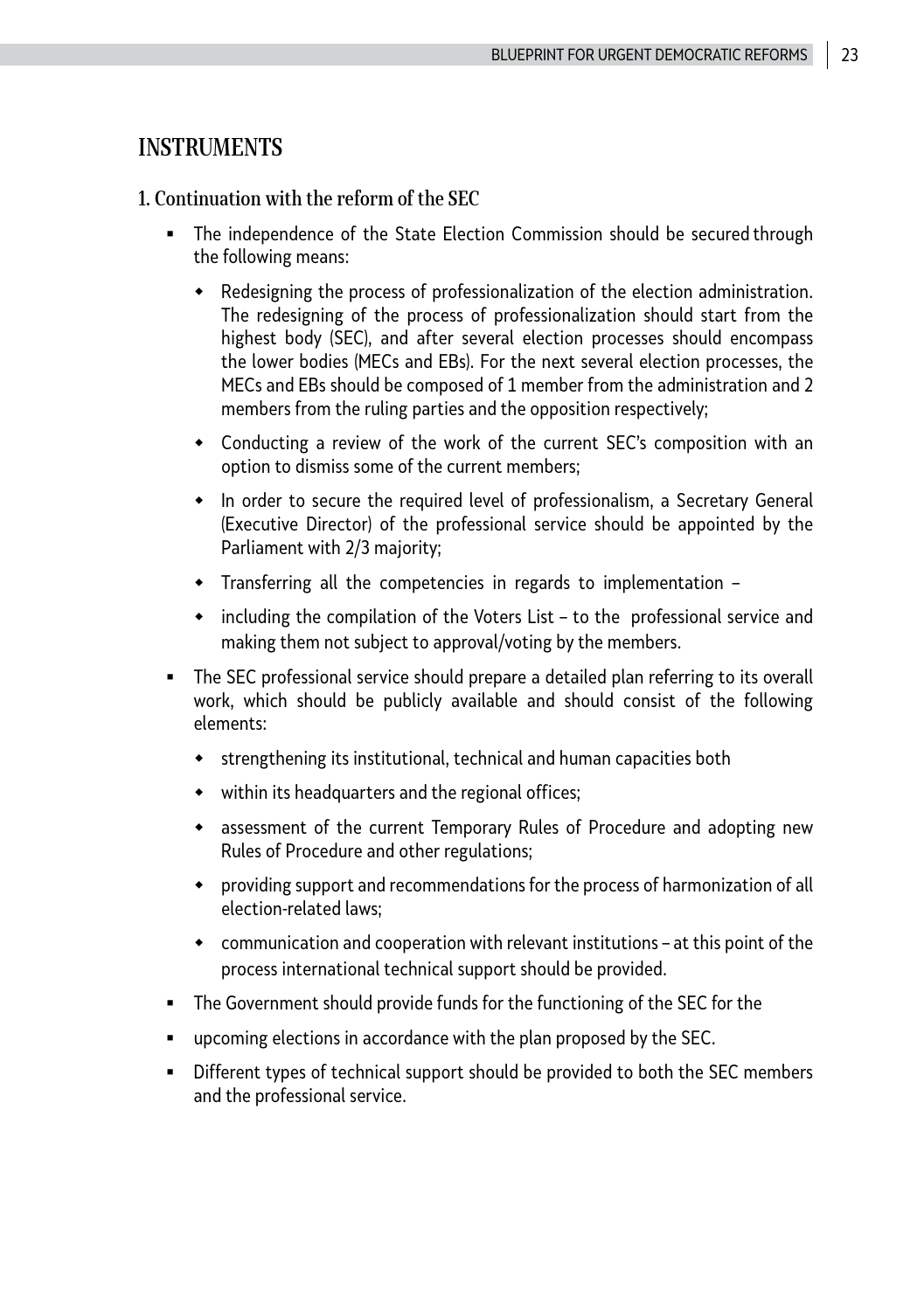#### 2. Cleaning the Voters List

- The SEC professional service should be responsible for creating (not maintaining and updating) the Voters List. The SEC professional service should be given competence not to include those voters in the Voters List for whom it will be demonstrated that they obtained their right to vote in violation of the legal procedure or do not have the right to be on the Voters List anymore. A legal remedy should be provided for such action, for both the institution and the citizens involved;
- Developing a new methodology for creating the Voters List that will replace the existing two methodologies and which will include clear provisions and procedures for conducting cross-checks and administrative checks of the databases provided by the relevant institutions;
- The MECs should be involved in the process of cleaning and creating the Voters List;
- The new SEC's composition should assess the administrative and field review of the Voters List conducted by the current composition and provide a report;
- **IF there are no reforms of the process of maintaining the Voters List for securing** credible elections, then the possibility of introducing an active voters' registration should be considered. This would make the process of registration controlled by the citizens, they will have ownership of the process, which will contribute towards bringing back the trust in the Voters List;
- Strengthening the capacities of the relevant institutions for updating of the Voters List:
	- SEC's departments: legal, IT and Voters List;
	- Appointing one expert advisor to the Minister of Interior responsible for coordinating the process within this institution, who at the same time will coordinate and communicate with other involved institutions – at this level international technical support should be provided.
- Addressing the issue of the street names and numbers:
	- Assessment of the state of the current address register maintained by the Central Register, comparison of its data with the data from the Cadaster and other institutions and, if needed, preparing a new address register;
	- Taking a historical comparison of the administrative data as a starting point which will contribute towards the cleaning of the Voters List;
	- Regulating the conditions for changing the street names, followed by proper actions that would enable the citizens to re-register in an efficient and effective manner free of any costs.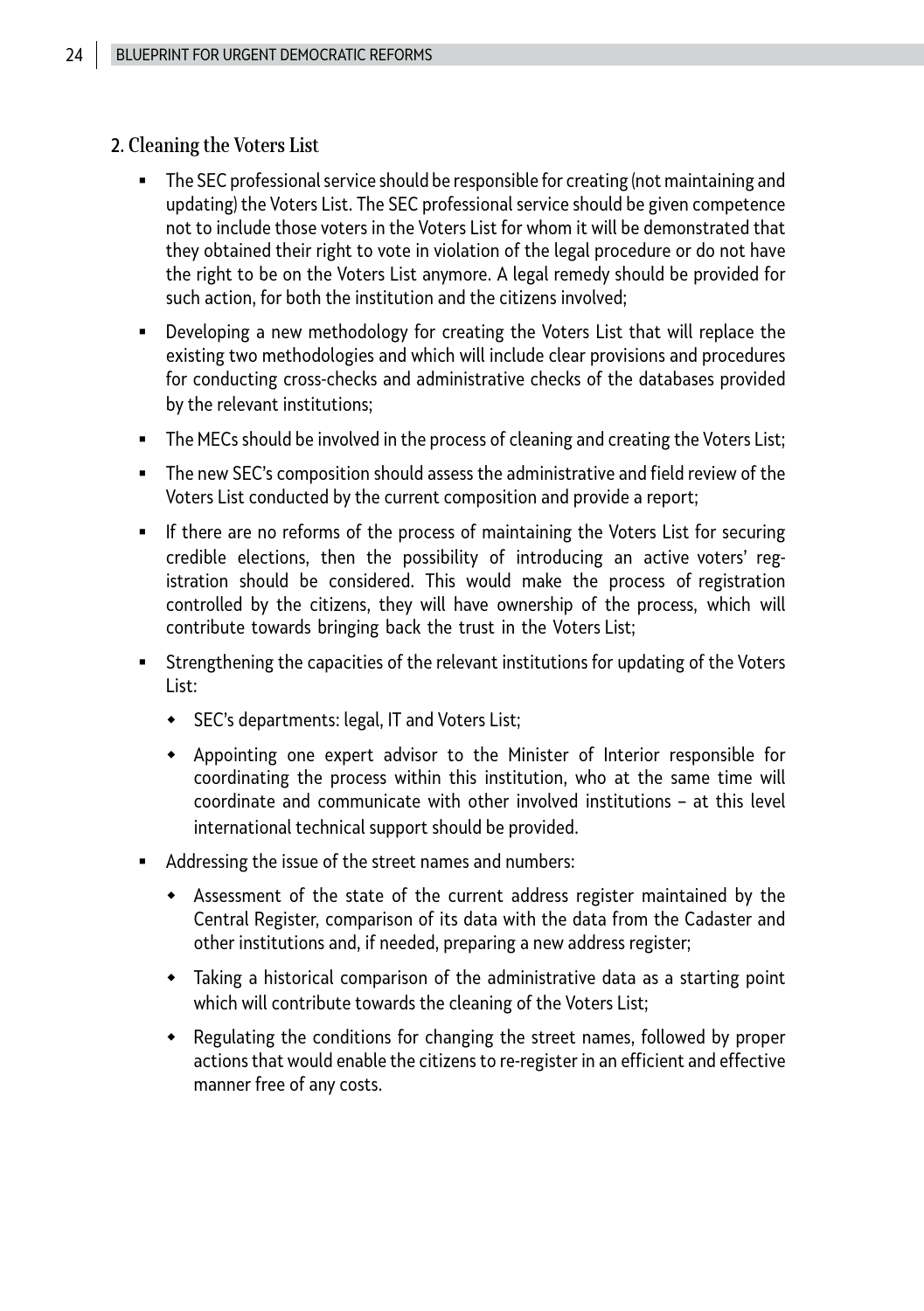#### 3. Ensuring the separation between the state and the political parties

- Deterring potential cases of intimidations of voters conducted by public officials;
- Following the recommendations from the Joint Guidelines for Preventing and Responding to the Misuse of the Administrative Resources during Electoral Processes by the Venice Commission and OSCE/ODIHR;
- The Ministry for Local Self-government together with ZELS and other relevant CSOs should develop a plan and actions on how to mitigate blurring of state and party at the municipal level. Measures should be foreseen if the blurring happens to have implications on the political party, besides on its public official/politician;
- **Investigating all suspicious cases of pressures upon the employees in the** administration, prosecuting and conducting trials.

#### 4. Addressing the deficiencies of the election process and the electoral system

- The possibility of introducing an open list variant, where besides the candidates' list, the voters may also vote for the individual candidates, should be considered;
- The model of out-of-country voting should be revised, in light of the unequal opportunity to exercise the right to vote. This should be done through a wide debate about all the aspects of the out-of-country voting: the number and the place of residence of RM citizens who live abroad, the electoral system, the number of election districts, the number of MPs, the equality of the vote, the manner of voting etc., in order to find more democratic, more efficient, and more cost-effective solutions in the interest of all citizens of the RM. If this does not happen before the next elections, the out-of-country should be suspended on those elections;
- The Election Code should specify which activities are allowed between the announcement of the elections and the certifying of the candidates' lists. The available options which will eliminate the possibility for early campaigning are to have the campaign starting with the announcement of the elections or to not regulate it at all. Such solutions can be found in several European countries and the USA.

## KEY INSTITUTIONS AND POSSIBLE ROLE

#### **Continuation with the reform of the SEC**

Parliament

#### **Cleaning the Voters List**

Parliament, Ministry of Interior, State Election Commission, State Statistical Office, Ministry of Justice, Directorate for Maintaining Civil Registries, Central Register, State Agency for Cadaster**,** Units of Local Self-government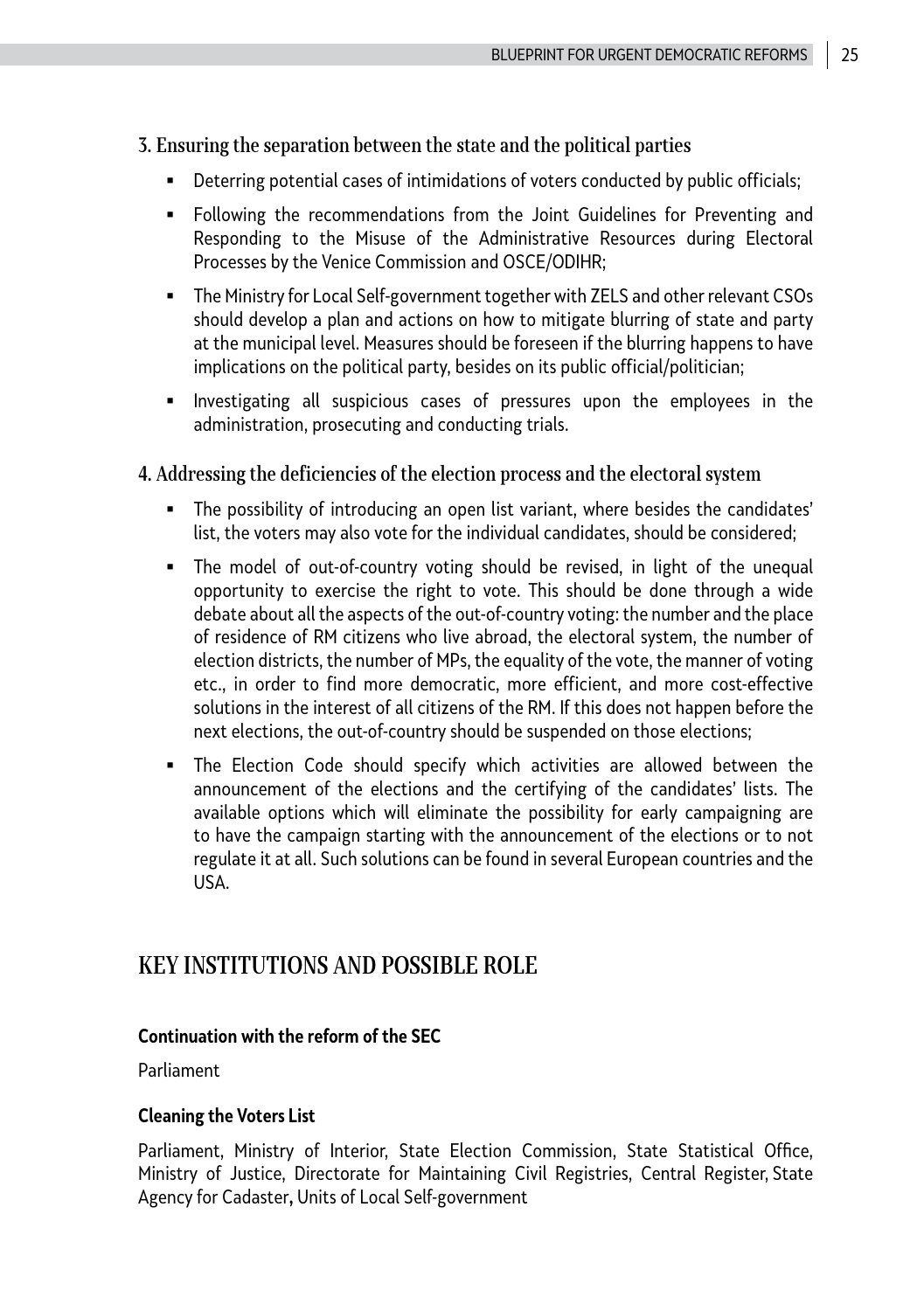**Ensuring the separation between the state and the political parties** Government and all state administrative bodies, Public Prosecutor and courts (investigating and prosecuting cases of intimidations and conducting trials), Ministry for Local Self-government, ZELS and other relevant CSOs

#### **Addressing the deficiencies of the election process and the electoral system**

Parliament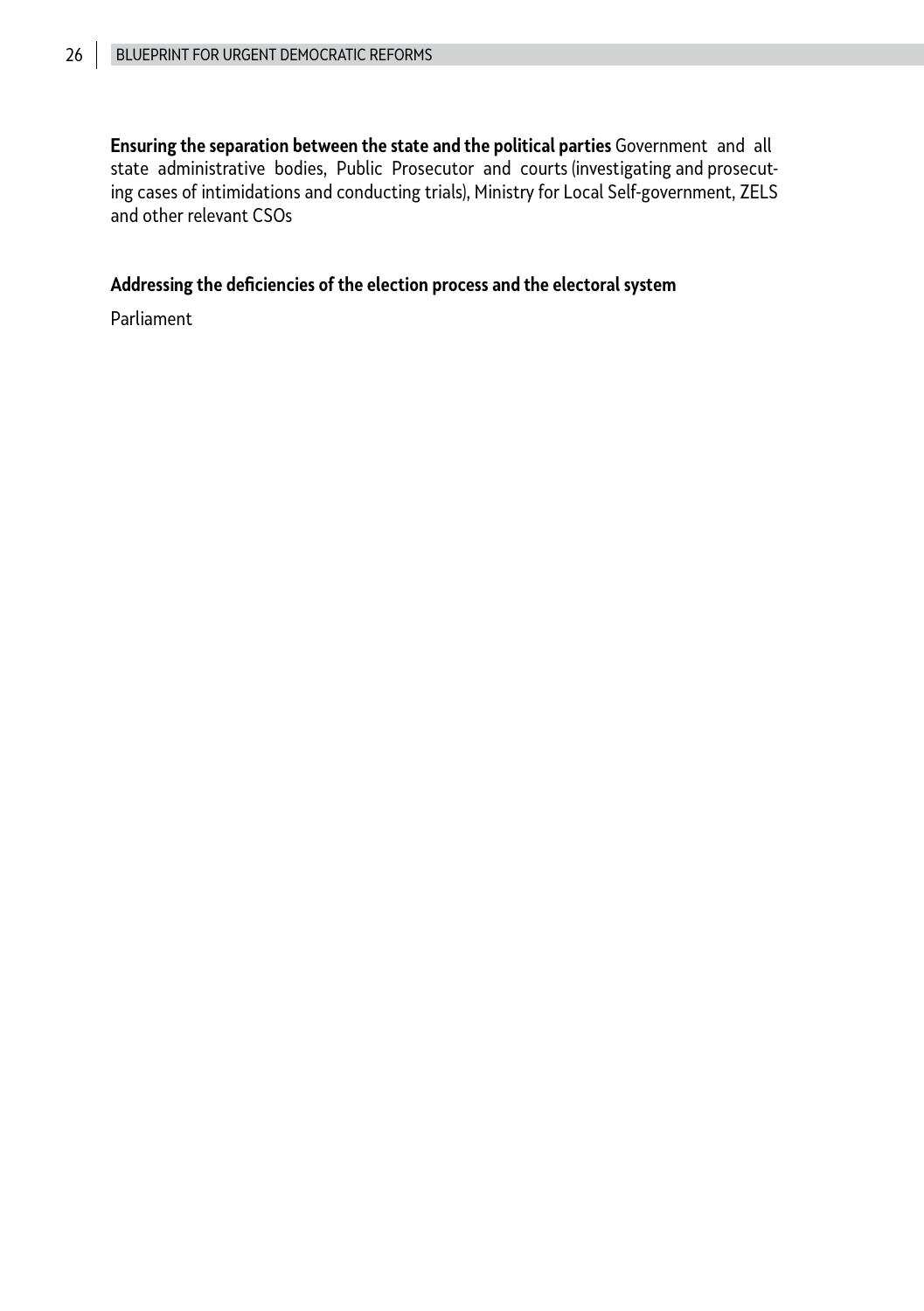# **MEDIA**

# INTRODUCTION

Systemic deficiencies in the Macedonian media sector seriously obstruct the country's democratic development. Key, urgent interventions have to be made as an introduction to long-term systemic transformations allowing a sufficiently long period to make an impact on the public sphere. The urgent reform process must start immediately after constituting the transitional government and must be completed within 2-3 months without any delays. Upon its completion, we should allow for a sufficient time for the reforms to take effect and relax the public sphere. The key interventions must focus on six major concerns:

- The lack of independence of the regulatory body from the ruling party, the media industry, and other power centers;
- The clientelistic relationship between the mainstream commercial media (owners, managers, and editors) and top government/party officials;
- The absence of institutional autonomy and independence of the Public Broadcasting Service (PBS);
- **The lack of transparency of public institutions;**
- The proliferation of hate speech and discriminatory language through the broadcast services;
- The lack of security and safety of journalists.

A working group targeting these issues is already active, composed by CSO representatives coming from the Media Sector Coalition encompassing the Association of Journalists of Macedonia, the Union of Journalists and Media Workers, the Institute for Communication Studies, the Macedonian Institute for Media and the Council of Media Ethics. The working group encompasses media organizations outside this coalition, namely the NVO Info center and the Media Development Center as well as a group of independent experts. Тhe future thematic working group, in addition to these organizations, will include the new appointees in the Ministry of Information Society and Public Administration; respective parliamentary committees; as well as the Agency for Audio and Audio-Visual Media Services.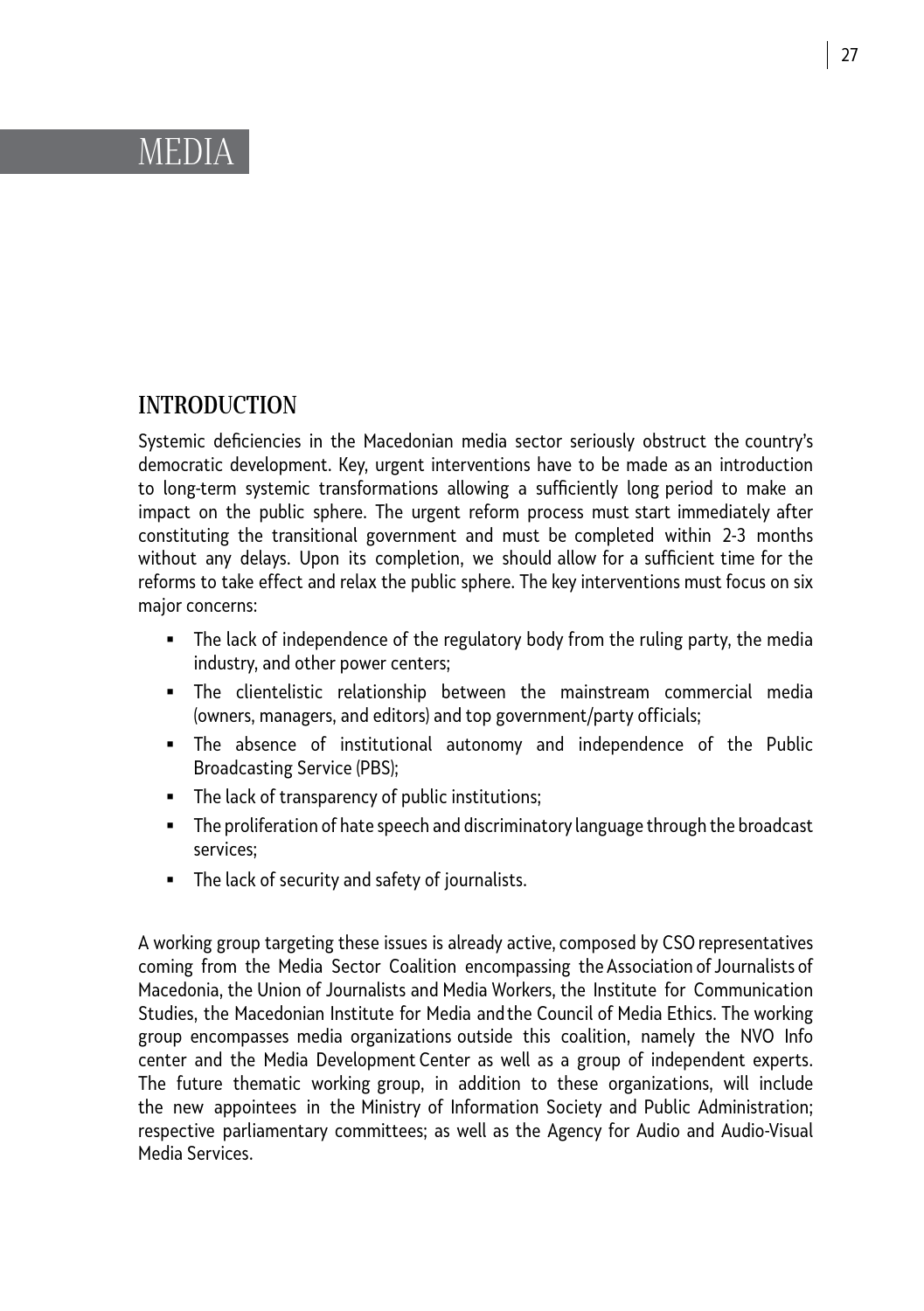# URGENT INSTRUMENTS

1. Amendments to the Law on Audio and Audiovisual Media Services in order to:

- Ban any type of 'state advertising' in the commercial electronic media and to determine precisely the definition of the notion 'public campaigns'. In addition, the conditions under which public campaigns can be aired on the Public Broadcasting Service have to be precisely specified;
- Ban party-political advertising in the private media, both outside and during electoral period.
- Change the decision-making structure and the manner of nomination and appointment of the members of the regulatory body (the Agency on Audio and Audiovisual Media Services) in order to depoliticize it;
- Change the composition and capacity of the Program Council of MRT in order to depoliticize this body and to strengthen the interconnection of the PBS with the civil society;
- Amend the funding framework of the MRT in order to secure its long-term sustainability, editorial independence, and institutional autonomy;
- Change the mode of appointment of the MRT editors in chief MRT's Program Council should be authorized to appoint them upon a public competition procedure;
- Abolish the provisions related to the 'cultural quotas' for domestic documentary and feature production for the national TV broadcasters, provisions related to the funds from the Budget aimed for such production, as well as the financial sanctions for not complying with these provisions;
- Reduce the sanctions for certain violations of the Law, as well as to reduce the annual fee for broadcasters of around 50%.
- **Provide for sanctioning 'hate speech' or incitement of violence in the audiovisual** programs (Article 48 of the Law on Audio and Audiovisual Media Services) in the administrative procedure; the regulatory bodies in all European countries can undertake misdemeanor procedures and impose fines for hate speech for broadcasting such a content. Such provisions are in compliance with the Article 10 of the European Convention on Human Rights.
- 2. Changes in the composition of the Council of the Agency on Audio and Audiovisual Media Services and of the MRT Program Council
	- **IMMED 12** Immediately after adopting the amendments to the Law on Audio and Audiovisual Media Services, it is necessary to nominate and to appoint new members of the Council of the Agency and of the MRT Program Council in an urgent procedure (shorter deadlines should be established with the transitional provisions of the Law). The new Program Council of MRT should, according to its legal competencies, consider the MRT program functions in respect to the interest of the citizens and ask from the management and the editorial staff to comply with the principles of the public interest.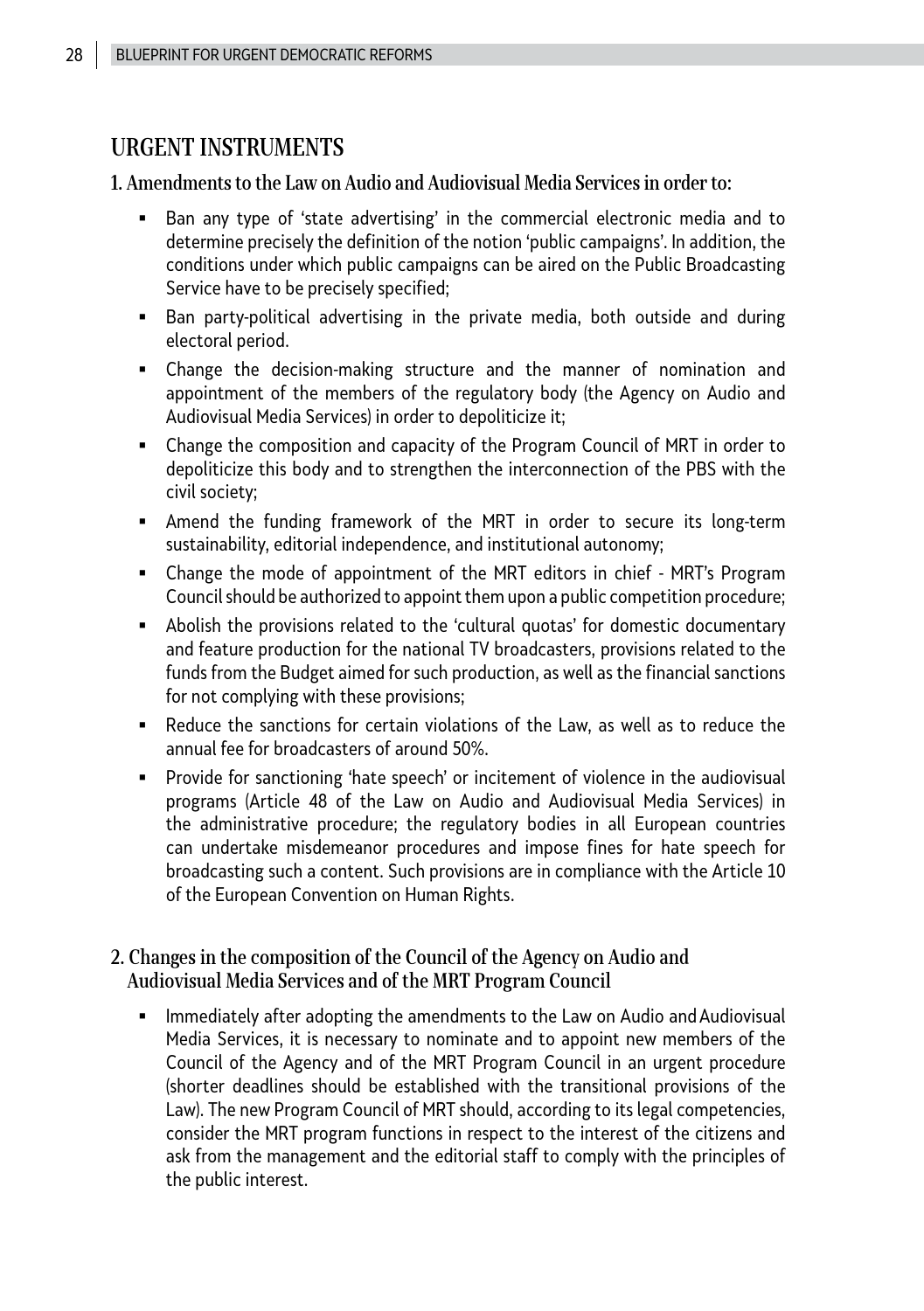#### 3. Violence and intimidation of journalists

 Public institutions (the Government, Ministry of Interior, the courts etc.) should undertake all necessary measures to protect journalists and to urgently investigate all the cases of attacks and threats against journalists as well as any cases of complaints without further action. The government officials, civil servants and representatives from the judiciary should make clear statements recognizing the safety of journalists and condemning attacks against them.

#### 4. Transparency of the public institutions

 The Government, the respective ministries, Parliament, the courts and all other institutions, including the AAVMU and MRT, should provide immediate, fair and equal access to public information for all media. They should work transparently, employ open, non-discriminatory and fair media relations and should not behave preferentially to certain media.

# KEY INSTITUTIONS AND POSSIBLE ROLE

- The **Ministry of Information Society and Administration** shall prepare the draft amendments to the law.
- The **Parliament** shall adopt the amendments to the law on Audio and Audio-Visual Media Services in an urgent procedure. It shall also elect the nominated members of the new MRTV Council and members of the Council of AAVMU. To this aim, the Parliamentary committees shall organize public hearings with the involvement Civil Society.
- The **Agency for Audio and Audio-Visual Media Services:** the cooperation of the Professional Sector of the regulatory body is of great importance.
- The **Macedonian Radio and Television:** Some of the representatives of the Public Broadcasting Service, especially those in the programming departments, have to be included in the process so as to ensure that the positive changes are not resisted and sabotaged.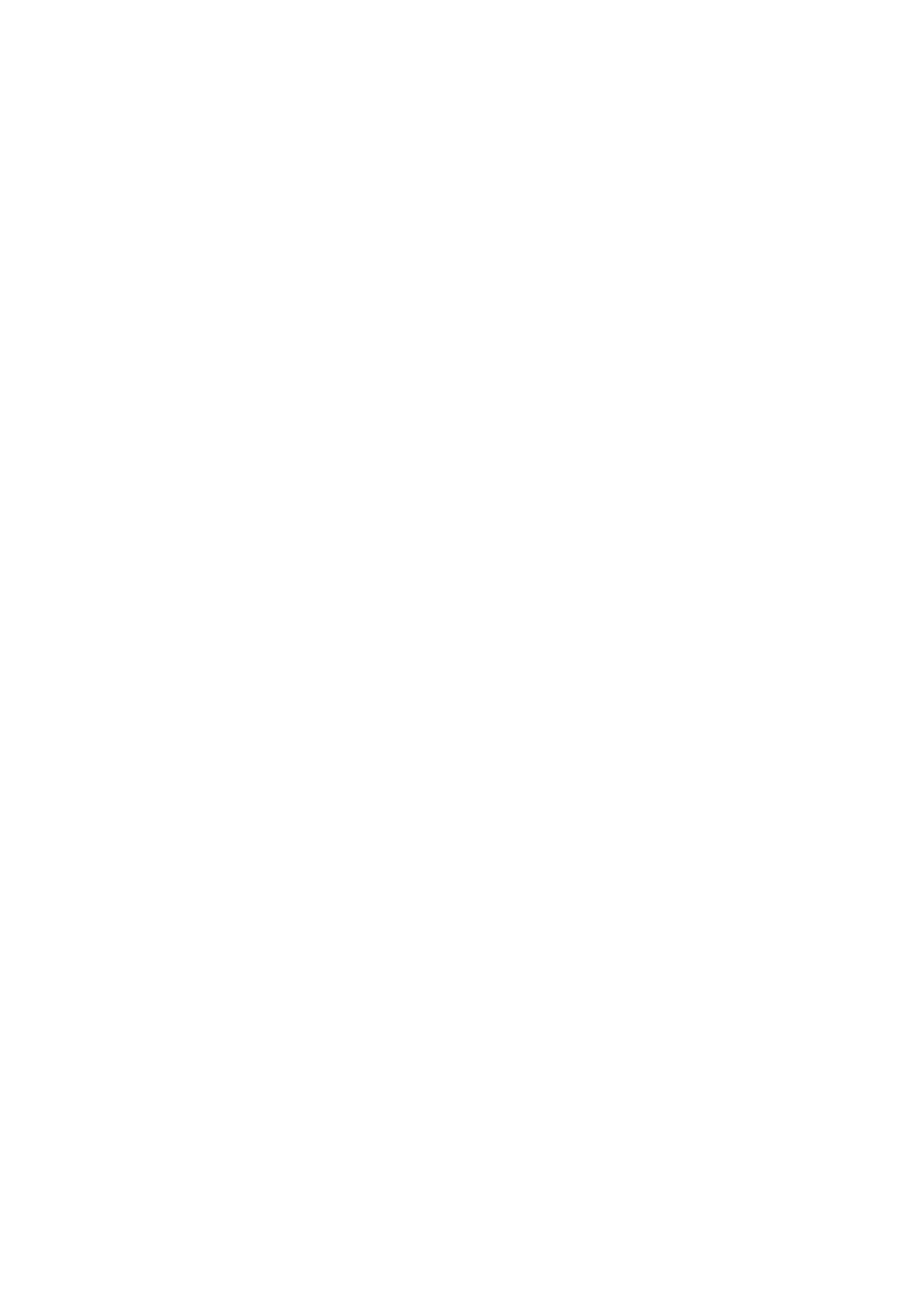# PUBLIC ADMINISTRATION

# INTRODUCTION

More than two decades of reform in Macedonia have not resulted in a merit-based and service-oriented public administration. On the contrary, the public administration has been heavily politicized and used as one of the main pillars for party clientelism. The process of eroding the institutions has jeopardized the principles of equality and non-discrimination. In addition, frequent changes of the legal framework, along with selective implementation and lack of transparency created uncertainty within the administration, as well as in providing services to citizens. A decade-long process of biased employment and promotion contributed to capturing the institutions.

The proposed measures are aimed at re-instating a merit-based employment and promotion system, encouraging professionalism and competence of public administration. The final goal is restoring institutional integrity and trust in the institutions, along with a proportionally sized, professional, politically impartial and efficient administration.

Taking into account the deeply entrenched practices of blurring state and party, the transitional government (expert government) must decisively discontinue clientelistic practices and effectively ensure separation between state and party.

## GENERAL PRINCIPLES

- **Ensure separation of state and party;**
- Ensure non-employment of public resources for party activities/elections;
- Ensure cooperation of all government bodies with the SPP;
- **Prioritize an approach of "0 tolerance to corruption";**
- Ensure full access to public information and increase transparency of public institutions;
- Dismissal and appointment of public officials to appointment-based positions within the state administrative bodies responsible for observing the principles in this document and for ensuring free and fair elections;
- **Restriction on public employments until the elections;**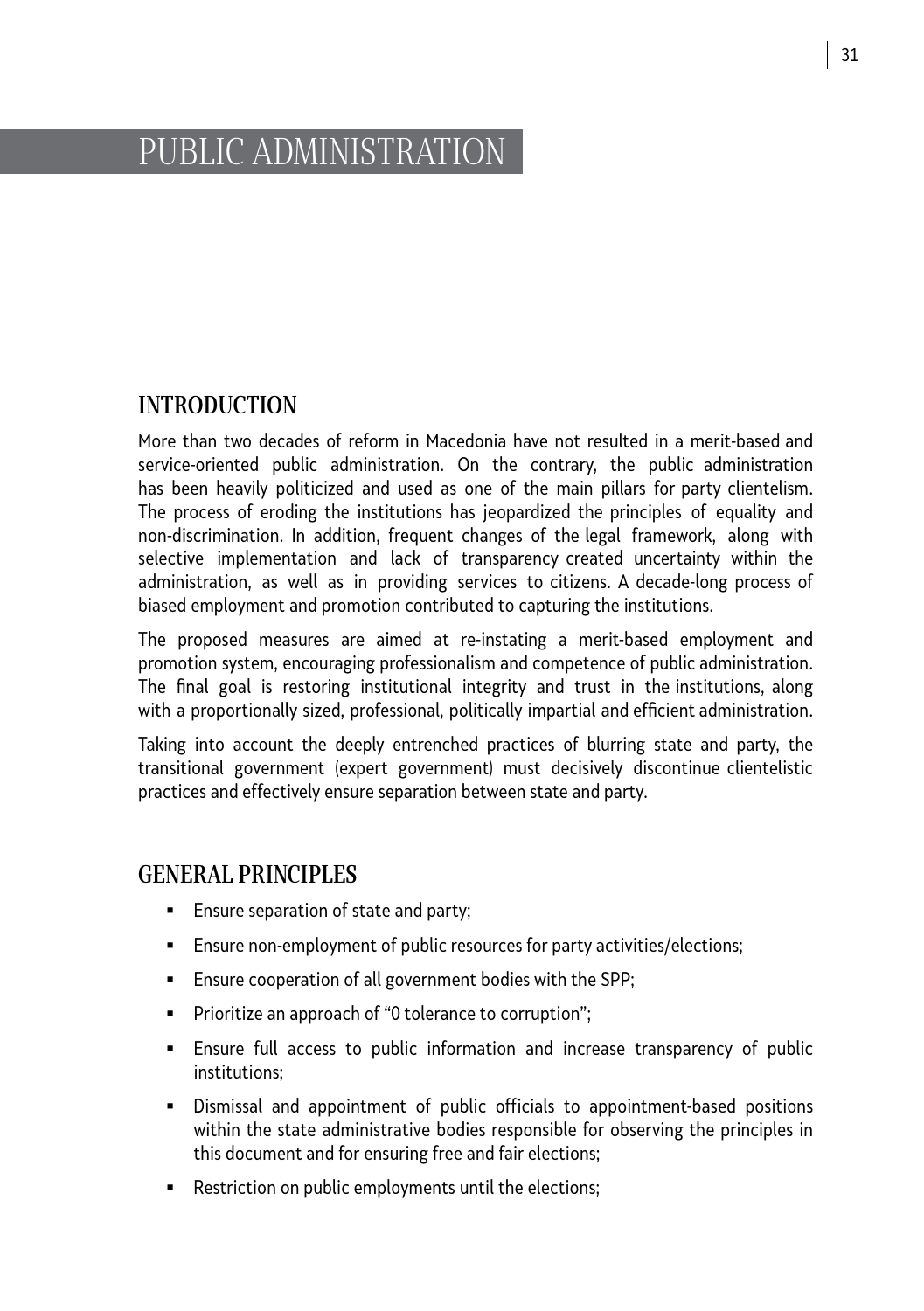- No arbitrary dismissals;
- Ensure equality and legal certainty in administrative procedures; fining should be based on proportionality;
- Ensure and strengthen the independence of the administration (in particular when taking decisions on citizens' rights - administrative procedure).
- Ensure effectiveness of public administration bodies and agencies;
- Promote an approach of inclusiveness and dialogue within the administration and with civil society.

# INSTRUMENTS

#### Urgent

- Statement by Government that illegal partisan activities in public institutions shall not be tolerated;
	- The Statement should be largely disseminated in public sector bodies, institutions and agencies, as well as through media;
- **In It is a Solut Sepannian Figure 1** is used in susting mechanisms of misuse of state for party purposes
	- The Guidelines should contain detailed instructions on implementation of related legal provisions from relevant laws - Law on Employments in the Public Sector, Law on administrative servants, Electoral Code and other laws and regulations. The document should be widely disseminated in the PA and published through media;
- Appointment of: Secretary General/ State secretaries of ministries; Management boards of institutions; Directors of institutions/agencies and other priority posts related to the primary goals of the Blueprint, based on criteria of merit and competence;
- Ensure timely responsiveness and monitor compliance of SAB to the requests of the SPP;
- **EXECT** Create an anti-corruption task force at the central Government level;
	- The task force should have clear responsibilities to strengthen implementation of anti corruption law and practices primarily within Government, so that the Government sets an example of "0 tolerance" to corruption;
- It is suggested that the members of the transitory expert Government be paid in the amounts of average salary in RM (there are divergent opinions on this issue);
- Embargo on new employments and restrictive dismissals in the public sector until elections
- Ban temporary contracts for employments in public administration by virtue of agencies for temporary employments;
- Strictly implement the provisions of the new Law on Employment in the Public Sector in relation to Equitable Representation and strengthen penalties for non-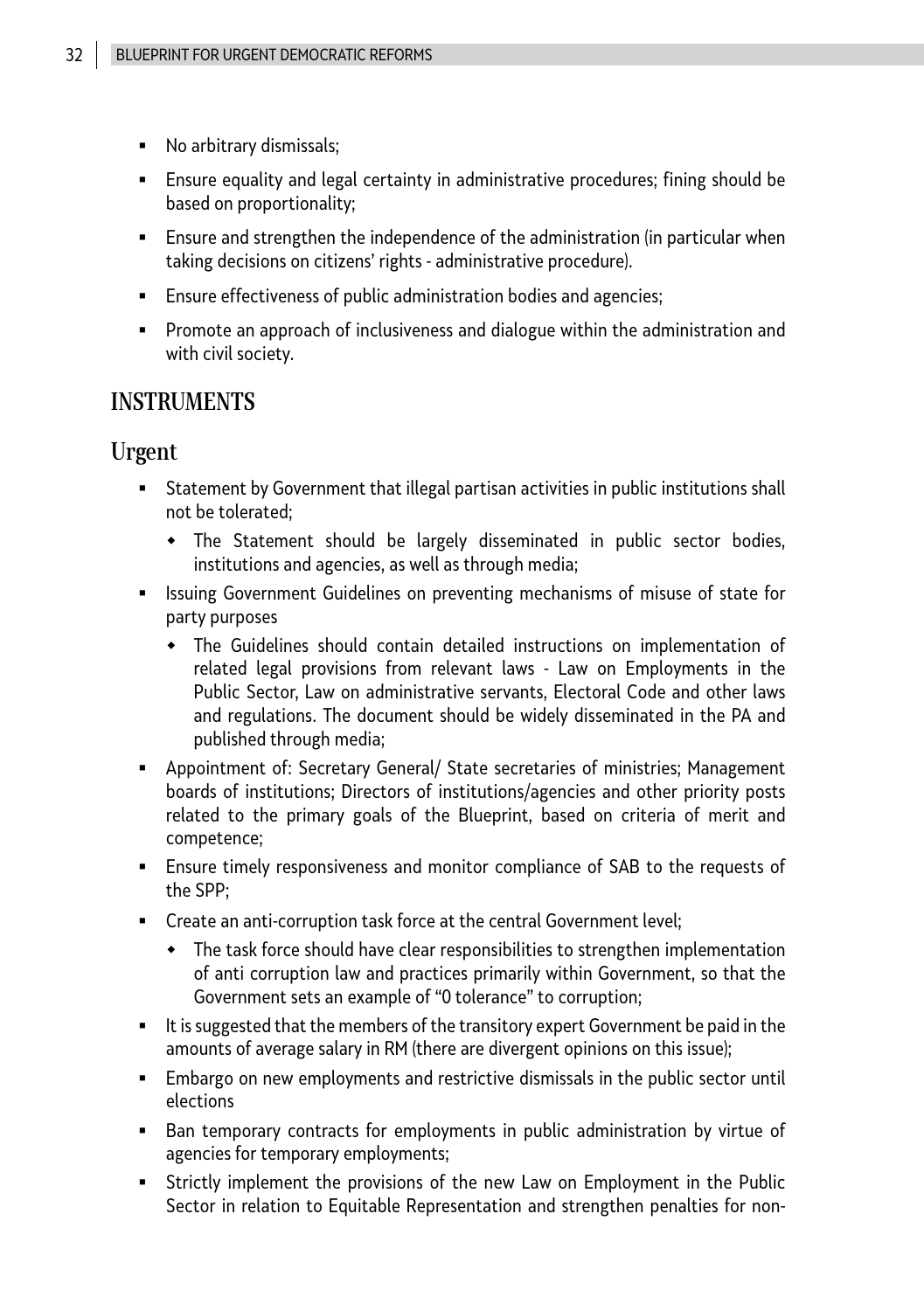implementation; strictly implement the Methodology for employment in the public sector, including allocation to posts of already employed civil servants recruited under the equitable representation principle in central administrative bodies and agencies;

- Ensure independent operation of the Agency for Administration, including
- through the merit-based appointment of the Director and the Deputy Director; based on strong criteria for professionalism and integrity;
- Establish principles/standards for holders of public office;
- **Introduce more severe penal provisions, specifically on administrative servants** related to prohibition of party activities and elections;
- Ensure administrative and procedural justice of all employees without any discrimination;
- **IMPLA** Implement a policy (through soft-law e.g. guidelines) to ensure that administrative fines (misdemeanors) are the last resort; put the focus on prevention instead of repression.

#### Short-term

- **Increase volume of open data published by the Government;**
- **Provide comprehensive data on existing long-term employments through contracts** and elaborate options for addressing existing long-term temporary contracts;
- Clarify the roles and responsibilities of the cabinet officers and political advisors of the ministers, including their number, salaries, rewards, etc.;
- Publish the updated register of employees in the public sectors, with records kept and maintained at the level of institution and at the level of public sector;
- Publish a review of filled in posts in public administration per each category, per year of employment, and per working experience; overview of disciplinary measures with the same breakdowns, to ensure assessment of practices of employment.

#### Mid-term

- Ensure the mandate of the Commission for Protection of the Right to Free Access to Public Information to initiate misdemeanor procedures against informationholders failing to disclose information requested;
- Review all classified information within state bodies, followed by information which files are not related to the security of the state, but are being "classified as such" by information-holders in order to cover-up state budget spending;
- Regulate temporary contracts in administration in laws regulating administration, on merit-based principles;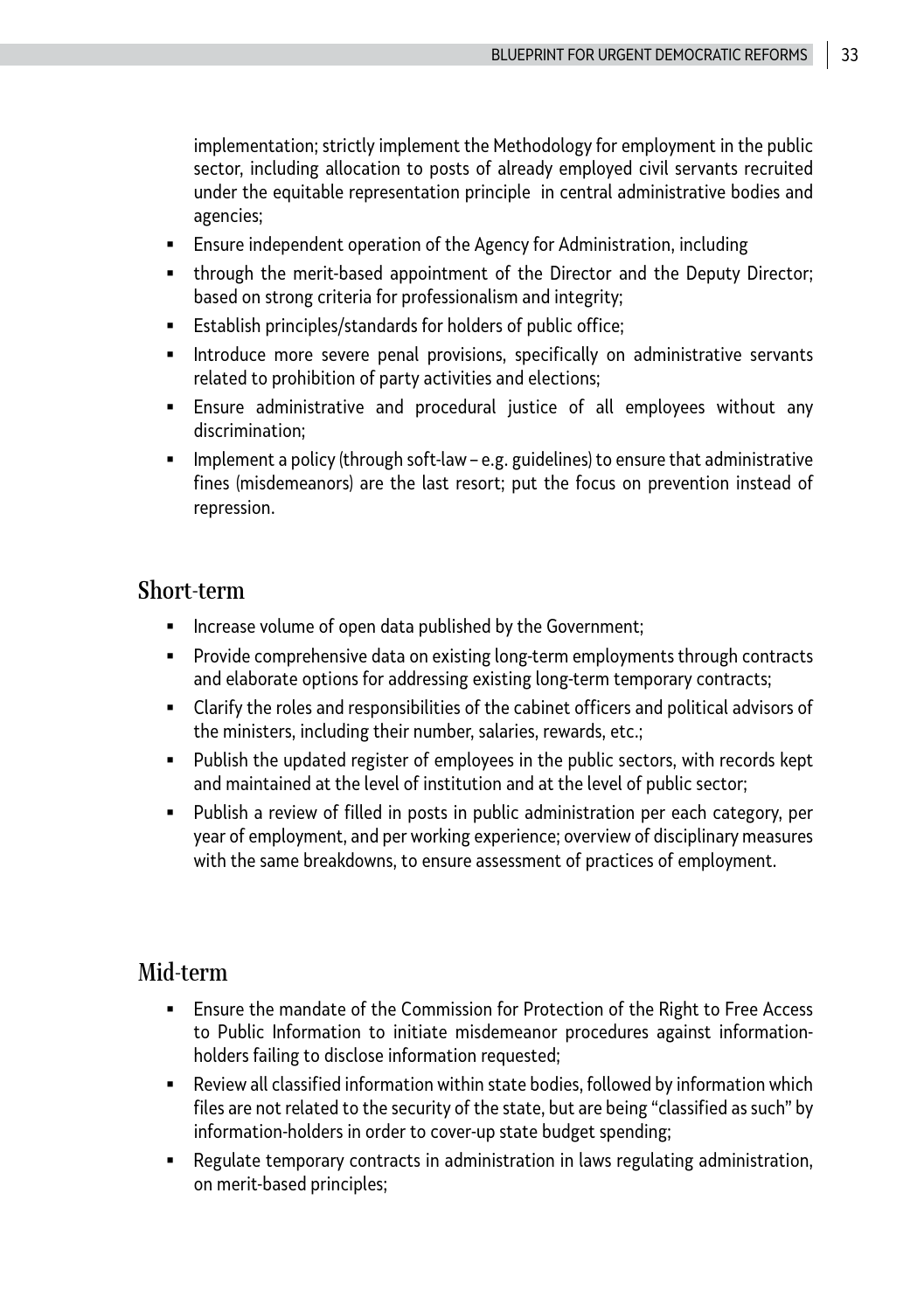- Advance the concept of public interest including the role of administration in protecting the public interest;
- Revert the format of the disciplinary commissions back to three members
- **Theoral and award greater competence to HR units in disciplinary proceedings;**
- Amend the new appraisal methodology of administrative servants according to merit;
- Allocate authority to responsible administrative servants in conducting
- administrative procedures, based on specific job positions;
- **Increase delegation of responsibilities to administrative servants;**
- Ensure inclusive deliberation (on the basis of an in-depth regulatory impact assessment) on the new Strategy for Public Administration Reform<sup>10</sup>;
	- Consider reforming or abolishing the open post system making it an exception, rather than a general principle for civil servants' employment, and establishing a more rigid career system (opinions on this issue diverge); discuss the options for permanent secretaries or overlapping mandate and the establishment of a cohort of Senior Civil Service that should be fully professionalized and their mandates separated from the Government mandate;
	- Consider strengthening and extension of the role of the Agency for Administration.

<sup>&</sup>lt;sup>10</sup> The drafting of the new Strategy has been launched.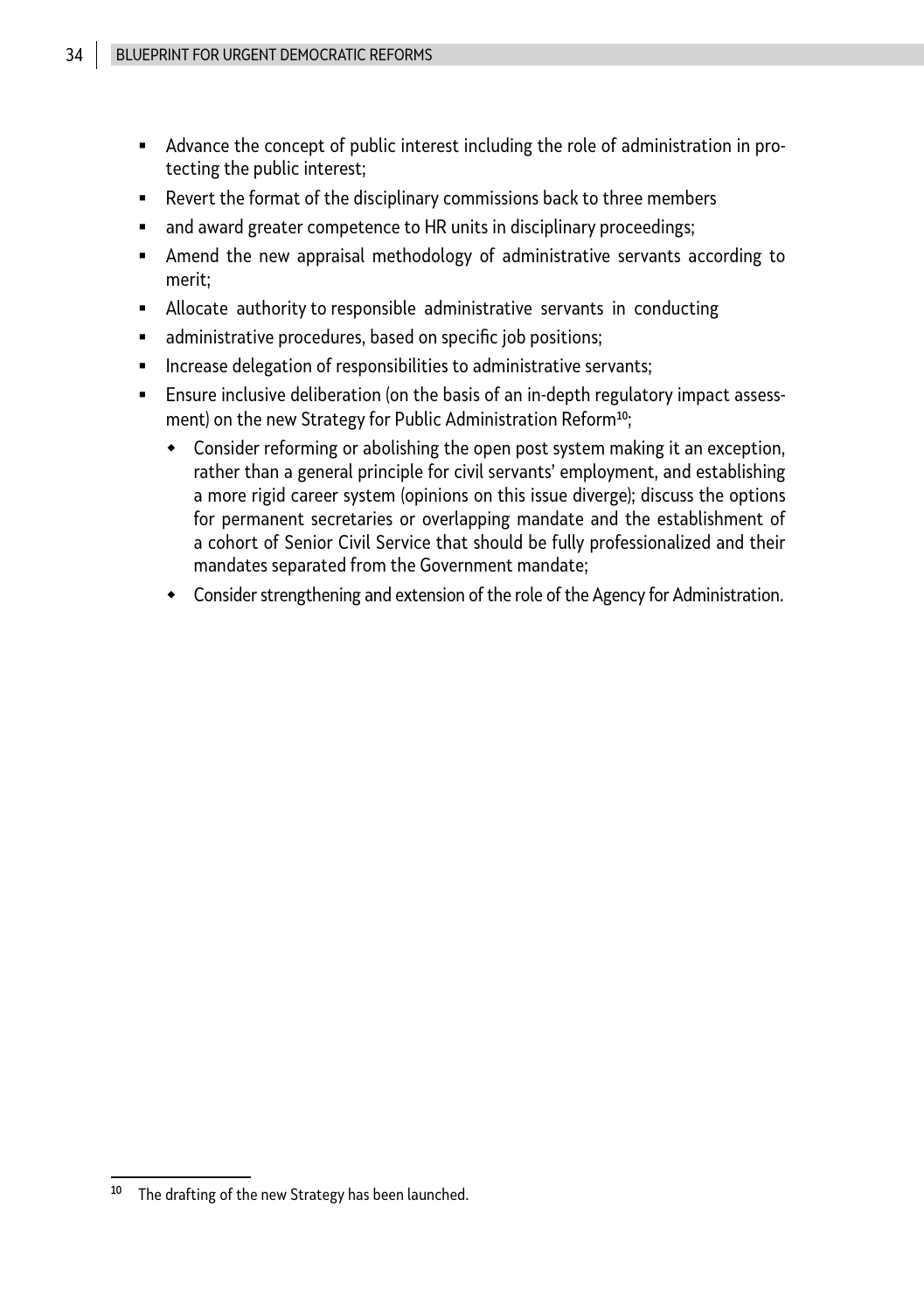#### KEY INSTITUTIONS AND POSSIBLE ROLE

- The Government of the Republic of Macedonia should have a key role in preventing partisan influence over the public administration; providing support to the Special Public Prosecution; providing resources and coordinating public administration bodies' input in the election process; ensuring a climate for credible elections; appointment of government officials;
- Ministry of Information Society and Administration: key responsibilities related to the public administration (State Administrative Inspectorate is a body within);
- Agency for Administration: responsibility for recruitment procedures, Second
- **Instance authority in disciplinary procedures.**
- Ministry of Finance: budget allocation for public services and public sector employments; mandatory consent for all public sector employments;
- Secretariat for Implementation of Framework Agreement: implements Strategy for Equitable Representation;
- **Inspection services, committees for misdemeanor fines: key actors in delivering** fines;
- Assembly of the Republic of Macedonia: oversight function; appointments of independent supervisory and regulatory bodies (e.g. appoints the Director and Deputy of the Agency for Administration); could adopt documents (resolution/ declaration/recommendation) to commit to promoting principles and standards for public administration;
- Ministry of Justice responsible for laws and regulations related to free access to public information;
- Commission for Protection of the Right to Free Access to Public Information decides on complaints; has responsibilities related to the implementation of the Law;
- **Regular courts have jurisdiction over labor cases (including in the public sector);**
- Administrative courts have jurisdiction over administrative disputes.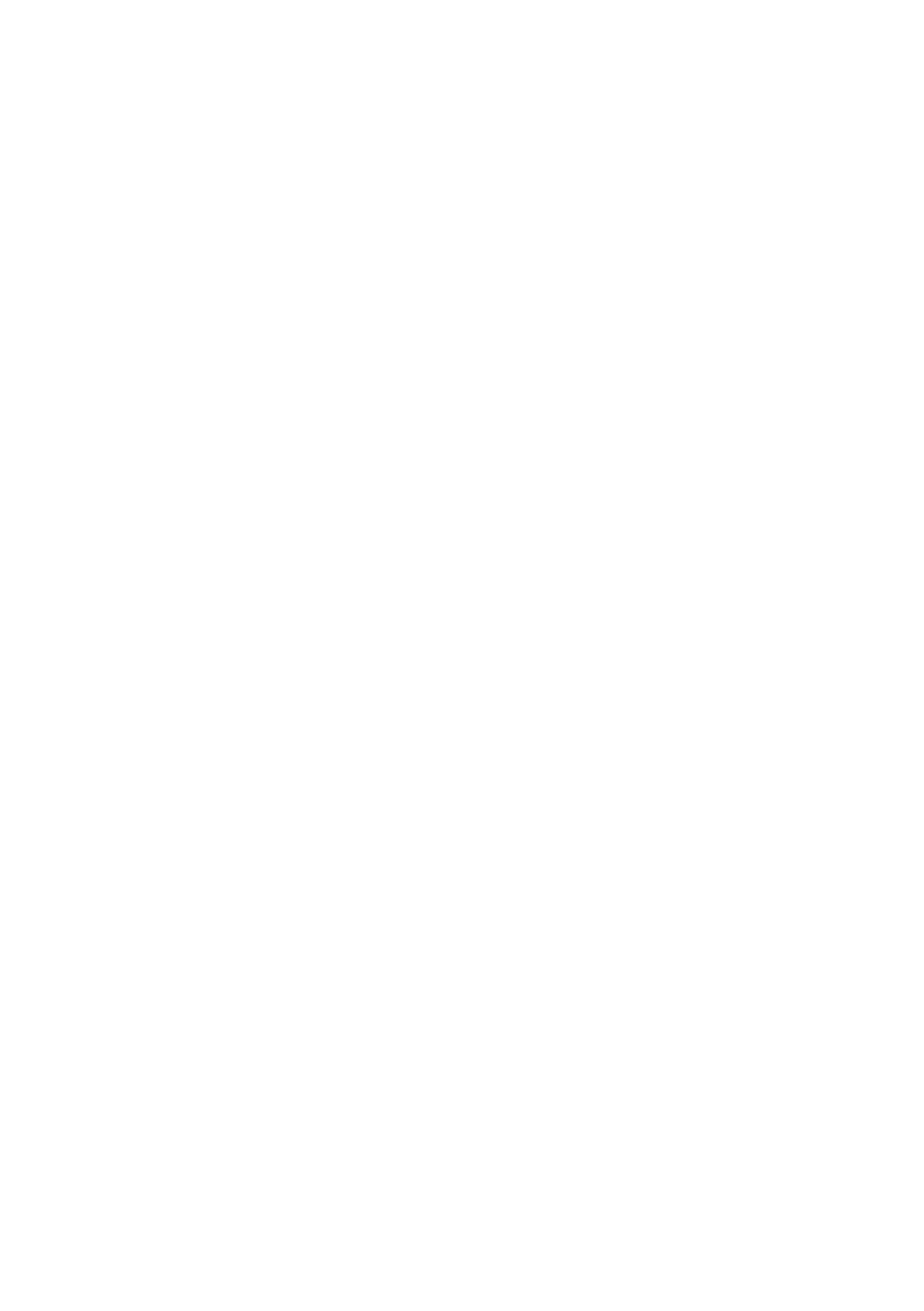# CONTROL OVER POLICE WORK, SECURITY AGENCIES, AND (COUNTER) INTELLIGENCE **AGENCIES**

# INTRODUCTION

The work of the Ministry of Interior is subject to internal control through the Department for Internal Control and Professional Standards at the MOI and external control through the Parliamentary Committee for Defense and Security and the Ombudsman. However, all these mechanisms have failed to yield the desired results and the illegal interception of communication released during 2015 is among the strongest evidence for this. In 2012, all opposition parties in the Parliament motioned a proposal for Law on Police Ombudsman, but it was rejected by the parliamentary majority. In April 2014, the Ministry of Interior stated that it will establish an independent and external oversight mechanism. In 2016, with the support of the Council of Europe and the MOI, a working group of experts was established to find the most suitable solution for Macedonia.

## GENERAL PRINCIPLES

- The main principle is to ensure balance between human rights protection and public security, credible, effective and external civic control over the police forces and the secret service;
- Strengthening parliamentary oversight over police and the intelligence agencies (See Parliament Chapter);
- **Introducing community policing;**
- Ensuring integrity and professionalism of the security and intelligence agencies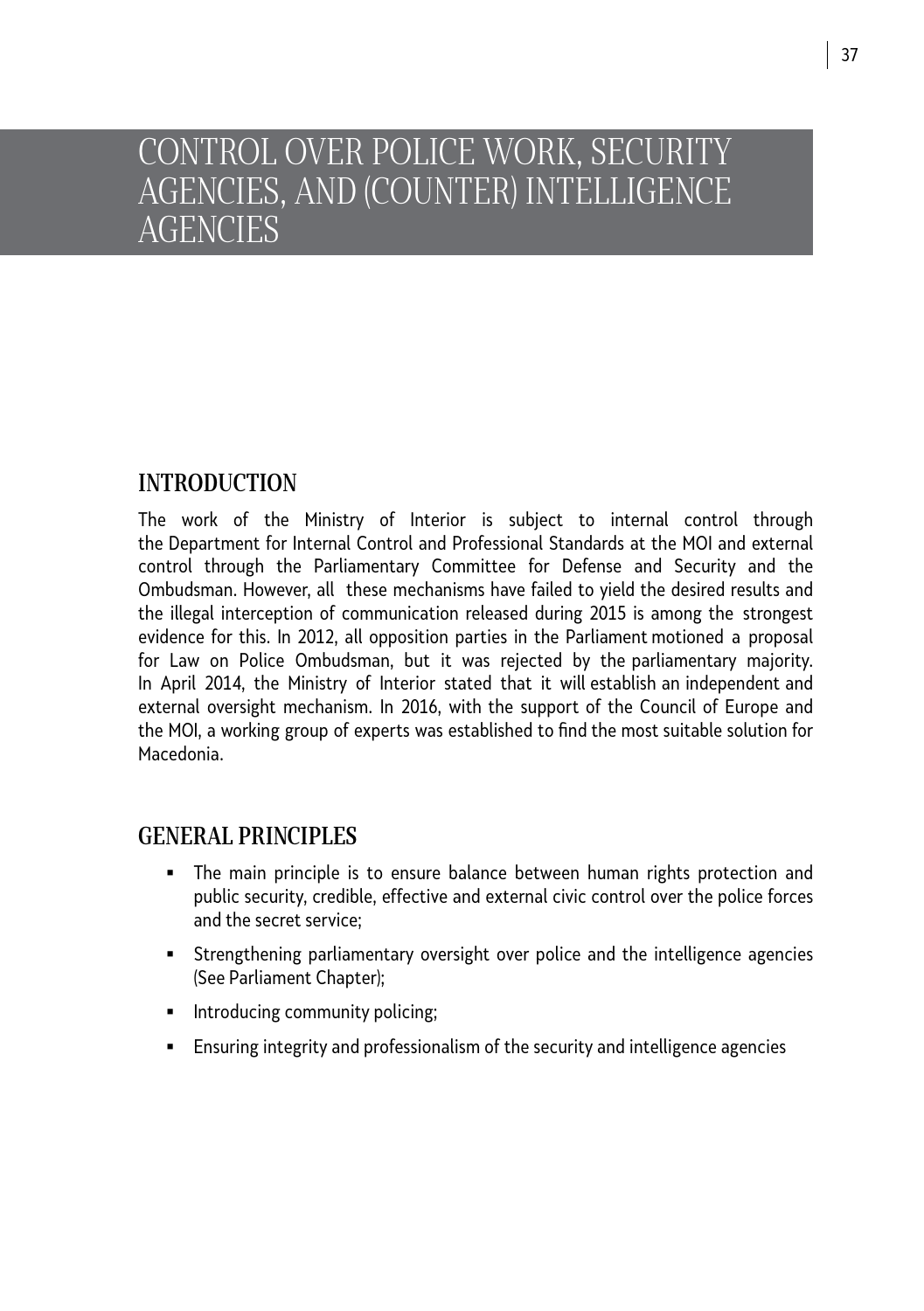# INSTRUMENTS

#### Urgent

- Council of Europe and the MOI expert working group should be supported and its work accelerated;
- The future external oversight mechanism over the Police should include members of CSOs, academia, public prosecution offices, and retired police officers – all of them on equal footing, with equal duties and responsibilities; strict criteria for membership should be introduced;
- **Introduction and compliance with strict criteria for professionals in the security** agencies.

# KEY INSTITUTIONS AND POSSIBLE ROLE

The Ministry of Interior, the Parliament, the President of the Republic of Macedonia Directorate for Security and Counter-Intelligence, Intelligence Agency (under the jurisdiction of the President).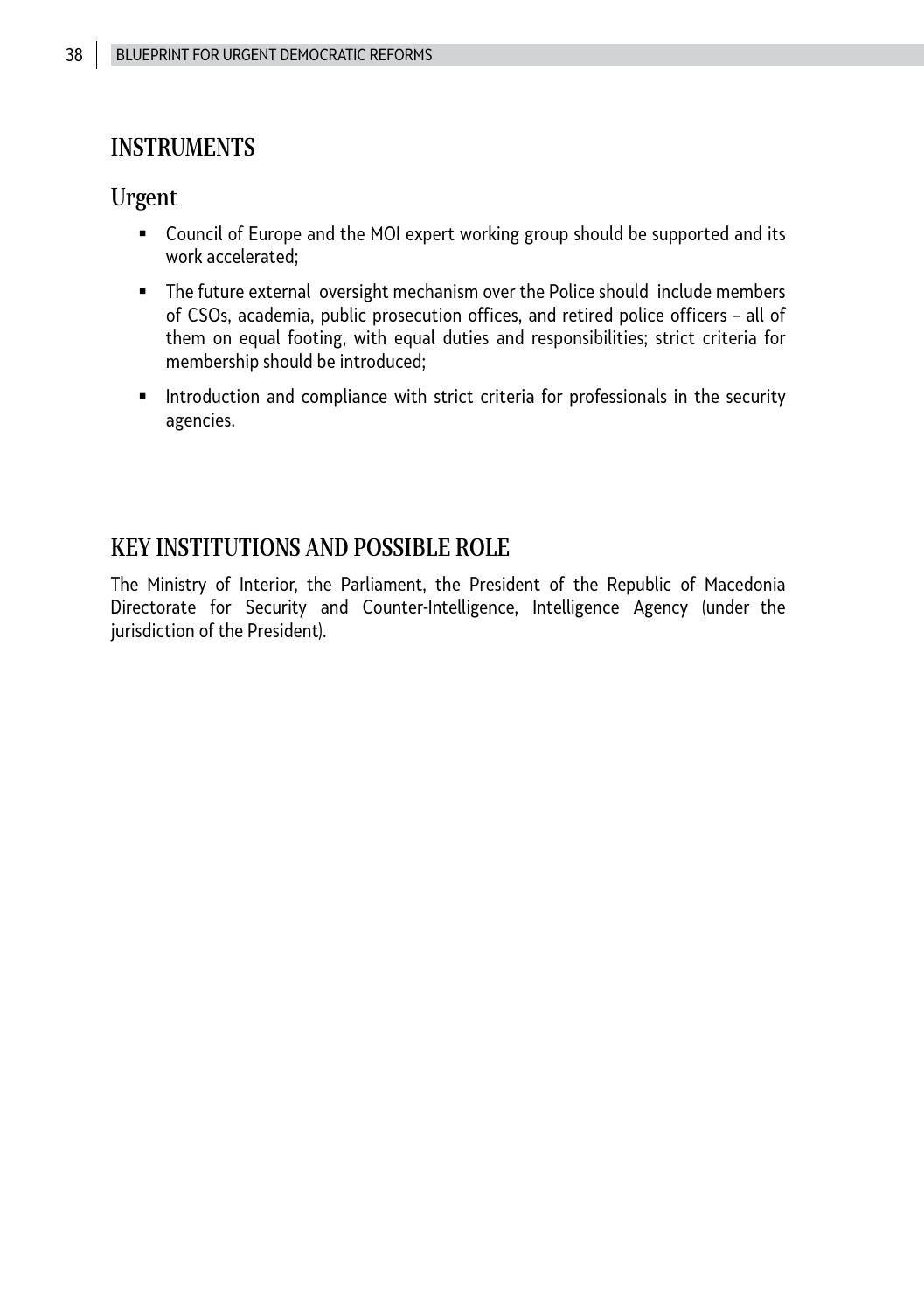# PARLIAMENT

# INTRODUCTION

In the past several years the Parliament has become increasingly subordinated to the power of the executive branch. The Government and the ministries are by far the most active initiators of regulation, while the Parliament has functioned as a simple "verifier" of draft regulations, thus minimizing its legislative role. This has contributed to weakening the quality of legislation, legal uncertainty, derogation of the principle of separation of powers, reduction of the importance of Parliament's oversight role and lower accountability and transparency of both branches of government.

# GENERAL PRINCIPLES

In the following period, the role of Parliament must be reinvigorated in several key aspects and full respect of the Law on Assembly and the Rules of Procedure should be provided. The Parliament must function in a more transparent manner towards the public and in a more inclusive model towards stakeholders from various sectors. Strengthening and functioning of the mechanisms for parliamentary control over the Government must be prioritized to achieve a higher level of accountability by the executive. The Parliament should also reform its existing procedures of law adoption and must develop a practice of respect for its own internal Rules of procedure.

Specifically, this could be done through the following actions:

#### 1. Actions related to transparency and inclusiveness of the work of the Parliament:

- Strengthening the transparency of the MPs' work with the aim to raise the overall transparency of the Parliament;
- Strengthening of the program scheme of the Parliamentary Channel within the framework of the Public Broadcaster to provide prompt information to the public on the schedule of Assembly and committee sessions, as well as their live broadcast. Replays of all recorded sessions should be made available through the Parliamentary web-site;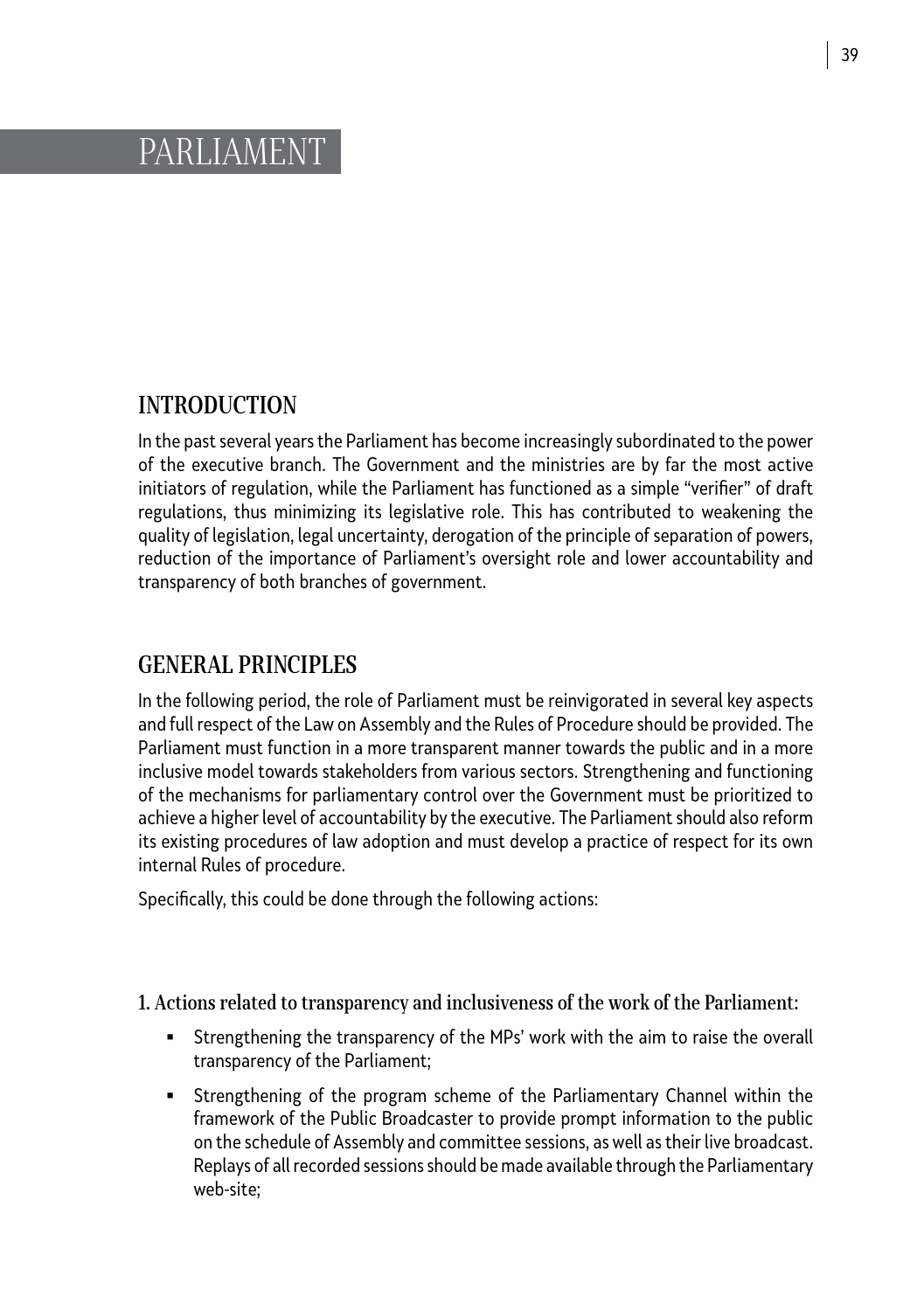- The stenographic notes of the Committees' sessions should be made public through the Parliamentary website, as it is now the case with the stenographic notes from the Assembly sessions. The supporting documents to the draft legislation (reports, evaluations, analysis) should also be made available and the website of the parliament should be made easily searchable;
- A mechanism for higher inclusion of external stakeholders should be introduced - especially towards the civil sector - through registration and accreditation of stakeholders according to thematic areas;
- The participation of stakeholders in the early phases of the legislative process must become a regular practice, through introduction and implementation of legislative hearings;
- Introduction of a monthly or a quarterly recurring schedule for all parliamentary activities, in order to strengthen the readiness of stakeholders to participate in the legislative process. The schedule should be fully respected, in line with the provisions of the Law on the Assembly and the internal Rules of procedure;
- The procedure for initiating oversight hearings should be made simpler. Ten
- (10) MPs (instead of 15) should be allowed to initiate oversight hearing. The President of the working body shall be obliged immediately to call for the oversight hearings to take place;
- The mechanism public hearings should be reformed: a public hearing must be made mandatory at the beginning of the legislative process and as its integral part. Currently, it is left to the sole will of the presidents of working bodies to decide for the need of a public hearing.

#### **2. Actions related to the mechanisms of parliamentary control:**

- The Parliament should establish an inquiry committee tasked to assess the performance of current officials at the independent regulatory and oversight bodies, as well as to draft proposal on potential changes in their composition. This inquiry committee, on the basis of an expert report, should draft a proposal defining the scope of the measures necessary, as well as a justification, taking into account the legitimate goals and respecting the principle of proportionality;
- Extraordinary reports from independent regulatory and oversight bodies tasked to oversight cases of election fraud, media clientelism, and high-level corruption, must be introduced, upon Assembly request. This will strengthen parliamentary oversight over the work of these bodies;
- Strengthening the composition of the parliamentary committees competent for oversight of the Directorate for Security and Counterintelligence and the MOI with experts and civil society representatives on equal footing. This will strengthen the competence and the trust in these bodies;
- **Introducing strict deadlines and consequences for ignoring the recommendations**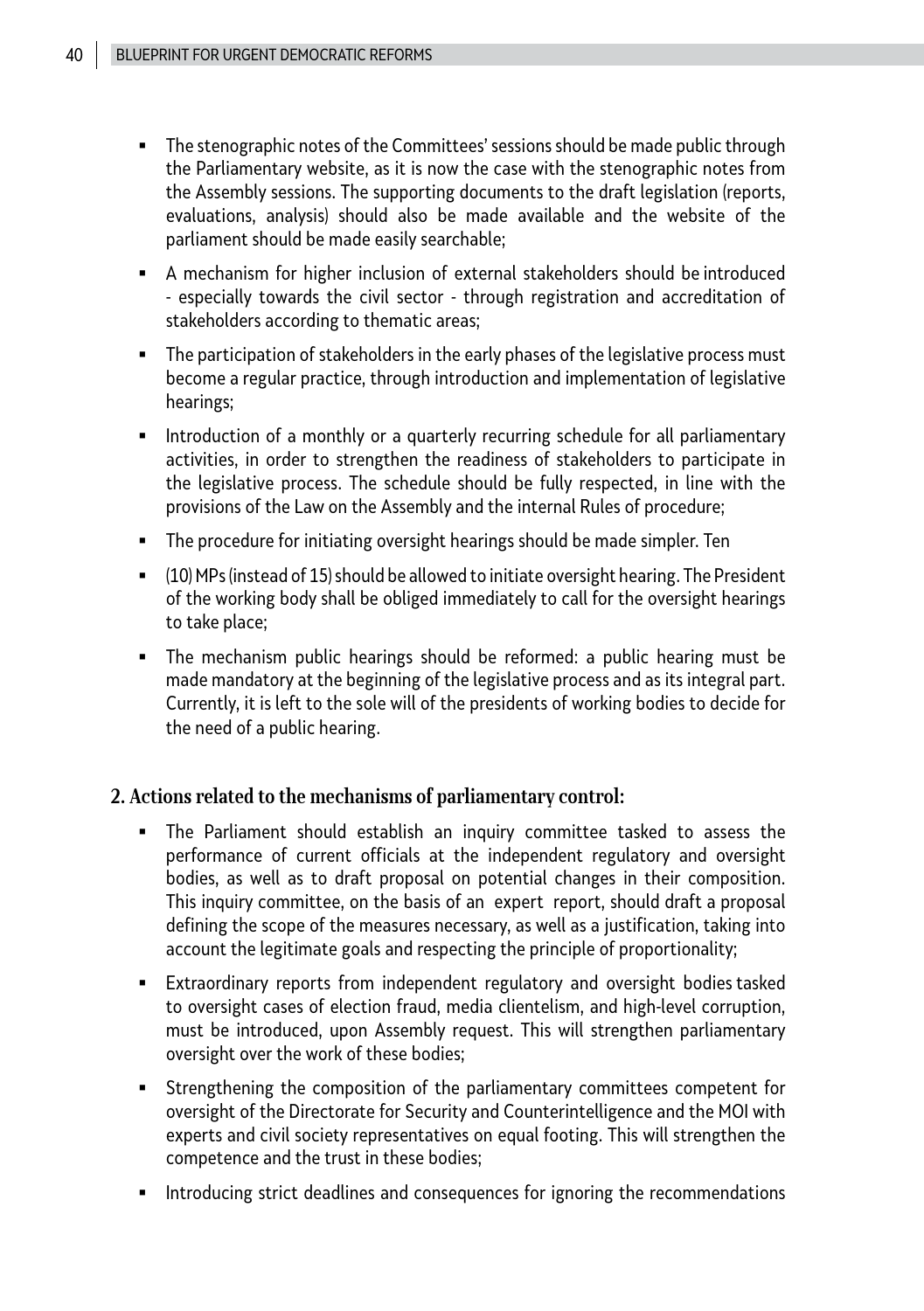or demands of the Parliament towards the Directorate for Security and Counterintelligence and MOI. Likewise, this should also be done for all other institutions under parliamentary control;

- Appearance of external informants during oversight hearings should be made mandatory. Reporting mechanisms for follow up on recommendations from oversight hearings should be introduced;
- In addition, investigative hearings should be introduced, in order to further strengthen the mechanisms of parliamentary control;
- **Increase the accountability of institutions by allowing for the dismissal of** institutions' representatives who do not show up for three times upon an invitation by Parliament.

#### **3. Actions related to the procedures for law adoption and effectiveness of parliamentary debate:**

- **Extension of the time-frames between the phases of law adoption;**
- Introduction of a 2/3 majority requirement in order to initiate a shortened procedure for law adoption, as well as a list of legal acts that cannot be adopted through a shortened procedure;
- A reform in the membership of the committees is needed: the deputy chairs of the working bodies should be regular members of the respective committee. Currently, the deputy chairs of working bodies are "substitutes" of the chairs, and very frequently are not regular members of the committees in question;
- The coordination and cooperation between the Government and the
- Parliament in the early phases of law preparation (Government procedure) should be strengthened to provide as early as possible information to the MPs on the Government's proposals;
- The effectiveness of the Service of the Assembly (the staff) should be assessed and weaknesses should be addressed. The Parliament's systematization plan should be evaluated in order to tackle any identified weaknesses;
- The restriction "one speech per MP per agenda item" in the Parliamentary
- Rulebook should be abolished:
- Registration for discussion during the whole discussion for an item of the agenda should be introduced;
- Extension of the time-frame for raising parliamentary questions and introduction of a weekly question time in plenary session;
- The ratio between the discussion constraints for MPs and leaders of parliamentary groups must be more balanced. Currently, only the leaders of parliamentary groups can address the Assembly several times and in a longer time-frame.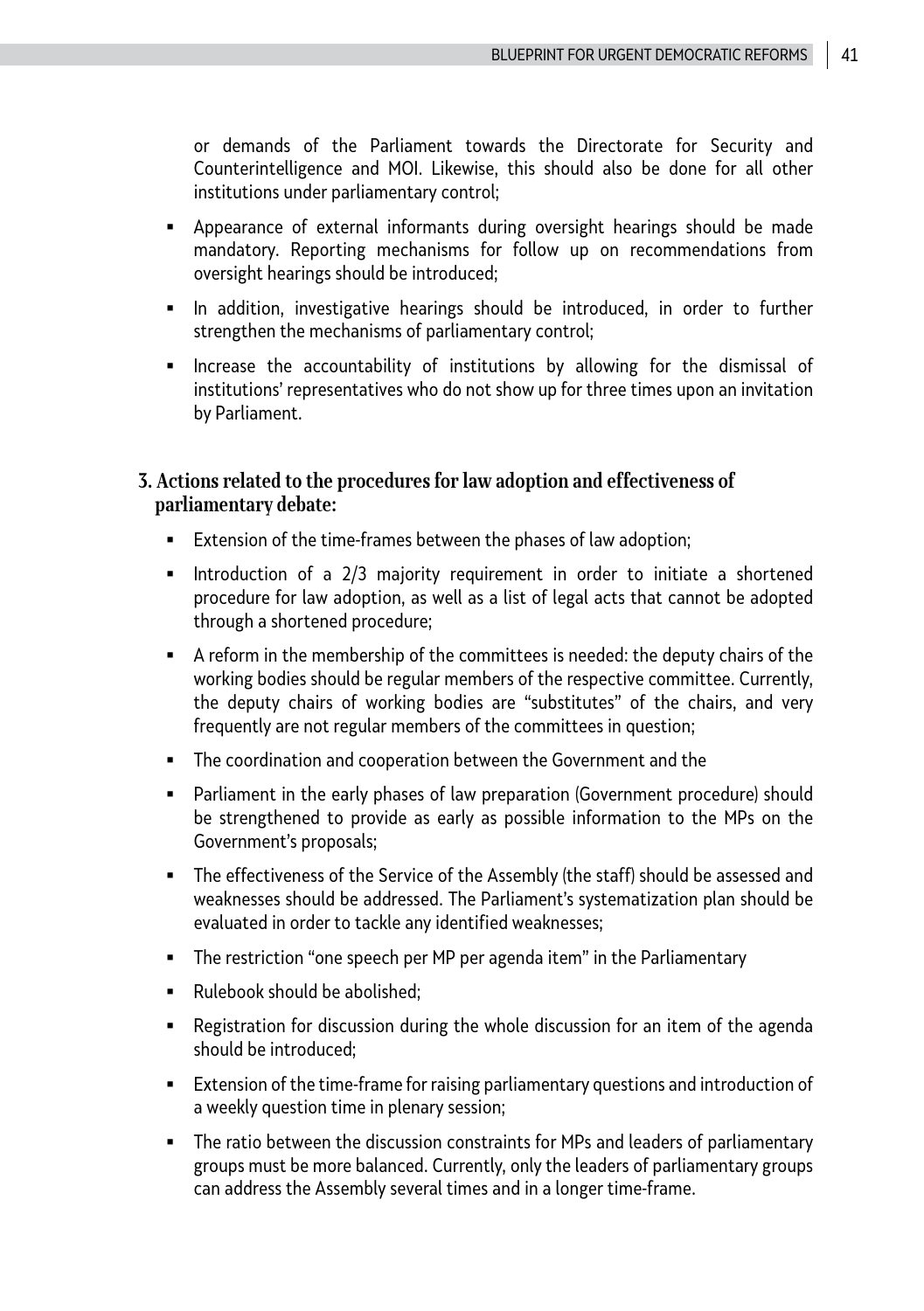# INSTRUMENTS

#### 1. Transparency and inclusiveness of the work of the Parliament:

- Extend the Parliament's website information on the MPs and their work:
	- MPs' biographies, contact information; financial disclosure (salary, additions to salary based on committee membership, transport reimbursement and lodging reimbursement; property list, Declaration of Interests (linked to SCPC web)) [role model: UK Parliament and US Congress], vote records (role model: European Parliament), attendance at parliamentary sessions, speeches on parliamentary sessions, space for the MP to justify absence from parliamentary sessions, meeting agenda, etc.;
- **Providing open access to parliament for CSO's and citizens;**
- Amend Article 21 of the Law on the Parliament to allow for 10 MPs to schedule an oversight hearing;
- Introducing a provision in the Rules of Procedure of the Parliament that would make scheduling of a public hearing within the parliamentary committees mandatory at the beginning of the legislative process;
- Introducing provisions within the Rules of Procedure that will regulate the functioning of the Parliamentary Channel and the Parliamentary web-site according to the principles elaborated above: development of a program scheme of the Parliamentary Channel, publishing of recorded sessions on the Channel and the web-site;
- Amend Article 107 of the Rules of Procedure to make the publication of the Stenographic notes from the Committees' sessions mandatory through the Parliamentary web-site;
- **Introduce provisions in the Rules of Procedure that will regulate registration and** accreditation of external stakeholders for participation in the Parliamentary activities and discussions;
- Introduce a provision within the Parliamentary Rules of procedure that will provide a regular recurring schedule of parliamentary activities, as described above.

#### 2. Mechanisms of parliamentary control:

- **Introduction of an inquiry committee tasked to assess the performance of current** officials at the independent regulatory and oversight bodies. The Parliament should act according to the findings of this committee;
- The Parliament should receive, upon request, extraordinary reports from independent regulatory and oversight bodies tasked to oversight cases of election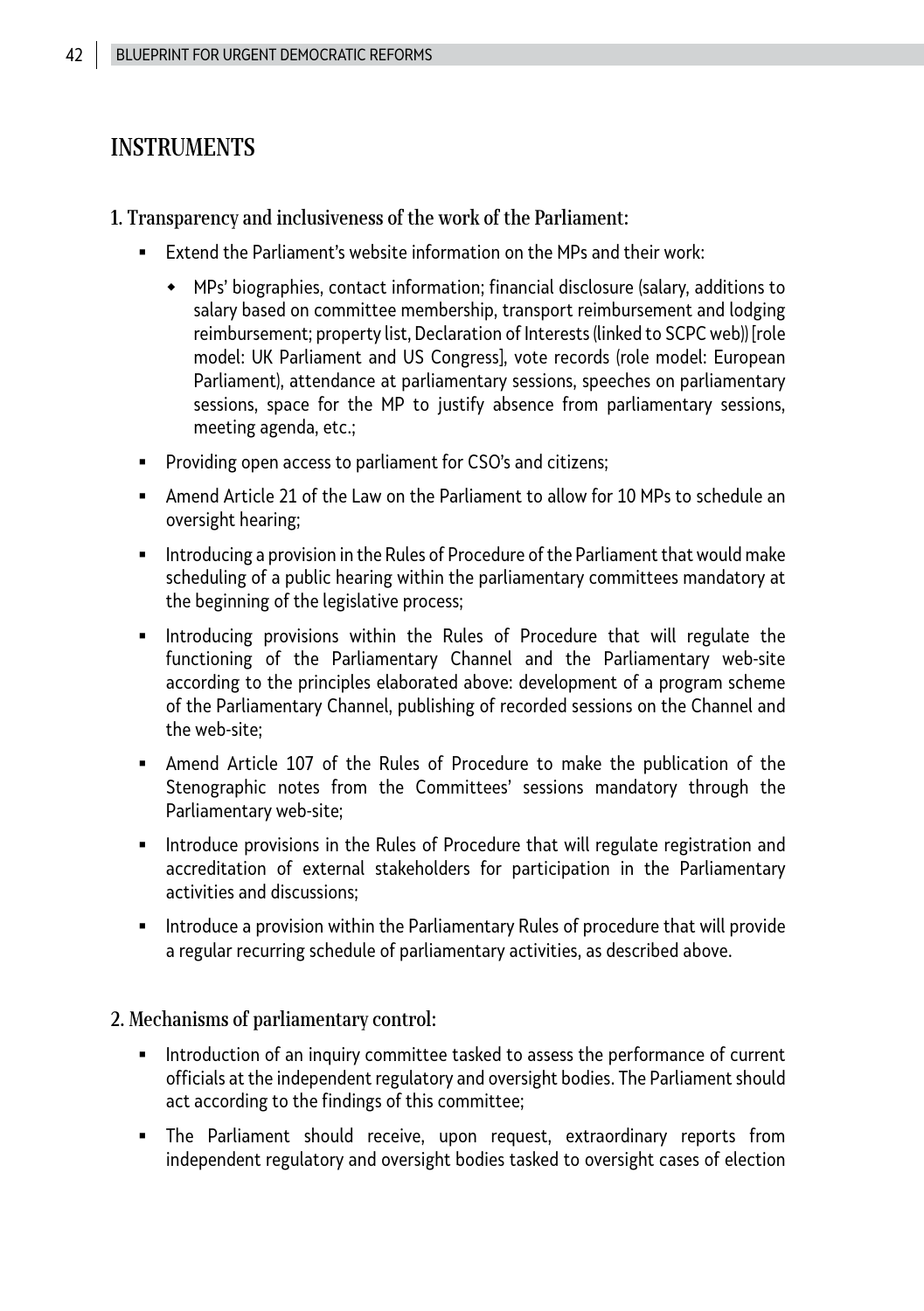fraud, media clientelism and high-level corruption. This reports should be presented and discussed in public hearings;

- Participation of civil society and experts on regular basis and equal footing within the parliamentary committees competent for oversight of the UBK and MOI should be introduced;
- **Introduction of strict deadlines and consequences for ignoring the recommendations** or demands of the Parliament towards the Directorate for Security and Counterintelligence and MOI;
- **Introduction of a legal framework for inquiry committees through amendments** to the Law of the Parliament, including a law regulating obligatory presence of witnesses, the introduction of an oath for witnesses and defining the relation between parliamentary inquiries and the Judiciary;
- MPs should request accountability and resignations of public officials for nonattendance of external invitees during oversight and investigative hearings;
- Establish legal framework that would stipulate accountability of heads of institutions for not showing upon an invitation from the Parliament.
- 3. Procedures for law adoption and effectiveness of parliamentary debate:
	- Amendments to the Rules of Procedure of the Parliament:
		- Amend the provisions that stipulate the time-frames between the three phases of the law adoption and especially between the first and the second phase.
		- $\bullet$  Amend Article 171 in order to include a provision where a 2/3 majority requirement will be stipulated to initiate a "shortened" procedure of law adoption, as well as a list of legal acts that cannot be adopted through a "shortened" procedure.
		- Amend Article 80, point 2, in order to abolish the provision stating that registration for discussion can only take place in the first minute of discussion; registration for discussion should take place during the whole discussion.
		- Amend Article 86, point 1, to abolish the restriction "one speech of MP per agenda item".
		- Amend Article 39, points 5 and 6, regarding the time constraints for parliamentary questions, as well as Article 42, point 3 which allows abuse of time at plenary sessions for presenting written responses from previous sessions and questions asked between sessions. This practice of presenting written responses limits the time for new MPs questions and interferes with the principle of 2 vs. 1 MPs questions benefiting the MPs belonging to the opposition (Article 40, point 2).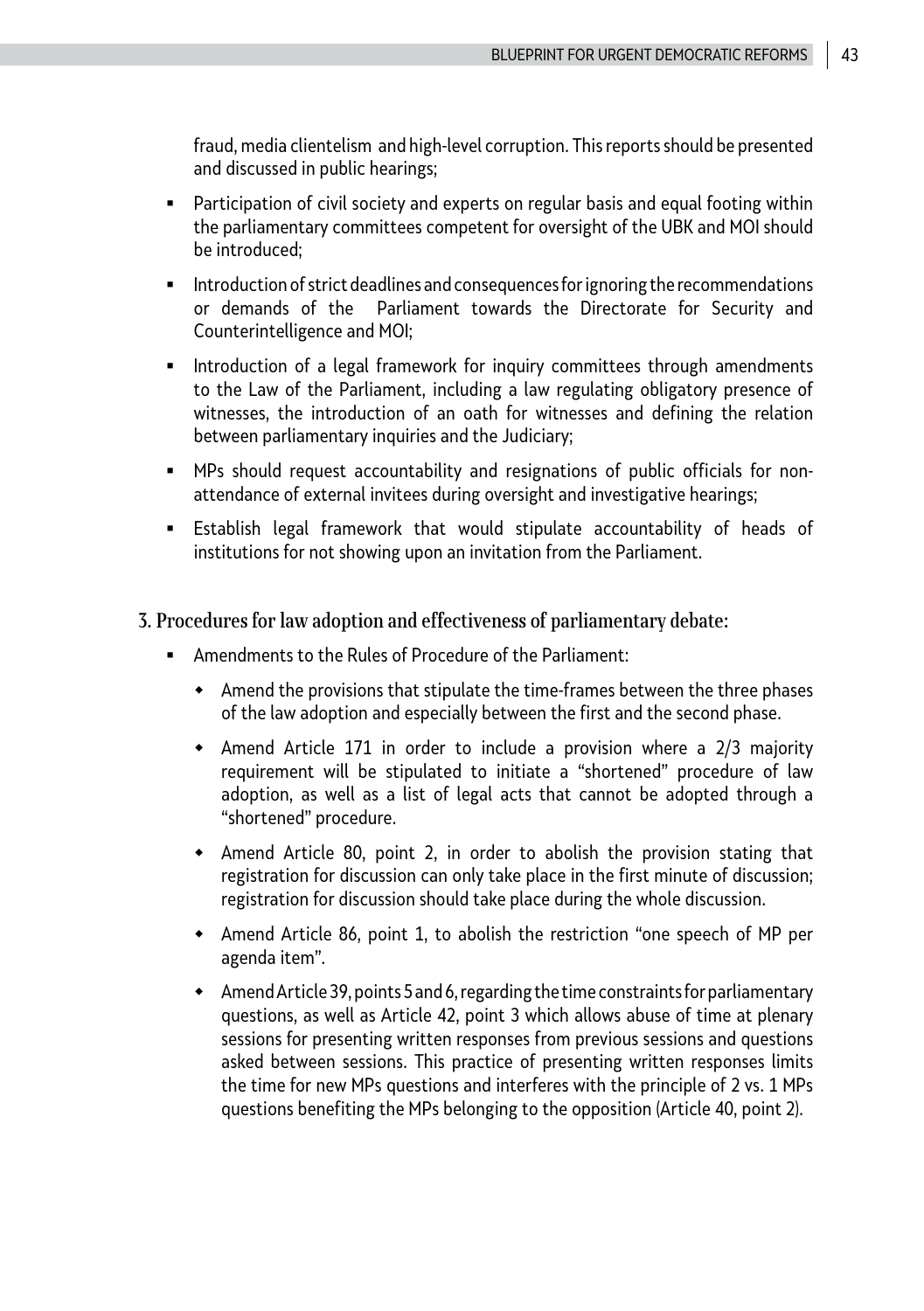# KEY INSTITUTIONS AND POSSIBLE ROLE

All interventions are within the internal organization of the work of the Parliament. Thus, the Parliament is the sole institution that should act upon the proposed interventions. All parliamentary parties and corresponding parliamentary groups should openly support the interventions. The Parliamentary Institute, CSOs, and think-tanks working in support of the functioning of the Parliament must inform the MPs about the implications of the proposed interventions.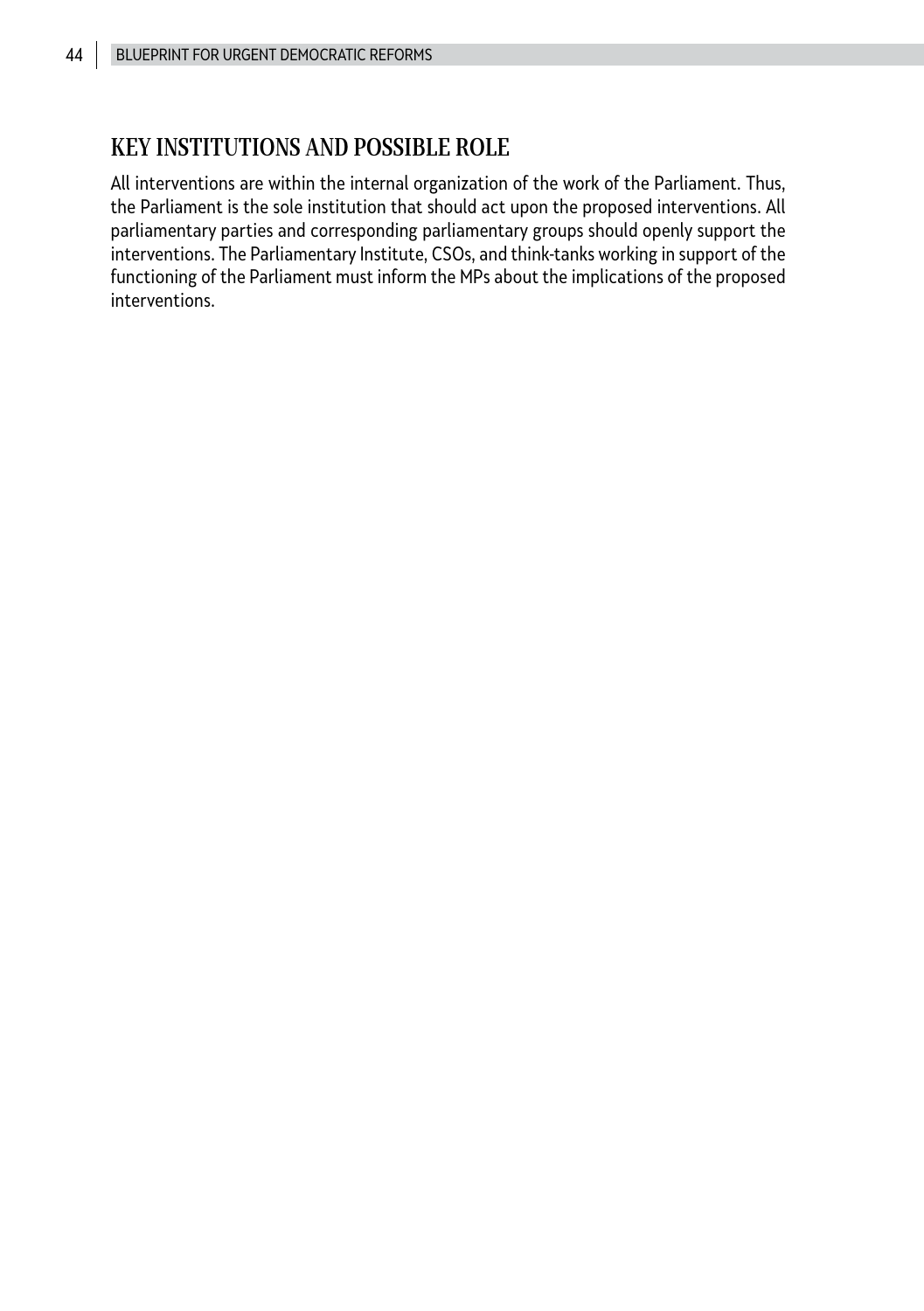# CIVIL SOCIETY

# INTRODUCTION

The civic participation in both the policy-creation and the political process is highly marginalized at the moment. The dominant avenue for advocating individual or group interests and needs are the political parties. The political parties are the center of the political and institutional powers. The grass-root unstructured initiatives face high legally defined thresholds for legislative initiatives, central or local referendums, local petition or impeachment of an elected representative. On the other side, most of the current established mechanisms and practices for consulting the civil society are either dysfunctional or just formal. In such a situation civic participation at both grass-root and policy level is limited and insufficient, which leaves wide space for substantial influence coming from the political parties and the public institutions only.

# ОПШТИ ПРИНЦИПИ

## GENERAL PRINCIPLES

- Securing legal framework on freedom of peaceful assembly (right to protest) in line with international standards and ensuring its effective implementation;
- **Empowering direct democracy and the grass-root civic initiatives through incentives** for local referenda, civic legislative initiatives, and petitions;
- **Informing the citizens on the participation instruments and opportunities;**
- Establishing relevant (needs-based), transparent and accountable public funding for civil society and its development;
- Establishing competent, capacitated, and independent Office (current Unit for
- Cooperation with NGOs in the General Secretariat) with a separate budget and legislative initiative;
- Substantial review of the Governmental Strategy for Cooperation with the Civil Society and the Action Plan;
- Establishing independent and representative Council for Cooperation with Civil Society;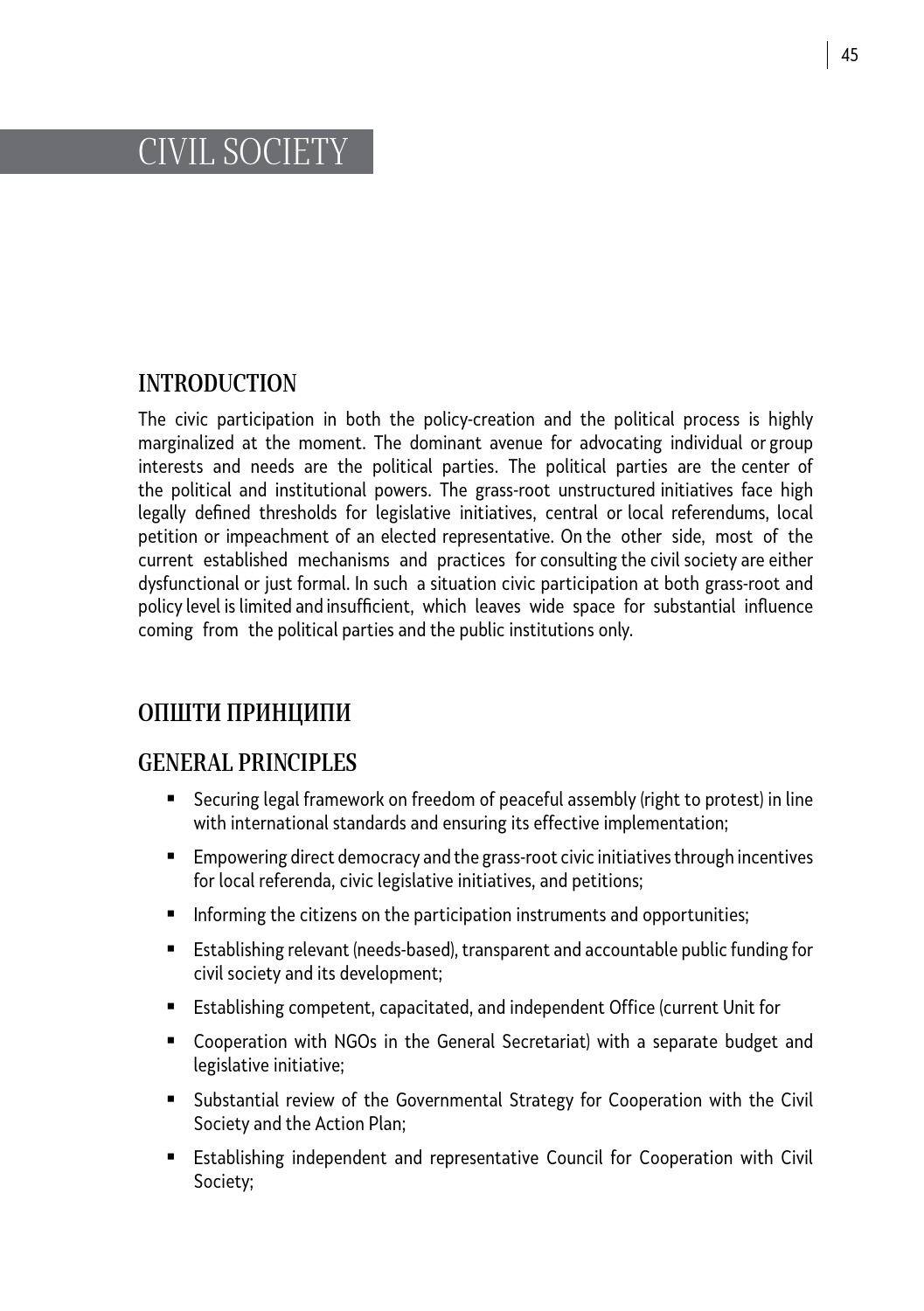- Establishing an effective consultative mechanism for policy-making and legislation with guarantees for civic involvement in all the policy-making phases.
- Endorsing the self-organized models of civic participation in order to achieve higher degree of pluralism and to stimulate the civic participation (ex. National Youth Council, Student Parliament, High-school forms of self- organization etc.)
- Guaranteeing an enabling environment for the CSOs that will ensure protection against hate speech, personal attacks or other forms of illegitimate pressure or intimidation.

# INSTRUMENTS

## Urgent

Urgent Amendment of the relevant laws in order to substantially decrease the legal thresholds for local referenda, civic legislative initiatives, and petitions.

This intervention requires both conceptual and logistical interventions given the current low accessibility of the institutions for registering the citizens who are willing to participate in these forms of direct democracy.

- **Provide possibility to collect signatures for (local) referenda** by the citizens/initiators on public spaces (e.g. squares) vis-à-vis local SEC offices;
- Review and revise as needed the Law on LSGs/decentralization to provide for further direct democracy mechanisms, incl. CSO representatives in Councils, development of local Strategies for Cooperation with CSOs and provide financial and non-financial support to such initiatives.
- **Massive and interactive media campaign to inform the citizens for their participation** opportunities and stimulate activism simultaneously.

#### Establishing independent and representative Council for Cooperation with Civil Society

- Revision of the decision for establishment of Council in accordance with the proposals given by the CSOs before adoption, including the selection of CSO Council members by its CSO fellow colleagues;
- **Technical role of the Unit in organizing selection;**
- Role of the President and majority of members  $(14 \text{ vs } 13)$  belongs to civil society-showing of political will to listen to needs of CS;
- $\blacksquare$  Budget, min. 4 sessions per year, etc.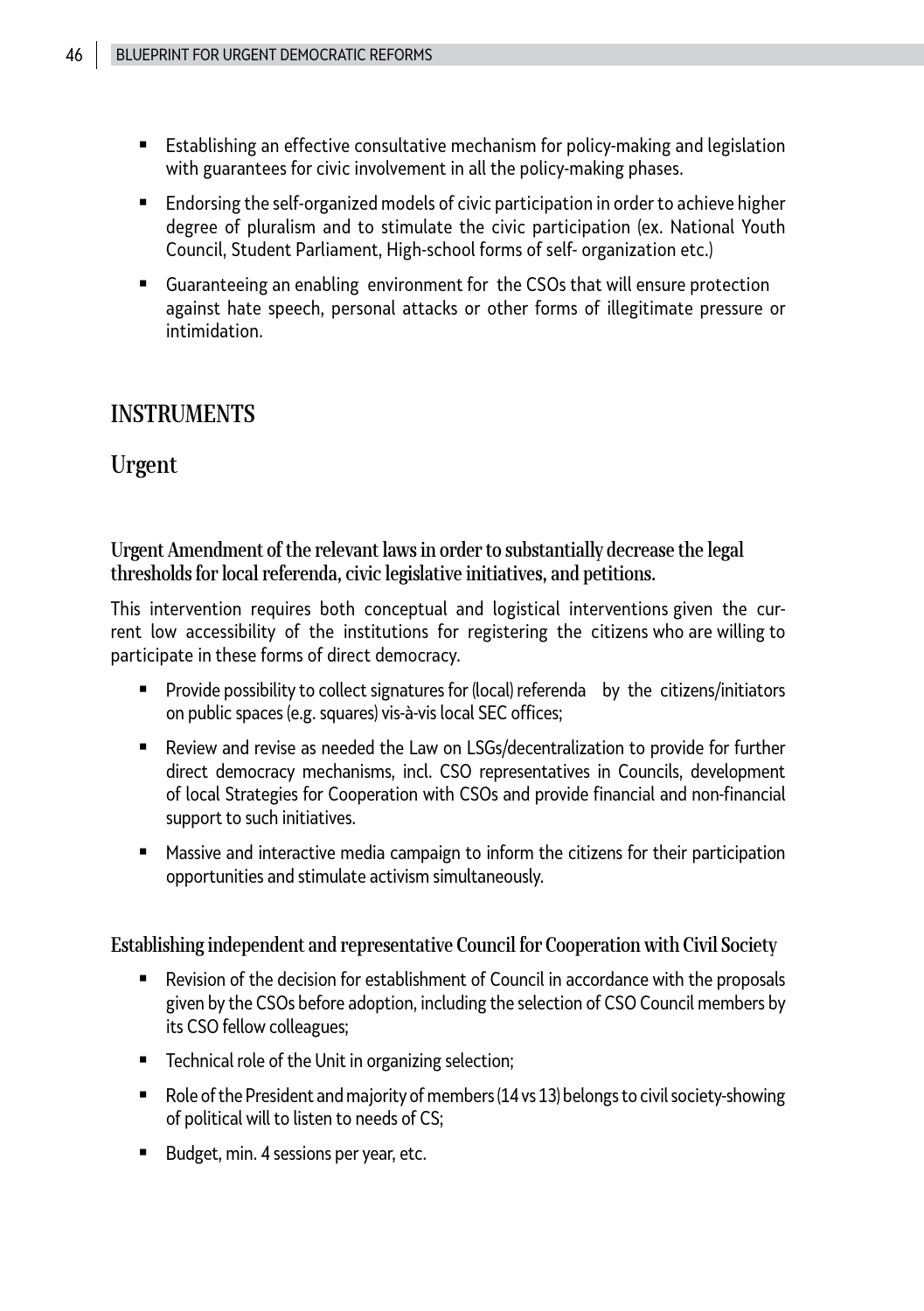Securing legal framework on freedom of peaceful assembly (right to protest) in line with international standards and ensuring its effective implementation

- Withdrawing the new regulation of the Police Law from March 2015 (4 new means for breaking a crowd and video tapes) and conduct of full investigation, disciplinary measures, and publication of findings on the use of excessive force by police on May 5th, 2015 protest;
- Following the progress in the implementation of the measure to set a neutral zone around the Parliament in the Plan of Activities of the Government of the Republic of Macedonia (point 4.1.) prepared based on the List of Urgent Reform Priorities of the Republic of Macedonia and indicating the potential limitations of the freedom of assembly;
- Full and non-selective application and respect of the freedom of assembly by the institutions and police, especially in the cases of peaceful assembly. It is necessary to strengthen the capacities of the institutions and police to use proportional force to introduce public order and peace, incl. devising guidelines and training based on the UN Special Rapporteurs Maina Kiai and Christof Heyns Practical Recommendation son Management of Assemblies (A/HRC/31/66) March 2016.

# **Short term**

Establishing relevant (needs-based), transparent and accountable public funding for civil society and its development

- Revising and adopting of the 2014 draft Decision on use and distribution
- of public funding for financing program activities of associations and foundations (budget line 463) including defining clear procedure and criteria for distribution of funds (multi-annual financing and institutional funding, projects and co-financing of foreign (EU) projects);
- Revising the Law on Games on Chance and Lotteries Proceeds Art. 16 making obligatory public call for receiving funds and reporting on spent public money;
- Analytical presentation of the budget line 463 to six digits about the transfers to CSOs (associations, foundations) via ministries, agencies from transfers to political parties and other entities.

Establishing competent, capacitated and independent Office (current Unit for Cooperation with NGOs in the General Secretariat) with a separate budget and legislative initiative

 Upgrade the status of the current unit to an independent Office within the scope of the GS, guaranteeing independence to act of its staff in contacts and communication of CSOs, establishing of effective communication strategy with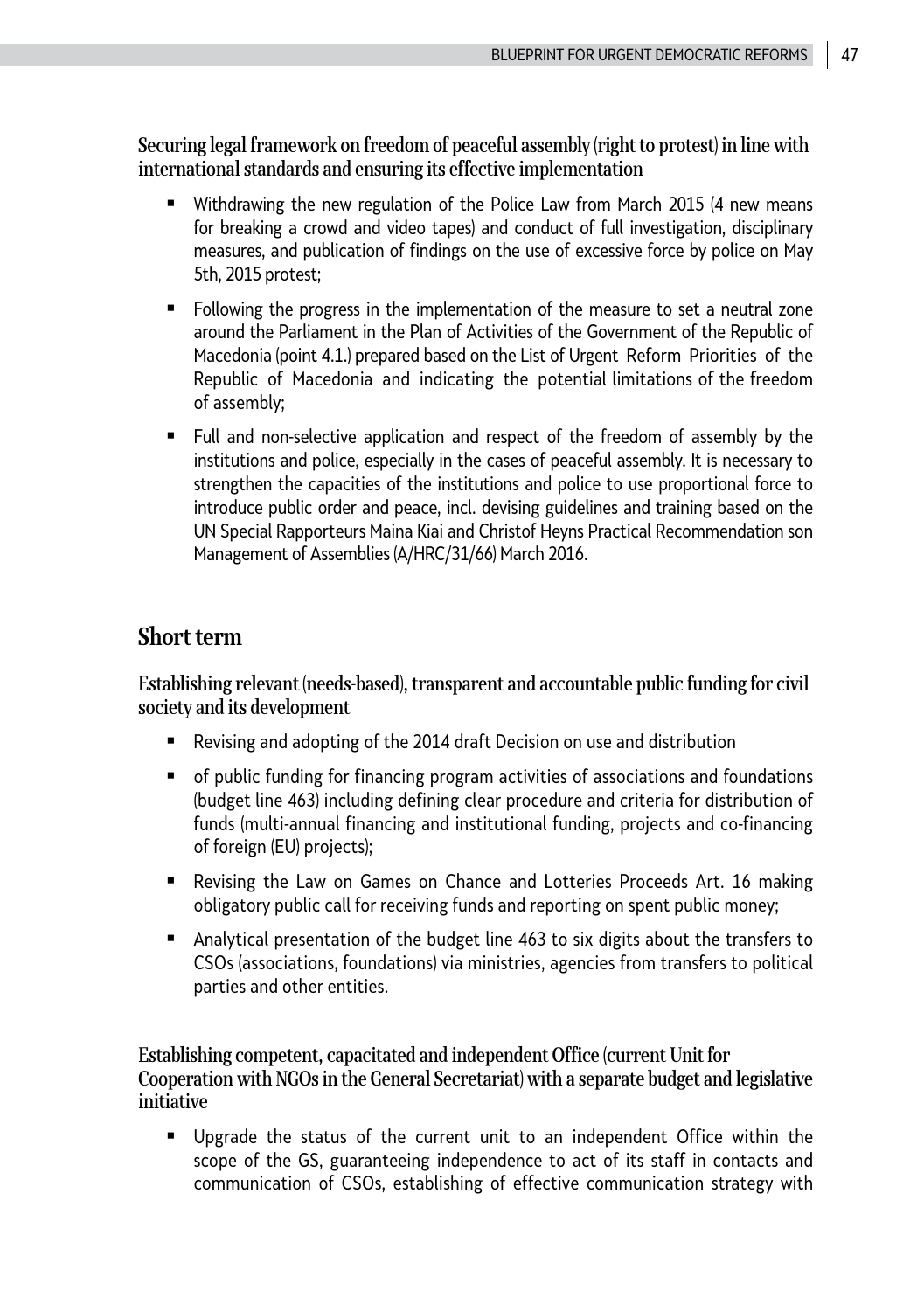CSOs/line ministries contact points, support to the Council for Cooperation with CSOs (its Secretariat) and fulfillment of the Strategy, its review and preparation of new Strategy/targeted strategic measures in area of financial sustainability and viability of civil society (for example tax exemptions for individual, corporate giving, PBO status, economic activities generation, volunteerism);

- Provide additional staff (up to 5);
- **Provide an independent budget for the Office to perform its tasks timely and** independently.

Review of the current Strategy for Cooperation with the Civil Society and Action Plan to introduce effective and targeted measures for effective functioning and development of civil society

- Document for mapping the state of play in the civil society (number of CSOs registered, active and inactive) and defining the notion 'enabling environment' for the CSOs in a broader sense.
- Endorsing all the existing effective thematic CSO networks (Anti-corruption, IPA 2 CSO mechanism, Network 23, National Youth Council, Citizens for Macedonia, Gender Equality Platform etc.) and their further transparency and openness for new membership.
- Review the current Action Plan in participatory process with civil society and allocate budget funds for realization of the activities provided in the Strategy, and for all relevant state institutions;
- Review the Action plan measures to ensure proper, timely implementation of existing and upgrade necessary measures via an inclusive process including stakeholders/ key CSOs (e.g. former WG on the development of the Strategy);

#### Consistent, timely and full implementation of the Regulatory Impact Assessment Methodology, including obligatory consultations with civil society.

- The Government should make public all conclusions at its sessions and for limited cases, it should develop clear criteria for when this could not be done (E.g. national security);
- The Government should publish its Working Plan 2017 of its work by Q4 2016;
- **All ministries should publish their annual Regulatory Impact Assessment plans in** Q1 of every year;
- Use of evidence-based policy-making, with substantial analysis that includes fiscal implications;
- Full publication of policy-development plans and draft legislation and prolonged time frame for consultations on ENER to minimum 20 days;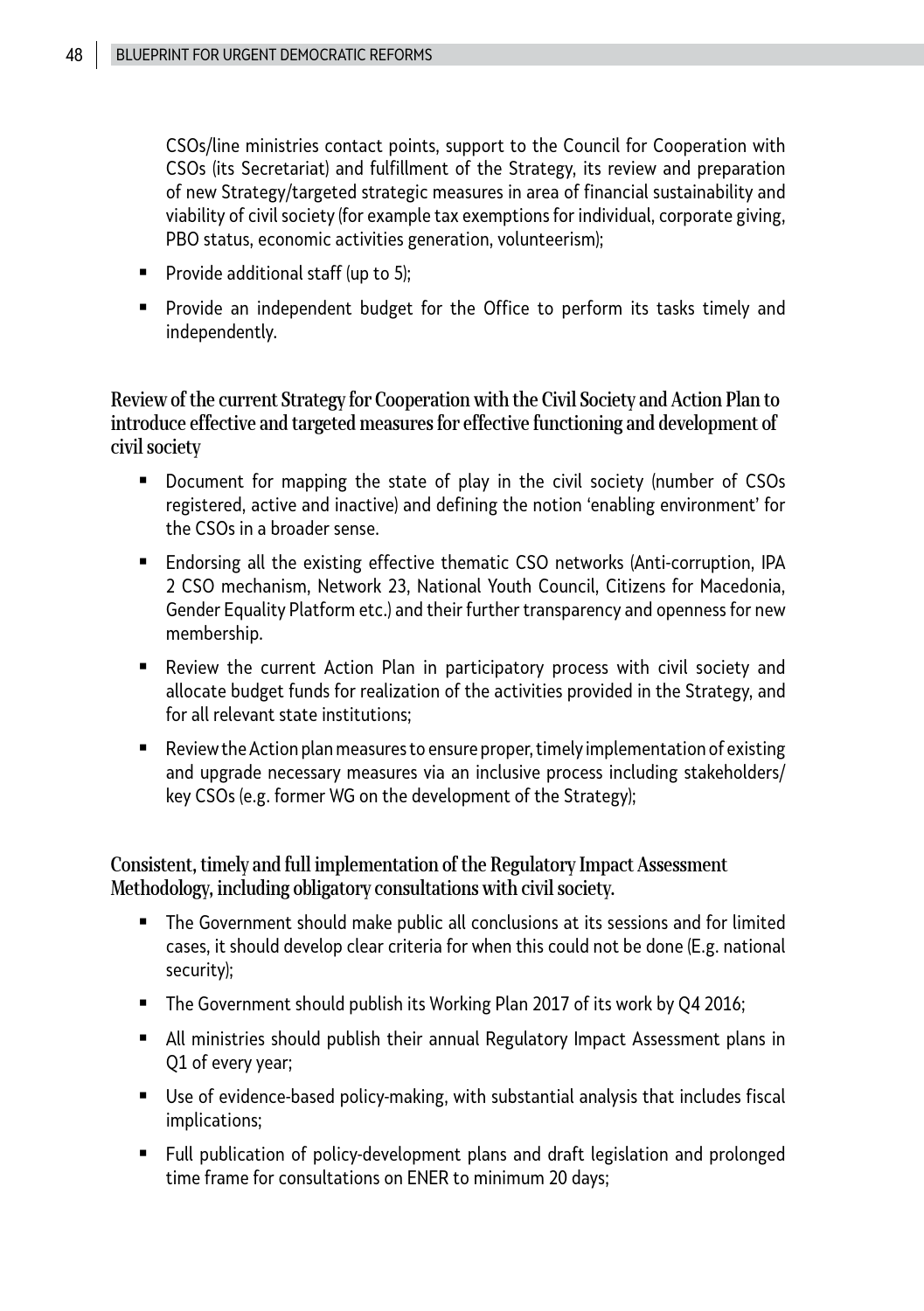Make mandatory preparation and adoption of Annual Report on Consultations incl. substantive elements (feedback from stakeholders, responses from institutions, accepted/rejected proposals, reasons etc.

## KEY INSTITUTIONS AND POSSIBLE ROLE

- General Secretariat of the Government Relevant for the Strategy for Cooperation with the Civil Society and the supporting documents and coordination of the consultations at executive level; Parliament of the Republic of Macedonia - Relevant for giving real life to the consultative groups;
- Secretariat for European Affairs Coordination of the funding and the EU framework;
- Ministry of Justice Relevant for the laws tackling the civic initiatives and the direct democratic input;
- **State Election Committee.**
- **Agency for Youth and Sport (Reform)**
- **Ministry for Local Self-Government**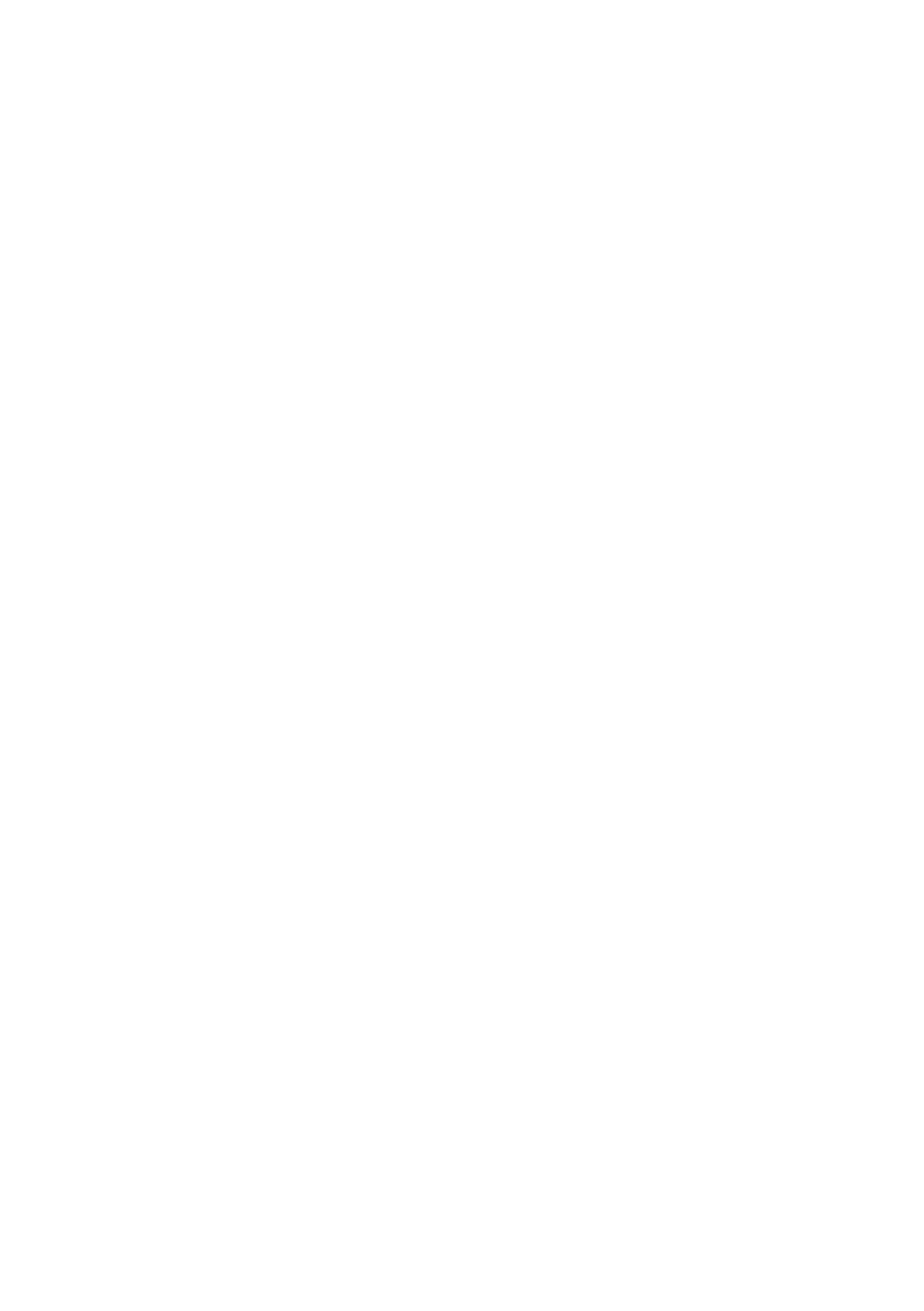# SOCIAL PROTECTION, WELFARE, AND SUSTAINABILITY

Addressing poverty, inequality, and environmental challenges requires reviewing the failures of the existing system. It is important to learn the causal connections between the existing overall policies of the country and the consequences they have on poverty, inequality, overall welfare and environment and then to design a system that can address these issues.

Partial strategies addressing only poverty, only inequality, only pollution, only ethnic and/or other issues are addressing just one aspect of the problem, while these issues are clearly intersectional. They may be consequences of the failure of the rule of law, of the non-functioning institutions, of the prevailing corruption, of the bad education and healthcare, of the failure of the government regulation, of the abuses of firms' market power, of the weak protection of consumer rights, of the low and declining labour rights, of the regressive tax system, of the stingy system of social protection etc. It is the joint operation of all these failures that leads to high poverty, inequality, environmental degradation and overall unsustainability.

Establishing a well-functioning system with respect to all these segments of the society would increase the welfare of citizens and lead to sustainable development, no doubt. Unfortunately, establishing such a system has never been envisioned in Macedonia. These are challenges that a technical government cannot solve within its mandate, both because of a lack of time and because of a lack of legitimacy for such a task. However, what a technical government can do is to initiate a discussion on these issues and on the best strategy for addressing them. It can assess the problems, review the approaches for dealing with them and propose a possible set of measures.

As a principle, social policy must be developed through long lasting, sustainable and systemic solutions, not through short- term action plans that target a select few from various categories of users of social care. The Republic of Macedonia must maintain its Constitutional character as a social welfare state.

Accepting the importance of social protection instruments, and in the aim to prevent abuse of social transfers distributed in the form of social services to exert pressure on users of social services i.e. social transfers used to pressure users during elections campaigning, we propose the following activities: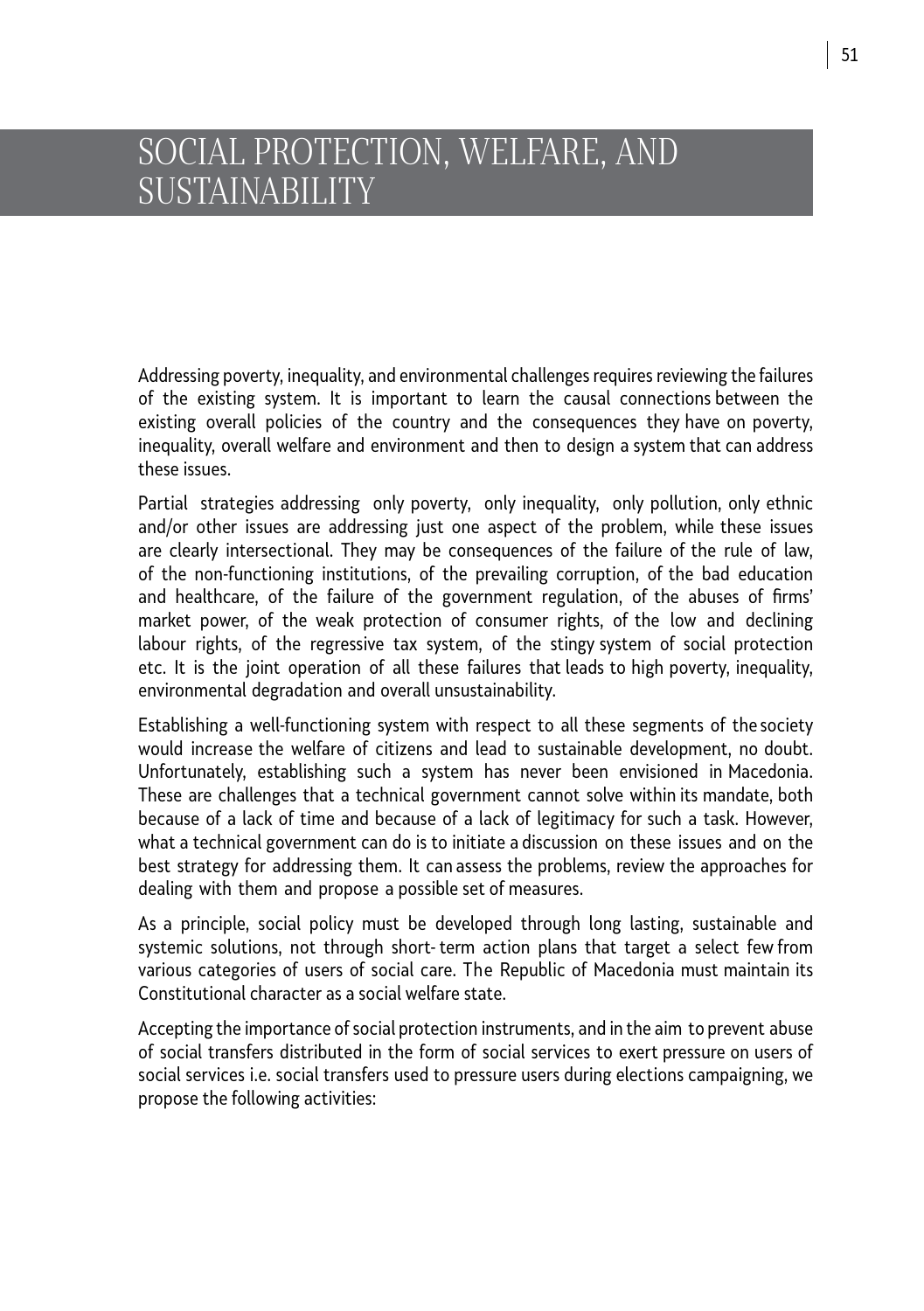## ACTIONS AND KEY INSTITUTIONS

The action is focused on "on the spot" monitoring over procedures for allocation of all social transfers. These activities should be implemented by the Ministry of Labor and Social Policy and Ministry of Health. Activities have to be implemented in cooperation with CSOs and experts. They should be initiated urgently (preferably implemented within 2 months) by the next competent Government. Legislative amendments should ensure following reconvention of parliament and new Government. The complexity of the activity creates a need for a monitoring framework which will provide regular reports regarding the stages of the implementation.

#### "On the spot" review and monitoring

The measure foresees developing a monitoring mechanism over first and second instance commissions for allocation of social benefits. Monitoring activities over the provision of social benefits (e.g. social assistance, permanent assistance, compensation for assistance and care by another person, one time assistance, mobility and blindness assistance, deafness assistance) will ensure transparency and rule of law, impartial treatment of users, and restoration of trust and reliability on the social protection system. Activities will rely on the inclusion of relevant CSO's and experts from the cabinet of the MLSP.

The action will have:

**Direct impact:** Can contribute to removing barriers to access and use of social transfers.

**Indirect impact:** Can help foster release among users of social transfers from the fear of losing welfare if they d o not vote for the party in power. Furthermore, can contribute to changes in the behavior of users.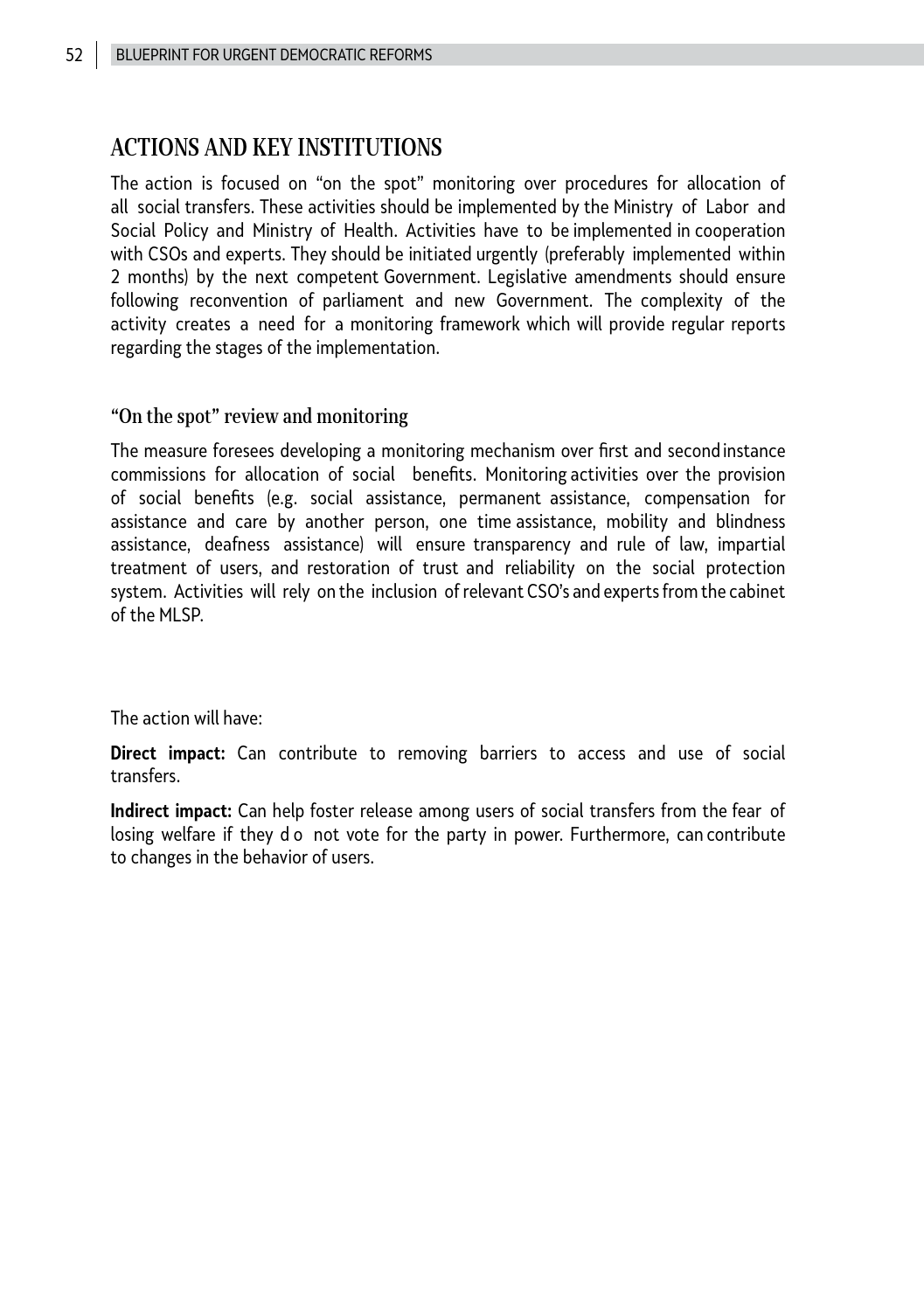# EDUCATION AND YOUTH POLICIES

#### INTRODUCTION

Overregulation of education, lack of analysis and consultation with education stakeholders resulted in the introduction of many controversial education policies with devastating effects on quality of Macedonian education. A created atmosphere of pressure, control and fines across all levels of education brought frustrations among students, teachers and parents and mistrust in public institutions and education system. Politicization and political meddling are excessively observed across all education levels as never before. It can be seen in the appointment of school directors and parents' representatives in the School boards, as well as recruitment, employment, assessment and promotion of teachers.

The purpose of the external testing to check the objectivity of the teachers' assessment of students has multiple negative effects on students' progress and achievement alike on teachers' salaries and employment. The new Law on Teachers and the new Law on the Teachers Academy derogate the initial teacher training and opens room for greater state and party control over the recruitment and employment of teachers. The National Strategy for integrated education failed to give positive results. Division of students by the language of instruction resulted in separation and segregation in different shifts and schools with little or no interaction among students from different ethnic communities. The parallel processes of developing different strategy documents fail to consider the education holistically, as an integral system. The national bodies, commissions' institutions, and agencies with overlapping mandates make the assurance of quality in education nobody's job. The analysis suggested factual mistakes, content inconsistencies, ideological and ethnocentric discourses present in textbooks and curricula.

Lack of independence and professionalism of the Higher Education Accreditation and Evaluation Board along with the lack of transparent internal and external procedures for quality assurance are serious impediment to quality in Macedonian higher education, particularly in the context of increasing number of dispersed study programs and new (private and state) higher education institutions in the country.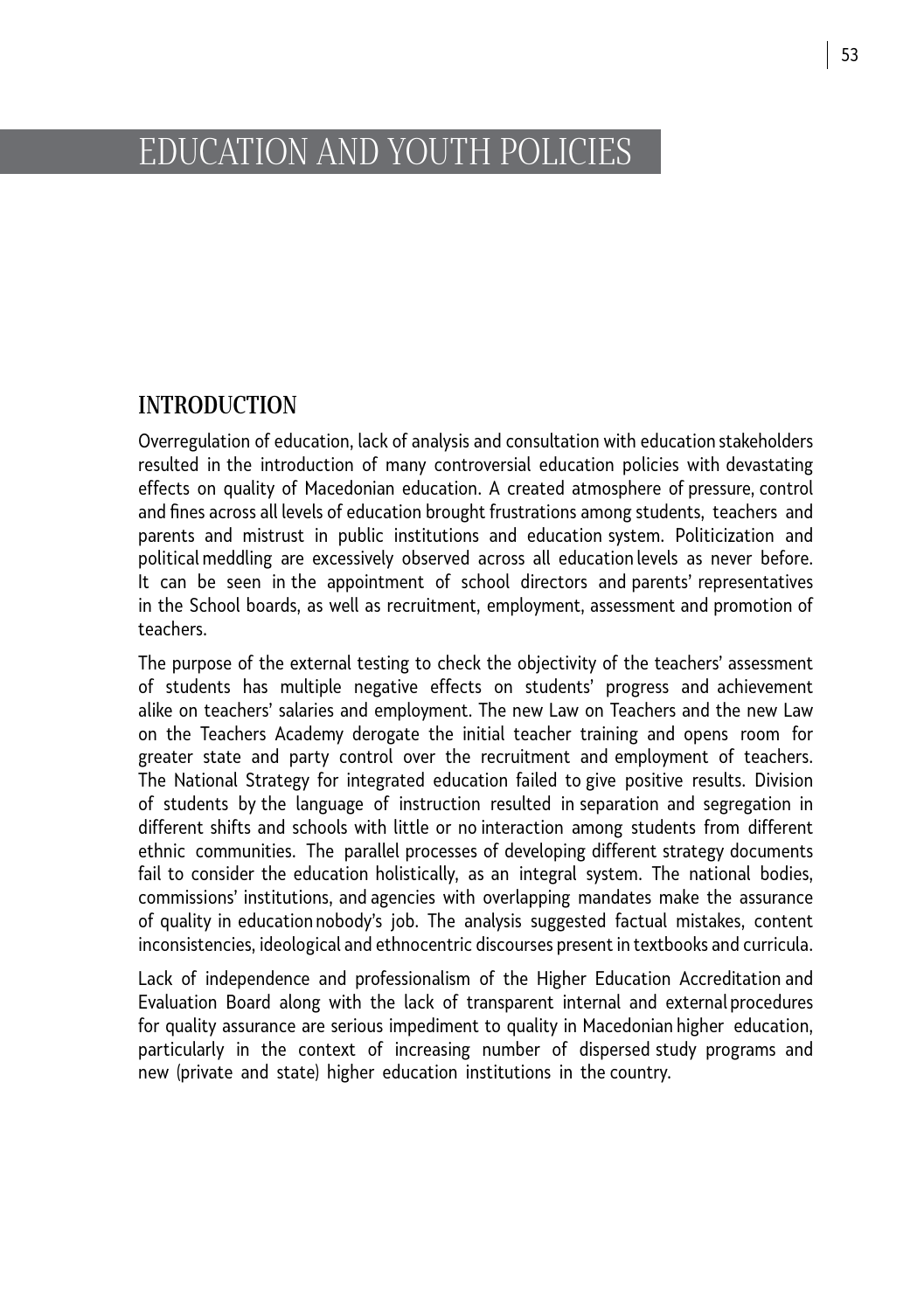# GENERAL PRINCIPLES

- **Transparent and inclusive education policy making process to ensure active involvement** of all stakeholders (schools, teachers, parents, students. CSOs, experts);
- **Piloting models and measures and evaluating their effectiveness and impact on students** learning prior to frontal introduction of any education reforms;
- Depoliticization and freeing from political meddling in education in order to decrease the pressure over
- the teachers and relax the atmosphere across the education institutions;
- University autonomy to be respected and ensured as envisaged with the Constitution, consequently, the independence of HEAEB to be ensured as a precondition for professionalization of the highest national body in higher education;
- An inclusive curriculum that respects different educational, dispositional, social, ethnical or cultural background of students and families and is based on justice, respect, dignity, non-discrimination, equality and accessibility for all.

# INSTRUMENTS

#### Urgent

- National Program for Development of Education and other long-term education documents such as the Strategy for Intercultural Education which are developed at the time should be stopped, until conditions for inclusive and quality processes are created;
- Withdrawal of all articles in the relevant educational laws related to fines and fees for parents, teachers, and students;
- Withdrawal of the Law for Academy for teachers and Law on teachers for primary and secondary schools;
- The external testing of students should be implemented in a pilot form, the grades received should not be put in student's files, neither fines and awards for the professors;
- State Education Inspectorate to fully enforce its mechanisms to combat the abuse of school premises and staff in pre-elections campaigning;
- The results from the non-democratic and disputable elections for a new Student Parliament President should be annulled. New elections should take place, but only after the commission established by the University Senate at UKIM for statutory changes, consisted of professors and students will prepare the amendments, and after the electoral model and student organizing model are reformed.
- The consultations on the Law on Higher Education should be reactivated to finalize the work on the law amendments, involving different stakeholders, in particular the Student Plenum and other organizations and movements dealing with the issue of higher education and student rights;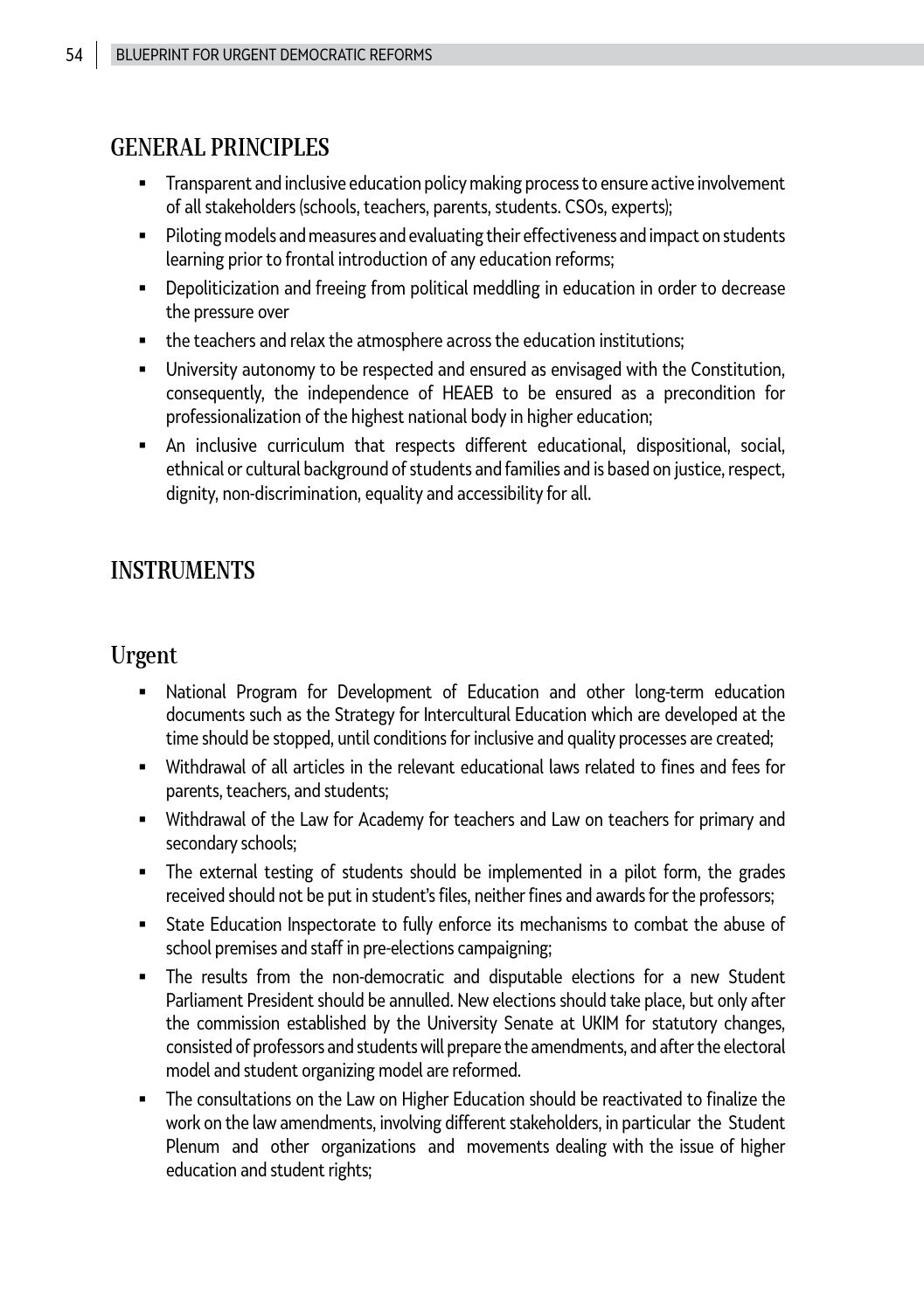- The Parliament should revoke the law on establishing a new university "Damjan Gruev". Further expansion and dispersion of higher education institutions should be stopped;
- No new action plans should be developed for the National Youth Strategy 2016-2025, until conditions are created for its thorough revision in consultations with civil society;
- A representative of Macedonian youth civil society for the Governing Board of the Regional Youth Cooperation Office should be nominated by 15th of September 2016. This process must be transparent and inclusive of civil society;

#### Short term

- Amend the Laws for primary and secondary education in the respected articles that regulate the selection of school board members, appointment of school directors, recruitment and employment of teachers;
- The external testing model needs to be subject to review, consultation, and amendments;
- Student organizing as a concept needs to be introduced in the Law on Secondary education working group should be established to create draft model for effective youth organizing and participation in decision-making processes;
- Democratic participation of students in higher education institutions should be determined, and the existing model of student organizing should be revised and adapted to allow for pluralism;

## Midterm

- **Single comprehensive policy document (Strategy) that will incorporate measures** foreseen in separate documents to be prepared in consultations with various stakeholders including civil society in its preparation;
- Based on a comprehensive analysis, a serious attention needs to be paid to revision and development of new curricula and textbooks with the purpose of decontamination of ethnocentrism and ideologization and promotion of democracy values;
- If dentify and offer models that will de-politicize the selection of school board members;
- Introduce concept of support for families in need for assistance for their children in regard to learning, school materials, clothing, and food if necessary;
- Introduce positive educational measures in terms of awards and recognitions for students and teachers;
- Teacher Training Institutions should be reformed, to attract quality students for the teaching profession, to harmonize TTI programs with the programs in lower levels of education, to improve and develop stronger partnerships with schools, internships of students in schools to be beneficial for students and for the schools;
- Introduce concurrent and consecutive model for teacher training that will be based on teacher competencies and each TTI should guarantee the quality of its programs and practice;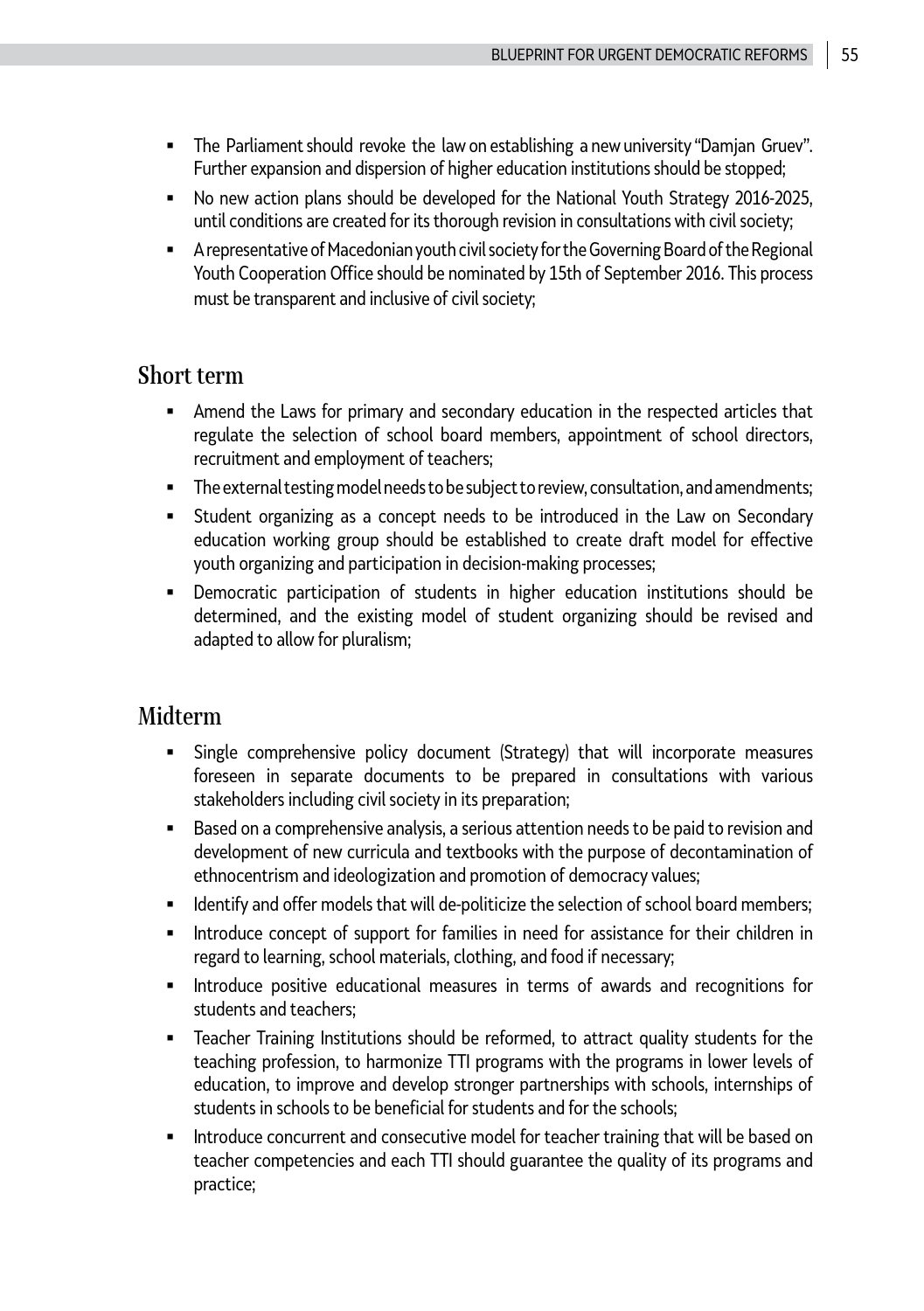- Forming an Expert Commission that will assess training providers' programs for inservice education of teachers;
- **Provide funding mechanism for teachers to attend seminars, workshops and training** according to identified needs and problems (specifically in terms of multiculturalism, social justice, inclusion, integration, ecology, etc.);
- To rethink the existing quality assurance mechanisms and to consider the establishment of a new body responsible for quality assurance of pre-school, primary and secondary education;
- External reports from the integral evaluation of schools conducted by the State Inspectorate to be published and become publicly available;
- New Law on Quality assurance in Higher Education that will ensure that the Higher Education Accreditation and Evaluation Board is independent and professional agency as the first step towards full membership into ENQA (n European Association of Quality Assurance Agencies).

# KEY INSTITUTIONS AND POSSIBLE ROLE

- **Ministry of Education and Science**
- National Examination Centre
- **State Education Inspectorate**
- **Bureau for Development of Education**
- **Higher Education Accreditation and Evaluation Board**
- Agency for Youth and Sport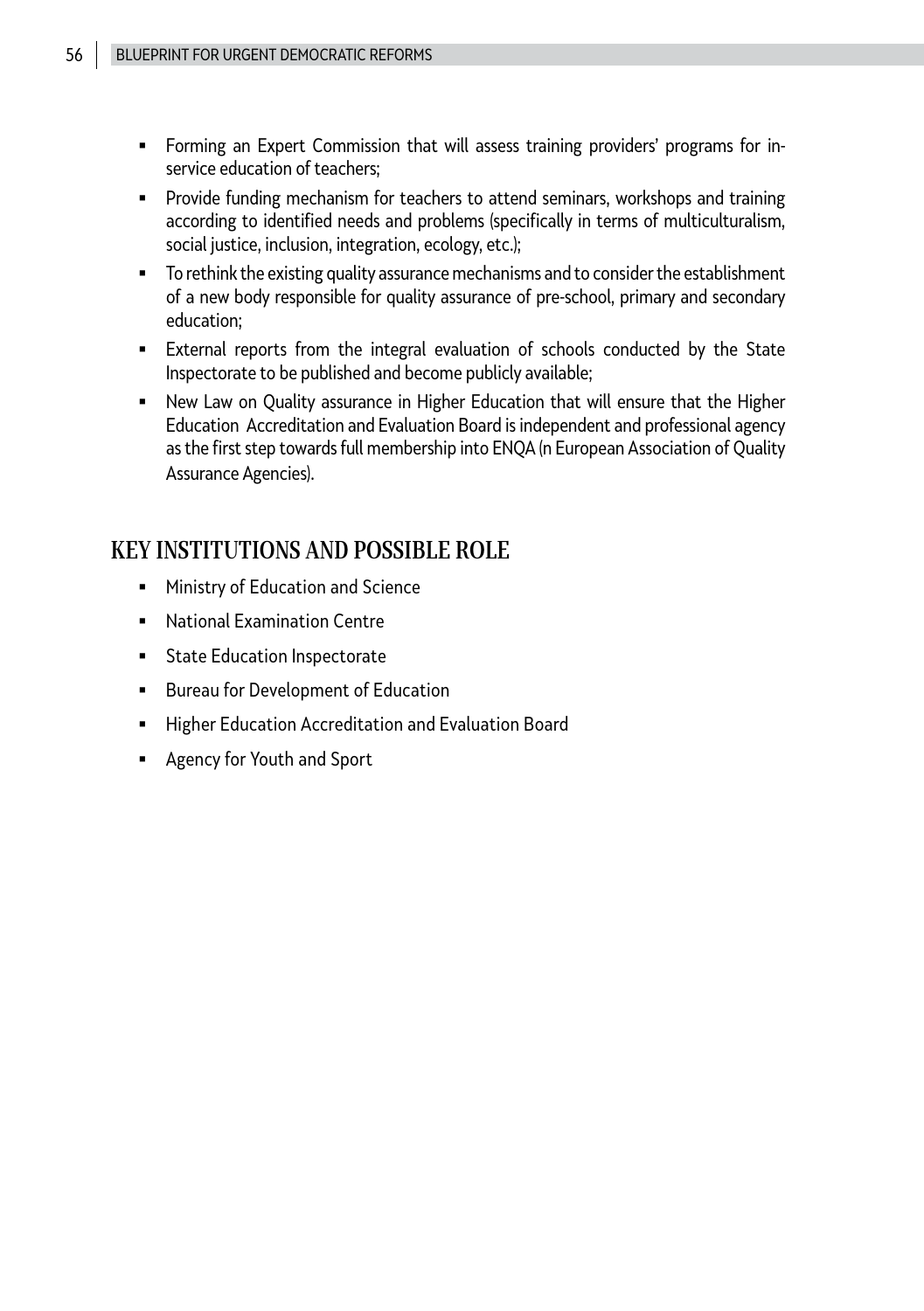# ENVIRONMENT

# INTRODUCTION

The environmental legislation, although transposed from the EU acquis is far from being fully implemented (a large number of bylaws are needed in order to enable full implementation). Sustainable development and climate change action are low on the political agenda as development strategies, plans and projects are implemented without proper public participation, often cause serious environmental damage and are managed in a non-transparent way.

# GENERAL PRINCIPLES

The general principles to ensure protection of the environment and human wellbeing are the following:

- Environmental democracy (access to information, public participation and access to justice in environmental decision-making);
- Transparency and accountability of the institutions in public spending;
- Putting environmental protection high on the political agenda as a prerequisite for EU integration.

# ACTIONS

- Strengthening the inspection service in order to prevent pollution and environmental crime on the central and local level as well as improving the transparency of the work of the inspection. Increasing the capacities of the local inspectorate to be able to deal with complaints on a local level. Improving the capacities for monitoring the environment and maintaining proper databases.
- Restructuring of the Ministry of Environment and Physical Planning into an Environmental Agency in order to address the independent services that the Ministry needs to provide regarding environmental protection (EIA, IED permits, etc.).
- Revision of the State budget share for the (future) Environmental Agency, in
- order to accommodate the real needs for the implementation of existing legislation.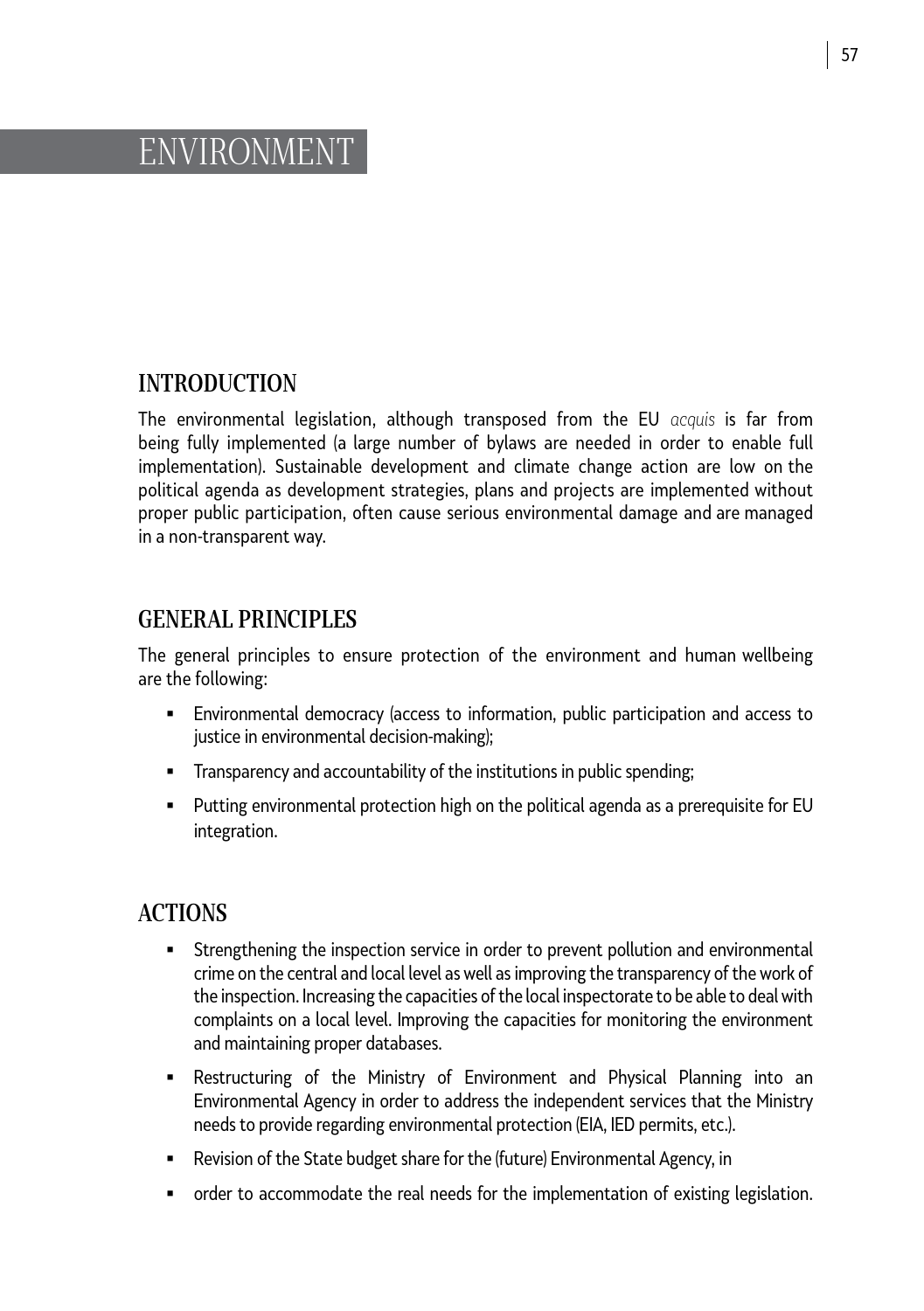There needs to be a collection of all taxes charged specifically for environmental protection (taxes from registration of vehicles, cigarettes, alcohol, gasoline, plastic bags, environmental fines etc) which will be managed by the Agency.

- The inclusion of civil society organizations representatives in working groups (for the preparation of legislation and other) and project monitoring committees of the Ministry of Environment in order to ensure transparency, accountability, and public participation. The inclusion of civil society representatives in the process of awarding projects financed via the Ministry's annual program (from public funds). The inclusion of civil society, experts, and other non-state actors in urban planning.
- **Regularly informing public about environmental issues, pollutant levels and sources of** pollution, maintaining a proper publicly available register of pollutants. Informing public about management of public spaces and green areas on a local level and engaging the public in the development of public spaces.
- **•** Reforming and restructuring the Macedonian forests public enterprise in terms of a certified system for monitoring of the forest management also addressing the overemployment and competencies.

## INSTRUMENTS

- The Ministry of Finance needs to prepare amendments to the Law on the Budget in order to establish a system for collection of all environmental taxes so they can enter the Environmental Agency and not the central budget in accordance with the principles of "polluters pay" and "consumers pays".
- Making the necessary legislation changes (Law on environment) in order to transform the Ministry into an Environmental Agency.
- Adoption of new policies for ensuring preservation, protection, and rehabilitation of green urban areas as well as the creation of new ones.
- Adoption of plans to minimize the negative impacts of urban developments.
- Creation of multisectoral, interministerial bodies to deal with sustainable development and implement strategies in joint coordination and collaboration.
- Identification of no-go zones for urban and infrastructure developments.
- **Adoption of the Strategy for Biodiversity.**
- Proper and full implementation of the IED (Industrial Emissions Directive) and the Environmental Liability Directive in order to enable the environmental agency (Ministry) to financially be able to implement operational plan measures on behalf of the operator and ensure implementation of BAT (best available techniques).
- Creating a budget line (central budget) for direct support of the National park authorities since the current system of financial self-support of the parks are not sustainable (selling nature goods (wood) and services (concessions) in order to have financial benefit).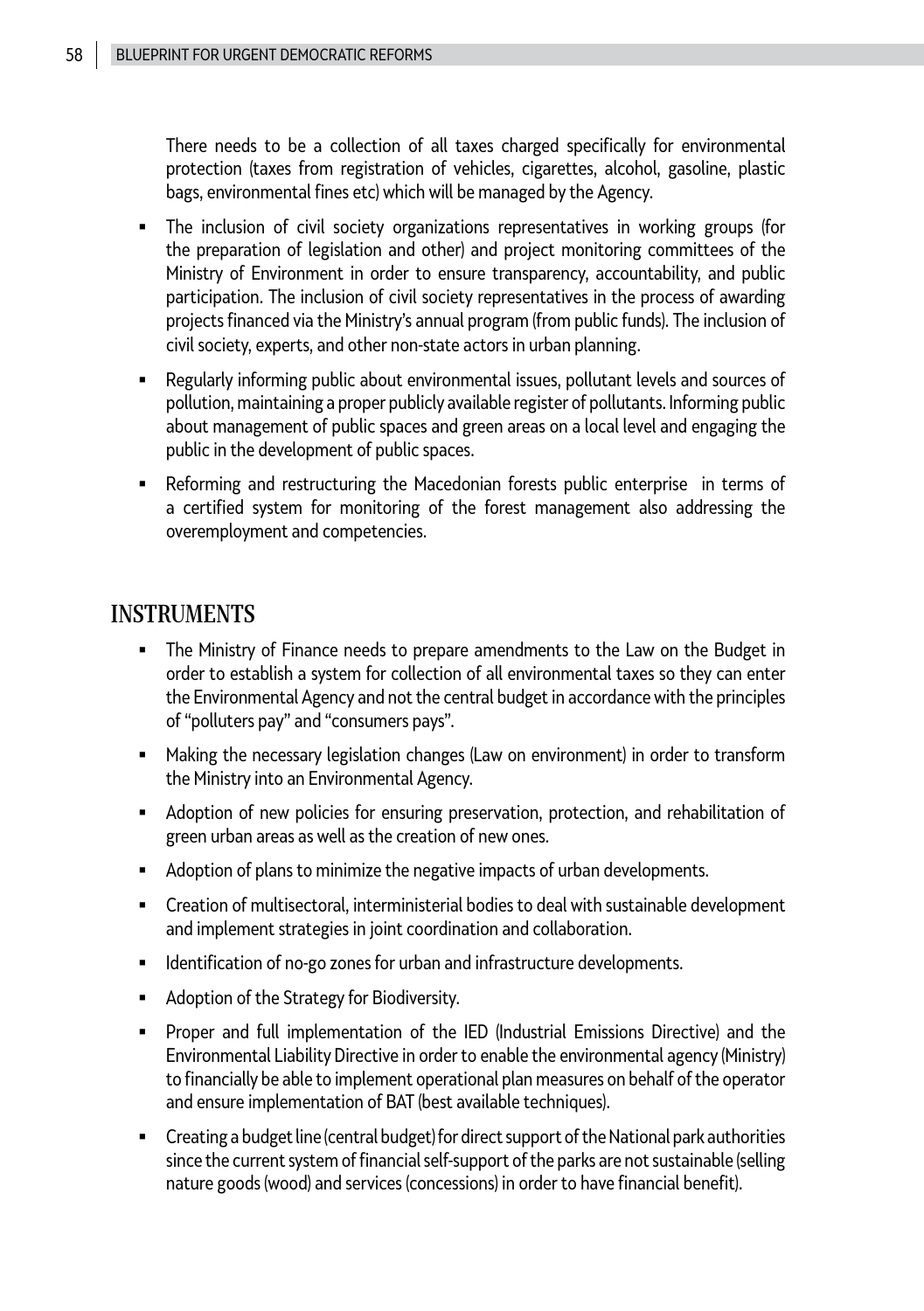Planning development and creation of strategies in line with EU targets for energy efficiency, use of renewable energy sources and climate protection, as well as respecting international conventions (Aarhus Convention, Bern Convention, and Paris Agreement) and EU acquis. Adoption of strict policies on biodiversity offsetting as the last possible measure for mitigating adverse environmental impacts.

# KEY INSTITUTIONS

- **Ministry of Environment and Physical planning**
- **Agency for Urban Planning**
- **Ministry of Finance**
- **•** Municipalities
- **Macedonian Forests public enterprise**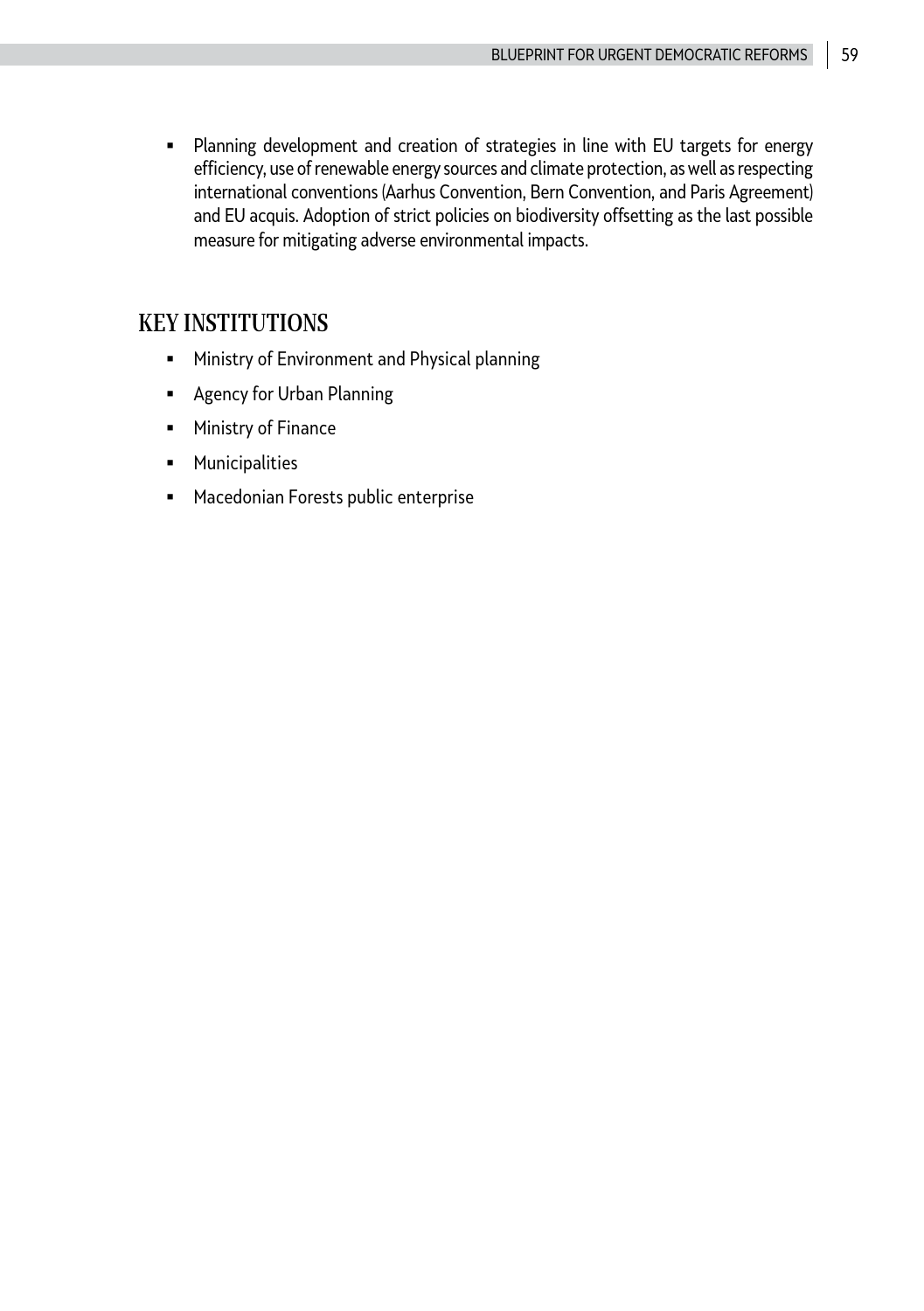# ANNEX 1 – LIST OF ORGANIZATIONS AND EXPERTS INVOLVED IN THE INITIATIVE

#### **A) Core team**

- Citizen Association MOST
- **Institute for Democracy 'Societas Civilis'**
- **European Policy Institute**
- **Institute for Communication Studies**
- **Macedonian Center for European Training**
- **F** Foundation Open Society Macedonia
- Macedonian Helsinki Committee
- Center for Economic Analyses
- CIVIL Center for Freedom
- $Bianimir$  *Iovanovic*

 Goran Petrevski Abdulmenaf Bexheti

Researchers

Dragan Gocevski

#### **B) Organizations and experts included, by sectors Public finance and economy**

- **EXECOTE:** Center for Economic Analyses
- **Branimir Jovanovic**
- **Petar Gosev**
- Nikola Popovski

#### **Judiciary**

- Macedonian Helsinki Committee
- **Foundation Open Society Macedonia**
- **Institute for Human Rights**

#### **Fight against Corruption**

- **Institute for Democracy 'Societas Civilis'** Skopje Foundation Open Society - Macedonia
- **Transparency International**

#### **Elections and Electoral system**

- Citizens Association MOST
- CIVIL Center for Freedom

#### **Media**

- **Institute for Communication Studies**
- **Association of Journalists of Macedonia** Union of Journalists and Media Workers Macedonian Institute for Media

Transparentnost Makedonija

Association of Young Analysts and

**Macedonian Center for International** Cooperation

- Council of Media Ethics NGO Info Center
- Media Development Center
- Promedia Sefer Tahiri
- **•** Vesna Sopar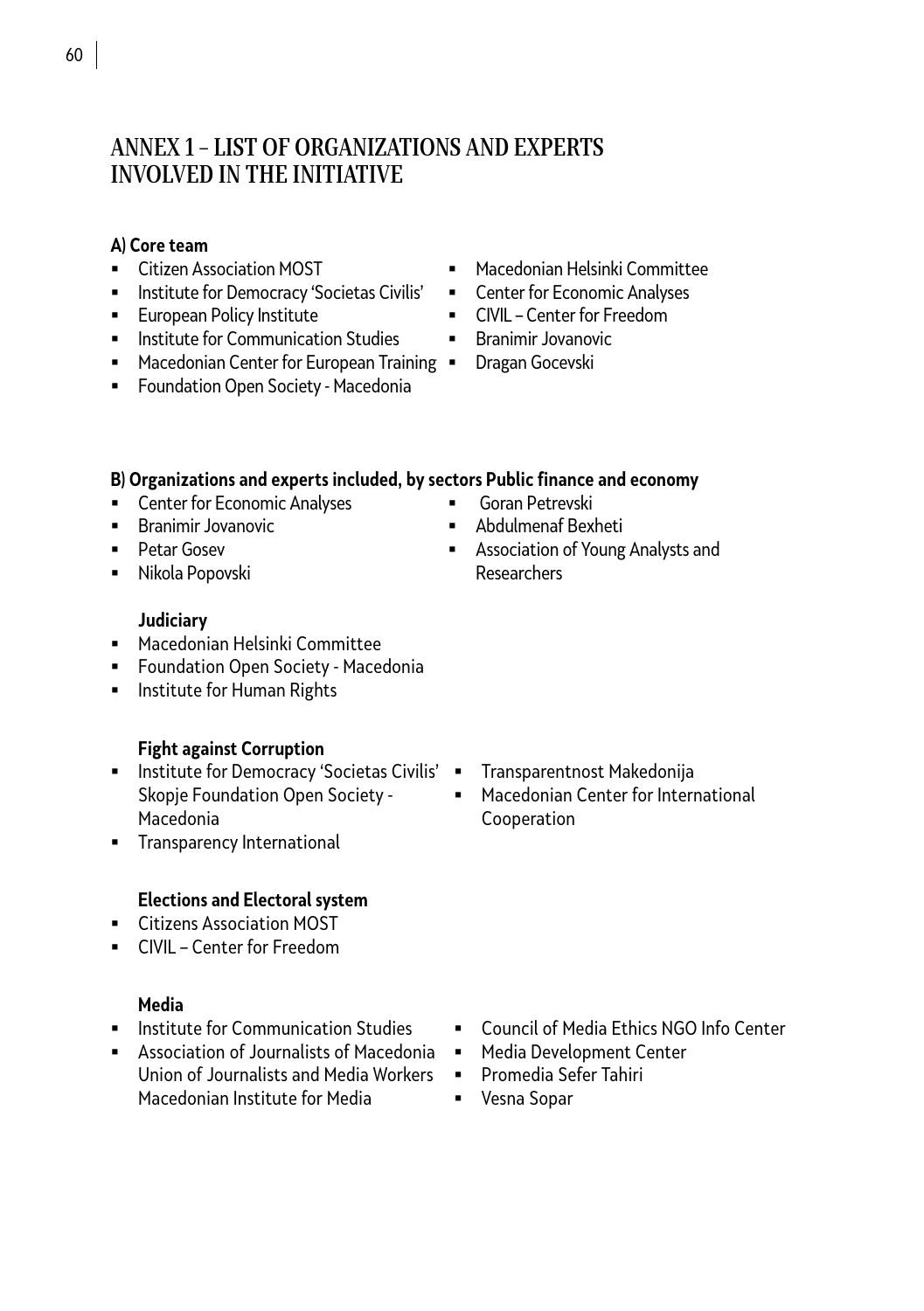#### **Public Administration**

- **European Policy Institute**
- **Dragan Gocevski**
- **Branimir Jovanovic**
- Center for Change Management
- Metodija Dimovski

#### **Control over the Police and the Security And (Counter)Intelligence Agencies**

- **Macedonian Center for European Training**
- Macedonian Helsinki Committee
- Gordan Kalajdziev
- **Forum CSRD**
- **Forum for Security Policy Research Securitas**

#### **Parliament**

- **EXECT:** Institute for Democracy 'Societas Civilis' Skopje
- **Foundation Open Society Macedonia**
- Citizens Association MOST

#### **Civil Society**

- **Macedonian Center for European Training**
- Youth Educational Forum
- **Balkan Civil Society Development Network**
- Macedonian Centre for International Cooperation
- **Marjan Zabrcanec**

#### **Social Protection, Welfare, and Sustainability**

- **-** Dragan Gocevski
- **-** Marian Nikolov
- **Branimir Jovanovic**

#### **Education and Youth Policies**

- **Foundation Open Society Macedonia**
- Youth Educational Forum

#### **Environment**

- **Eko Svest**
- OhridSOS
- $\blacksquare$  Front 21/42
- **EkoGerila**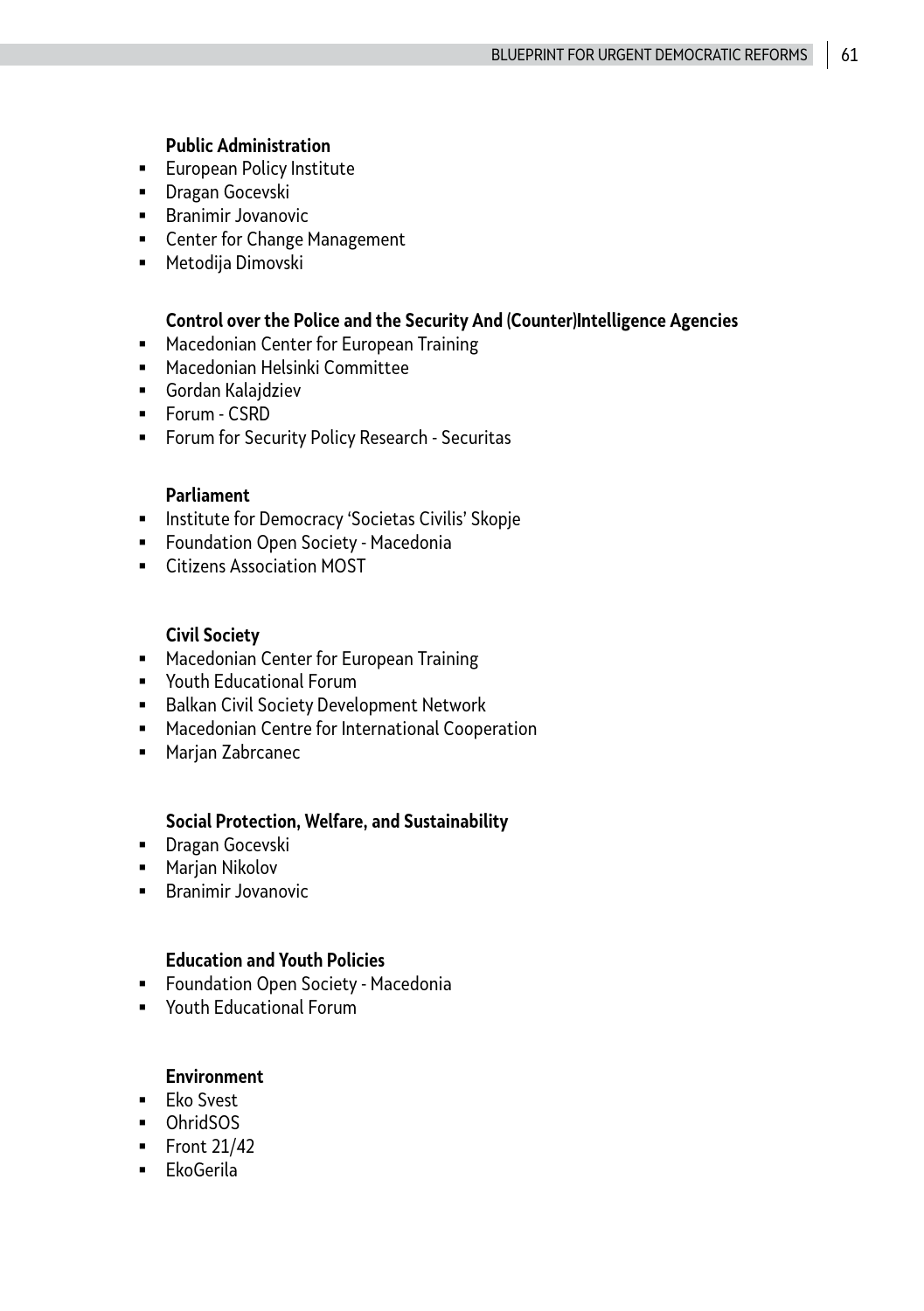| <b>CEALLY EVALUATES FORCE A GEOCACIONAL</b> |
|---------------------------------------------|
|                                             |
|                                             |
|                                             |
|                                             |
|                                             |
|                                             |
|                                             |
|                                             |
|                                             |
|                                             |
|                                             |
| !                                           |
|                                             |
| $\frac{1}{1}$                               |
|                                             |
|                                             |
|                                             |
|                                             |

| <b>AREA</b> | <b>MEASURE</b>                                                                                                                                                                                                                 | Responsible<br>nstitution | Term  | Content                                                                                                                                                                                               |
|-------------|--------------------------------------------------------------------------------------------------------------------------------------------------------------------------------------------------------------------------------|---------------------------|-------|-------------------------------------------------------------------------------------------------------------------------------------------------------------------------------------------------------|
| Judiciary   | Responsibility of Judges (Official<br>Gazette of the Republic of Macedonia<br>re on Establishing<br>Council for Establishing Facts and<br>Initiating Procedure on Establishin<br>Revocation of the Law on the<br>no. 20/2015); | Ξ                         | Short | Law is revoked                                                                                                                                                                                        |
|             | Deciding and Determining the<br>Duration of Penalty (Official Gazette<br>of the Republic of Macedonia no.<br>199/2014);<br>Revocation of the Law on                                                                            | Ξ                         | Short | Law is revoked                                                                                                                                                                                        |
| Judiciary   | Amendments to the Law on Courts<br> Official Gazette of the Republic of<br> Macedonia no. 58/2006, 62/2006,<br> 35/2008, 118/2008, 16/2009,<br> 61/2008, 118/2008, 16/2009,<br> 150/2009, 150/2010 and<br> 39/2012)            | Ξ                         | Short | A specialized court department to be formed at the Basic Court Skopje<br>- Skopje, which would be entitled to persecute criminal offenes connected<br>with and arising from the illegal wire-tapping; |
| Judiciary   | Special Public Prosecution<br>(Official Gazette of the Republic of<br>Macedonia no. 159/2015).<br>he Law on the<br>Amendments to tl                                                                                            | Ξ                         | Short |                                                                                                                                                                                                       |
| Judiciary   | Macedonia, (Official Gazette of the<br>Republic of Macedonia no. 60/2006,<br>69/2006, 150/2010, 100/2011, 20/2015<br>Amendments to the Law on<br>Judicial Council of the Republic of<br>and 61/2015);                          | ARM                       | Short | Especially Article 11 and Article 26                                                                                                                                                                  |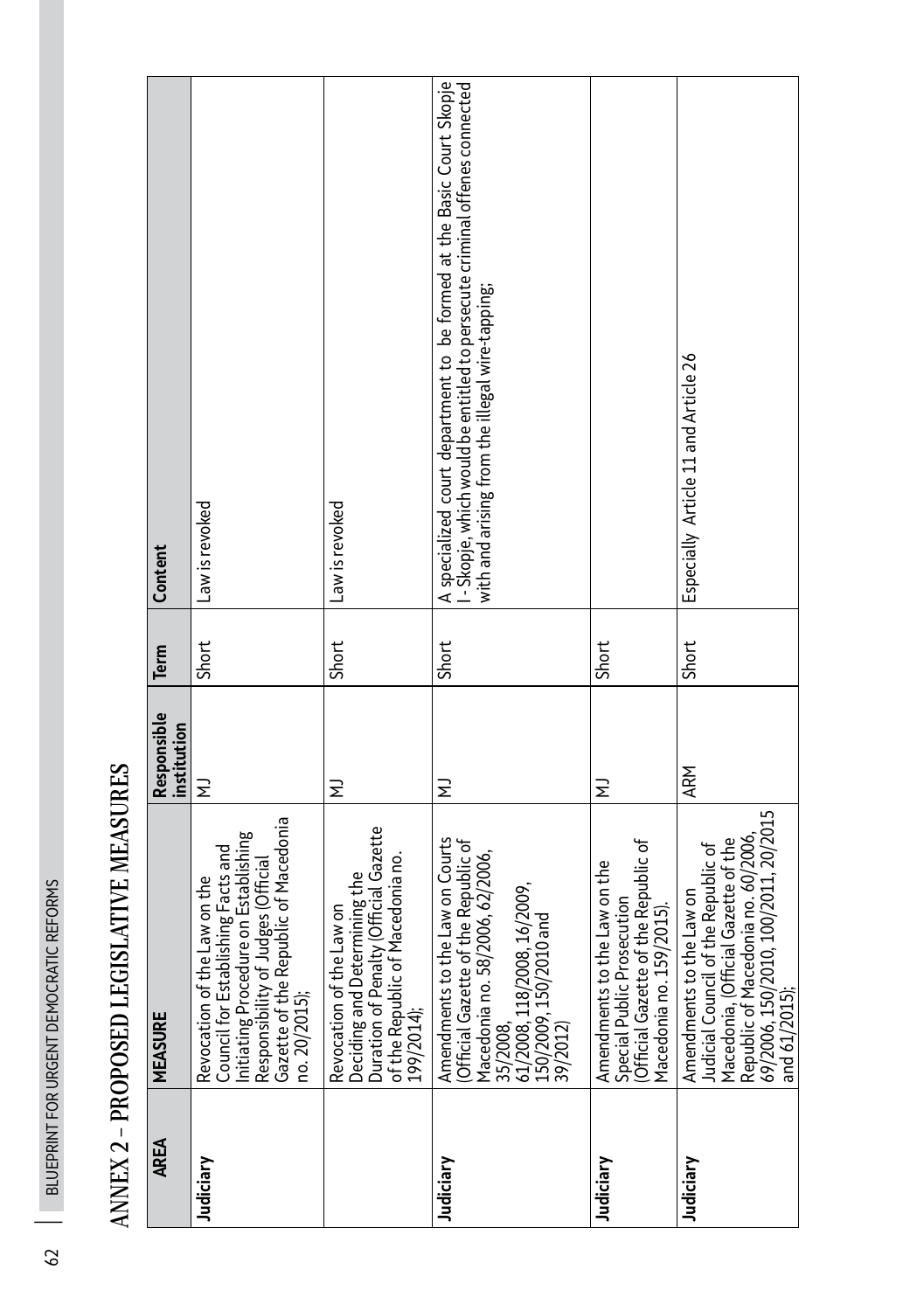| <b>AREA</b>                 | <b>MEASURE</b>                                                                                                                                                                                                          | Responsible<br>institution | Term   | Content                                                                                                                                                                                                                                                                                   |
|-----------------------------|-------------------------------------------------------------------------------------------------------------------------------------------------------------------------------------------------------------------------|----------------------------|--------|-------------------------------------------------------------------------------------------------------------------------------------------------------------------------------------------------------------------------------------------------------------------------------------------|
| Judiciary                   | e Law on Academy<br>57 (Official Gazette<br>for Judges and Public Prosecutors,<br>especially Article 57 (Official Gazette<br>of the Republic of Macedonia no.<br>  20/2015, 192/2015 and 231/2015);<br>Amendments to th | Ξ                          | Medium | Especially Article 57                                                                                                                                                                                                                                                                     |
| Judiciary                   | Amendments to the Law on Council<br>of Public Prosecutors (Official Gazette<br>of the Republic of Macedonia no.<br>150/2007 and 100/2011)                                                                               | Ξ                          | Medium | To strengthen already established criteria for appointing members to this<br>Council by the Parliament (four members) from the line of "distinguished<br>lawyers";                                                                                                                        |
| Judiciary                   | Republic of Macedonia no. 58/2006,<br>62/2006, 35/2008, 61/2008, 118/2008,<br>16/2009, 150/2009, 150/2010 and<br>39/2012).<br>Amendments to the Law on Courts,<br>Article 45 (Official Gazette of the                   | Ξ                          | Medium | Members of JC work as part-time judges<br>- Members of the JC fulfill the criteria of distinguished lawyers                                                                                                                                                                               |
| Fight against<br>Corruption | eblowers Protection;   MJ<br>The Law on Whistl                                                                                                                                                                          |                            | Urgent | Amendments to the provision that the Court can reveal the identity of<br>the whistleblower; Bylaws should increase the technical proficiency for<br>protecting the identity of the whistleblower                                                                                          |
| Fight against<br>Corruption | The Law on Prevention of Corruption                                                                                                                                                                                     | Ξ                          | Urgent | that CSOs with proven track record in anti-corruption can ask questions<br>integrity tests as preconditions for SCPC members. 2. The Law defines<br>1. The Law on Anti-Corruption stipulates expertise, track record and<br>to all candidates in an open public hearing at the Parliament |
| Fight against<br>Corruption | Law on Witness Protection                                                                                                                                                                                               | Ξ                          | Urgent | SPP to be able to use the instrument                                                                                                                                                                                                                                                      |
| Fight against<br>Corruption | of Political Parties;<br>Law on Financing                                                                                                                                                                               | Ξ                          | Short  | between the political parties, CSOs and the task force consisting of SCPC,<br>The law needs to be amended based on a dialogue about a new model<br>SAO, and PRO, based on the findings published in the brief.                                                                            |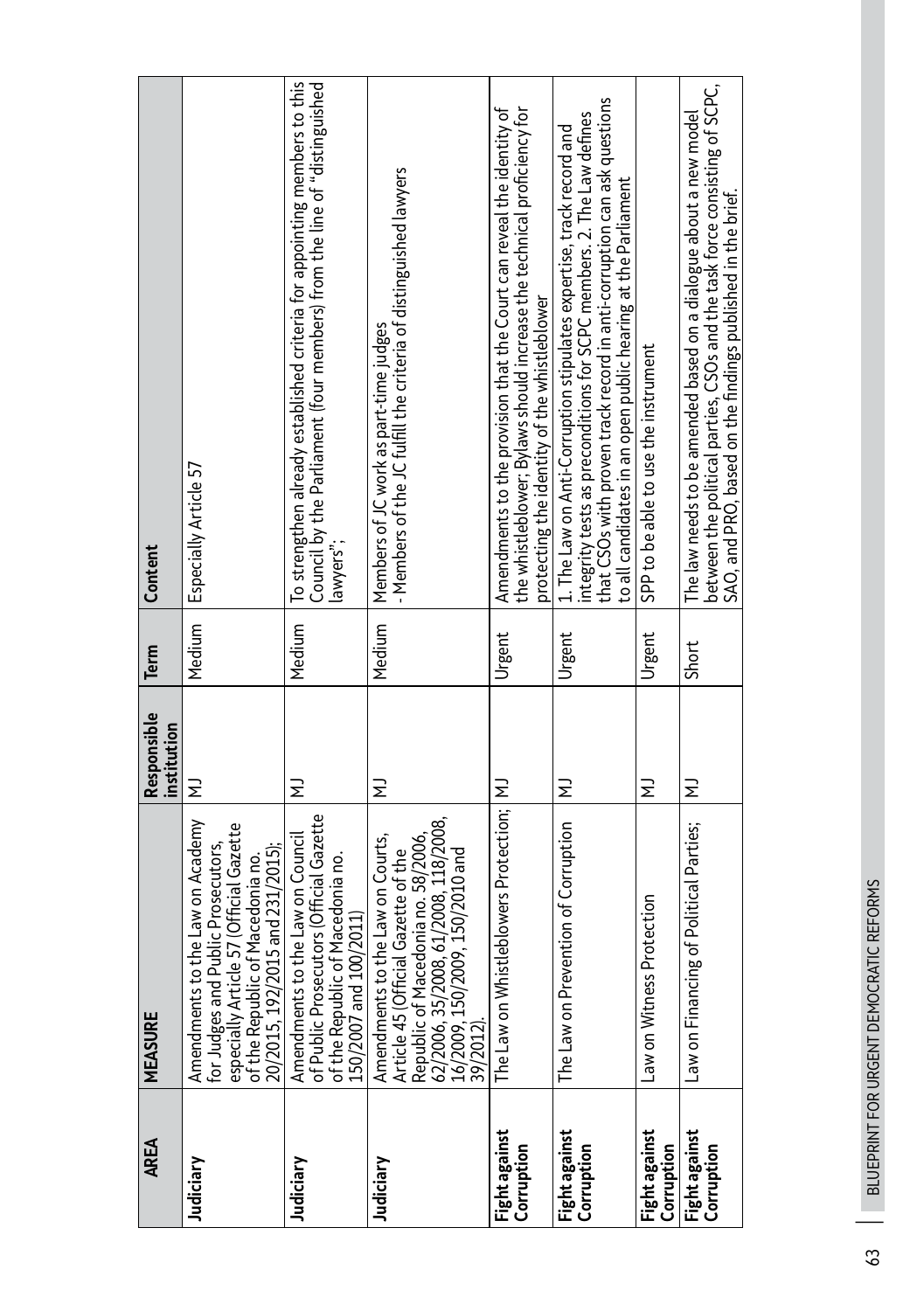BLUEPRINT FOR URGENT DEMOCRATIC REFORMS 64 | BLUEPRINT FOR URGENT DEMOCRATIC REFORMS

| <b>AREA</b>                 | <b>MEASURE</b>                             | Responsible<br>institution | Term   | Content                                                                                                                                                                                                                                                                                                                                                                                                                                                                                                                                                                                                                          |
|-----------------------------|--------------------------------------------|----------------------------|--------|----------------------------------------------------------------------------------------------------------------------------------------------------------------------------------------------------------------------------------------------------------------------------------------------------------------------------------------------------------------------------------------------------------------------------------------------------------------------------------------------------------------------------------------------------------------------------------------------------------------------------------|
| Fight against<br>Corruption | Law on Public Procurement;                 | φ                          | Short  | companies; Reconsider the rule on using lowest price as the only criterion<br>Council; Revision and amendment of the so-called negative reference for<br>which, in addition to the price, determine the procurement's quality and<br>criteria with the new EU directive where "economically most favorable<br>Revoking the provisions for the establishment and the mandate of the<br>Council for Public Procurement and dismissal of the members of the<br>bid" is stipulated as priority criterion, comprised of several elements<br>for contract-awarding as a step towards aligning contract-awarding<br>cost-effectiveness. |
| Elections                   | Election Code                              | Ξ                          | Urgent | " Transferring all the competencies in regards to implementation - includ-<br>Appointing a Secretary General (Executive Director) of the professional<br>administration and 2 members from the ruling parties and the opposi-<br>The MECs should be involved in the process of cleaning and creat the<br>"Changing the composition of the MECs and EBs: 1 member from the<br>ing the compilation of the Voters List - to the professional service<br>and making them not subject to approval/voting by the members.<br>service by the Parliament with 2/3 majority;<br>tion respectively.<br>Voters List                         |
| Elections                   | Election Code                              | Ξ                          | Short  | Amendments related to the out-of-country voting and the regulation of<br>the campaign                                                                                                                                                                                                                                                                                                                                                                                                                                                                                                                                            |
| Elections                   | Election Code                              | Ξ                          | Medium | Introducing open list variant of the proportional representation system                                                                                                                                                                                                                                                                                                                                                                                                                                                                                                                                                          |
| Elections                   | Law on General Administrative<br>Procedure | Ξ                          | Short  | <b>Shortening the deadlines for delivering the decision for annulling the</b><br>residence, for submitting an appeal against a decision, as well as for<br>adopting decision upon the appeal.                                                                                                                                                                                                                                                                                                                                                                                                                                    |
| Elections                   | Law on Administrative Disputes             | Ξ                          | Short  | Shortening the deadlines for initiating an administrative dispute against<br>Introducing deadlines for issuing verdict upon a lawsuit, submitting an<br>a decision upon an appeal against the decision for annulment of resi-<br>dence, as well as for delivering a response from the sued party.<br>appeal against the verdict and deciding upon the appeal                                                                                                                                                                                                                                                                     |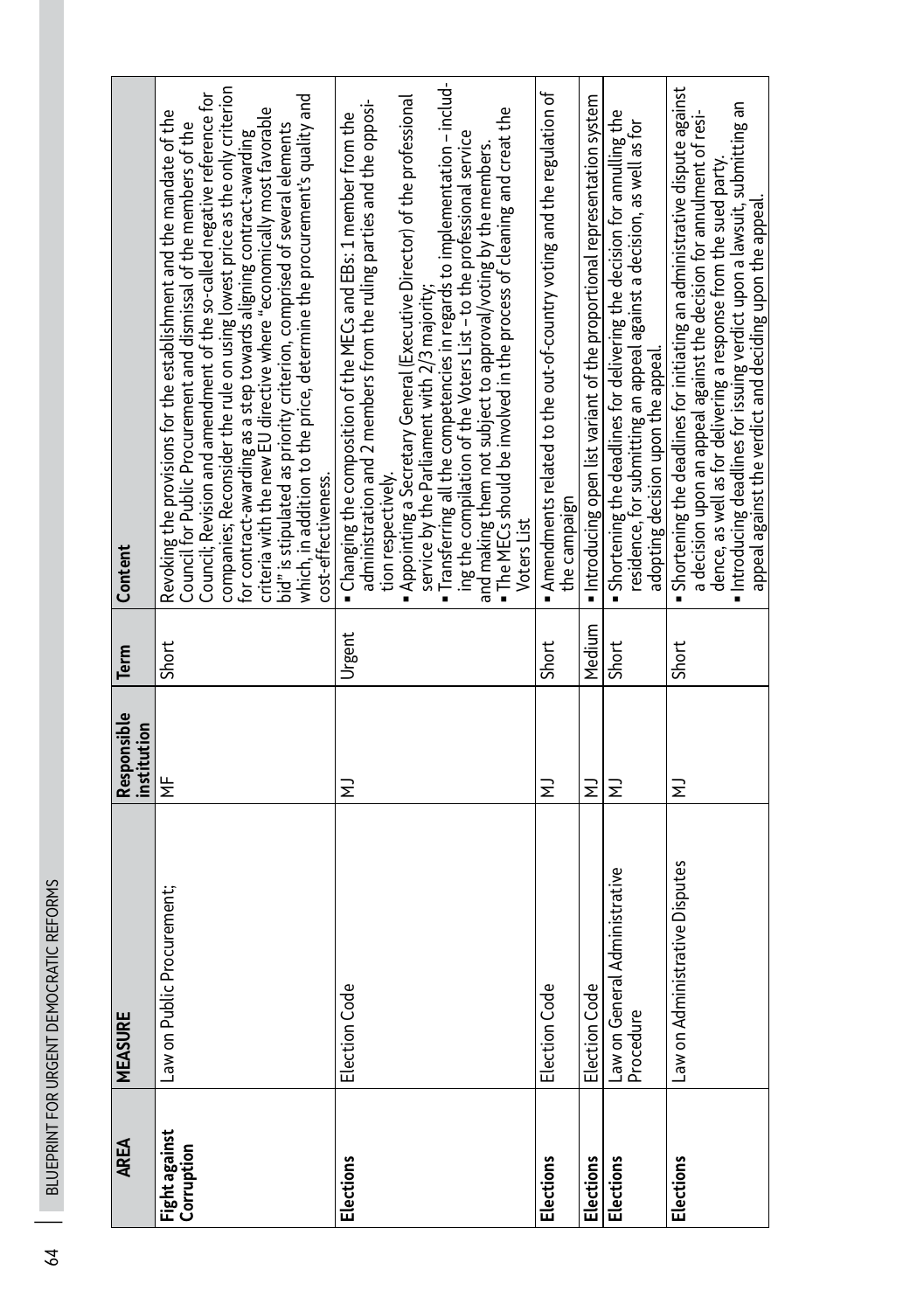| $\frac{1}{1}$<br>i<br>こくこうこく こうしょうしょう<br>i |
|--------------------------------------------|
| こここに                                       |
|                                            |

| <b>AREA</b>              | <b>MEASURE</b>                                                                   | Responsible<br>nstitution | Term   | Content                                                                                                                                                                                                                                                                                                                                                                                                                                                                                                                                                                                                                                                                                                                                                                                                                                                                                                                                                                                                                                                                                                                                                                                                                                                                                                                                                                                                                                                                                                                                                                                                                                                                                                                                                                                                                                                                                                                                                                                                                                                                                                                                                                      |
|--------------------------|----------------------------------------------------------------------------------|---------------------------|--------|------------------------------------------------------------------------------------------------------------------------------------------------------------------------------------------------------------------------------------------------------------------------------------------------------------------------------------------------------------------------------------------------------------------------------------------------------------------------------------------------------------------------------------------------------------------------------------------------------------------------------------------------------------------------------------------------------------------------------------------------------------------------------------------------------------------------------------------------------------------------------------------------------------------------------------------------------------------------------------------------------------------------------------------------------------------------------------------------------------------------------------------------------------------------------------------------------------------------------------------------------------------------------------------------------------------------------------------------------------------------------------------------------------------------------------------------------------------------------------------------------------------------------------------------------------------------------------------------------------------------------------------------------------------------------------------------------------------------------------------------------------------------------------------------------------------------------------------------------------------------------------------------------------------------------------------------------------------------------------------------------------------------------------------------------------------------------------------------------------------------------------------------------------------------------|
| Media                    | he Law on Audio and<br>Amendments to the L<br>Audio-Visual Services              | MISA                      | Urgent | ■ Ban any type of 'state advertising' in the commercial electronic media<br>and to determine precisely the definition of the notion 'public campaigns'.<br>Reduce the sanctions for certain violations of the Law, as well as to reduce<br>long-term sustainability and institutional autonomy; Change the mode of<br>the regulatory body (the Agency on Audio and Audiovisual Media Services)<br>of the Law on Audio and Audiovisual Media Services) in the administrative<br>misdemeanor procedures and impose fines for hate speech for broadcast-<br>procedure; the regulatory bodies in all European countries can undertake<br>electoral period. Advertising should be allowed free-of-charge on the PBS<br>In addition, the conditions under which public campaigns can be aired on<br>on equal terms for all political actors. Change the decision-making struc-<br>as well as the financial sanctions for not complying with these provisions;<br>the annual fee for broadcasters up to 50%. Provide for sanctioning 'hate<br>ing such a content. Such provisions are in compliance with the Article 10<br>ture and the manner of nomination and appointment of the members of<br>ty-political advertising in the private media, both outside and during the<br>speech' or incitement of violence in the audiovisual programs (Article 48<br>appointment of the MRT editors in chief - MRT's Program Council should<br>Program Council of MRT in order to depoliticize this body, to profession-<br>visions related to the funds from the Budget aimed for such production,<br>society; Amend the funding framework of the MRT in order to secure its<br>umentary and feature production for the national TV broadcasters, pro-<br>Abolish the provisions related to the 'cultural quotas' for domestic doc-<br>in order to depoliticize it; Change the composition and capacity of the<br>the Public Broadcasting Service have to be precisely specified;Ban par-<br>alize it and to strengthen the interconnection of the PBS with the civil<br>be authorized to appoint them upon a public competition procedure;<br>of the European Convention on Human Rights. |
| Administration<br>Public | Guidelines on preventing mechanisms<br>for party purposes;<br>of misuse of state | GRM; ACTF                 | Urgent | of related legal provisions from relevant laws - Law on administrative<br>-Guidelines should contain detailed description on implementation<br>servants, Electoral Code, and other laws;                                                                                                                                                                                                                                                                                                                                                                                                                                                                                                                                                                                                                                                                                                                                                                                                                                                                                                                                                                                                                                                                                                                                                                                                                                                                                                                                                                                                                                                                                                                                                                                                                                                                                                                                                                                                                                                                                                                                                                                     |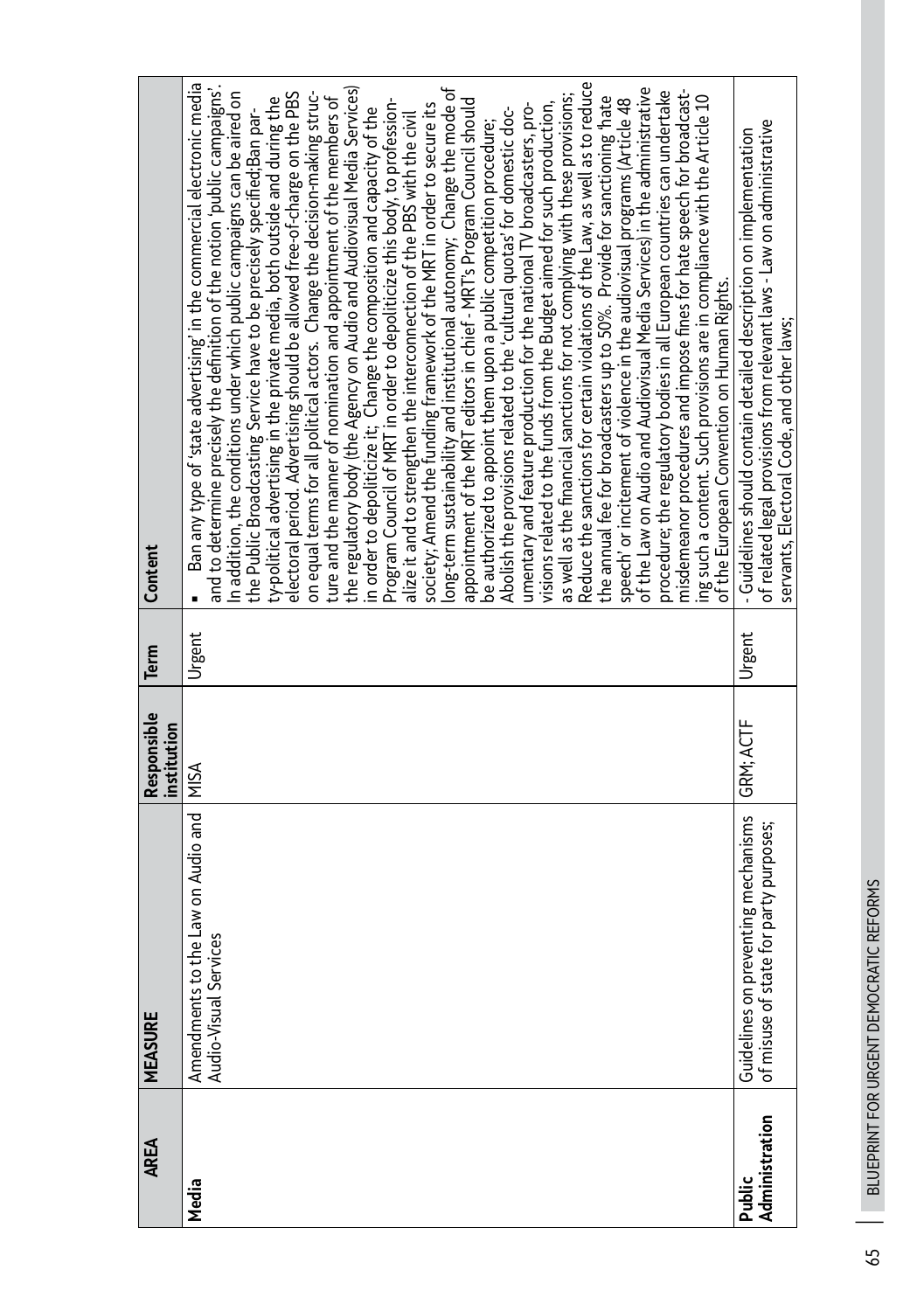BLUEPRINT FOR URGENT DEMOCRATIC REFORMS 66 | BLUEPRINT FOR URGENT DEMOCRATIC REFORMS

| <b>AREA</b>                                                         | <b>MEASURE</b>                                                                                                                                                             | Responsible<br>institution                          | Term   | Content                                                                                                                                                                                                                                                                                                                                                                                            |
|---------------------------------------------------------------------|----------------------------------------------------------------------------------------------------------------------------------------------------------------------------|-----------------------------------------------------|--------|----------------------------------------------------------------------------------------------------------------------------------------------------------------------------------------------------------------------------------------------------------------------------------------------------------------------------------------------------------------------------------------------------|
| Administration<br>Public                                            | Gazette of the Republic of Macedonia<br>no. 13/2006, 86/2008, 6/2010,<br>42/2014, 148/2015<br>Access to Public Information (Official<br>ne Law on Free<br>Amendments to th | on Free Access<br>to Information<br>Commission<br>Ξ | Medium | for disclosure/declassification of information categorized as "internal" for<br>comply with the law, as well as providing the Commission competences<br>the purpose of protecting the public interest as defined under the new<br>misdemeanour sanctions to holders of public information that do not<br>Mandating the Commission for Free Access to Information to issue<br>Law on Whistleblowers |
| Administration<br>Public                                            | prohibition of party<br>Administrative Servants strengthening<br>activities and during elections<br>Amendments to the Law on<br>penalties related to                       | MISA                                                | Urgent | servants related to prohibition of party activities and during elections;<br>Introduce more severe penal provisions, specifically on administrative                                                                                                                                                                                                                                                |
| Administration<br>Public                                            | Administrative Servants reforming the<br>ne Law on<br>disciplinary commissions<br>Amendments to th                                                                         | MISA                                                | Medium | - Changes to the format of the disciplinary commissions - currently the<br>commissions have too many members (6) - should be brought back to three<br>and award greater competence to HR units.                                                                                                                                                                                                    |
| Administration<br>Public                                            | lelines on issuing<br>Soft-law - e.g. guid<br>fines                                                                                                                        | <b>GRM</b>                                          | Short  | To ensure that administrative fines (misdemeanors) are the last resort; put<br>focus on prevention instead of repression;                                                                                                                                                                                                                                                                          |
| Security and<br>(Counter)<br>Intelligence<br>Police and<br>Agencies | Lex special for External Control of the<br>Police or incorporation in the Law on<br>Police.                                                                                | MOI, MJ                                             | Urgent | Council of Europe and the MOI expert working group working on this task<br>CSOs, academia, public prosecution offices, and retired police officers -<br>all of them on equal footing, with equal duties and responsibilities. The<br>The future external oversight mechanism should include members of<br>should be supported and accelerated                                                      |
| Parliament                                                          | e Law on the<br>Amendments to th<br>Parliament                                                                                                                             | Parliament                                          | Urgent | - Add provisions on accountability of officials for not showing upon an<br>- Article 21 to allow 10 MPs to schedule a public hearing;<br>- Add provisions on investigative hearings;<br>Add provisions on inquiry committees.<br>invitation from the Parliament                                                                                                                                    |
| Parliament                                                          | e Rules of<br>Amendments to th<br>Procedure                                                                                                                                | Parliament                                          | Urgent | - Add provisions on registration and accreditation of external<br>stakeholders.                                                                                                                                                                                                                                                                                                                    |
| Parliament                                                          | e Rules of<br>Amendments to th<br>Procedure                                                                                                                                | Parliament                                          | Short  | - Introduce public hearings at the beginning of the legislative process<br>Add provisions on Parliamentary Channel and web-site.<br>(legislative hearings)                                                                                                                                                                                                                                         |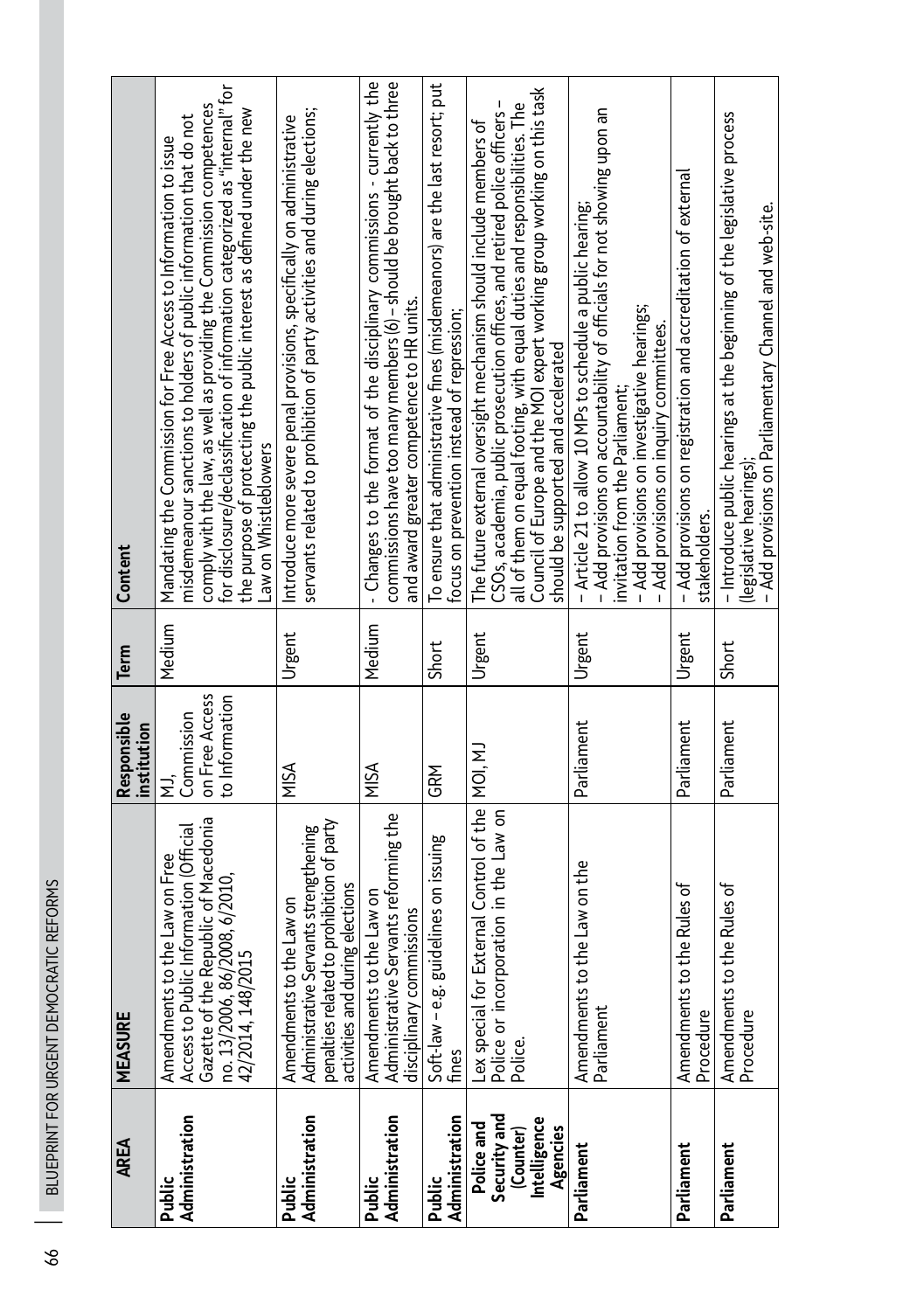| <b>AREA</b>   | <b>MEASURE</b>                                                                                                 | Responsible<br>institution                               | Term             | Content                                                                                                                                                                                                                                                                                                       |
|---------------|----------------------------------------------------------------------------------------------------------------|----------------------------------------------------------|------------------|---------------------------------------------------------------------------------------------------------------------------------------------------------------------------------------------------------------------------------------------------------------------------------------------------------------|
| Parliament    | Amendments to the Rules of<br>Procedure                                                                        | Parliament                                               | Short            | - Article 107 to introduce compulsory publication of stenographic notes<br>- Add a provision that introduces regular recurring schedule of<br>from committee sessions:<br>parliamentary activities.                                                                                                           |
| Parliament    | Amendments to the Rules of<br>Procedure                                                                        | Parliament                                               | Medium           | - Amendments to the provisions that stipulate the time-frames between<br>– Article 171, on the shortened procedure;<br>the three phases of law adoption.                                                                                                                                                      |
| Parliament    | Amendments to the Rules of<br>Procedure                                                                        | Parliament                                               | Medium           | - Article 39, point 5 and 6 on parliamentary questions; - Article 42, point<br>on the possibilities for registration for discussion;- Article 86, point 1, on<br>3 on written responses to parliamentary questions;- Article 80, point 2,<br>"one speech of MP per agenda item" provision.                    |
| Civil Society | Law on Referendum and other forms  MJ, MLSG<br>of direct civic participation (Official<br>Gazette No. 81/2005) |                                                          | Urgent           | Amendment of the relevant laws in order to substantially decrease<br>the legal thresholds for local referenda, civic legislative initiatives, and<br>petitions. Article 3                                                                                                                                     |
| Civil Society | Law on Local Self-Governance (Official<br>Gazette No. 02/2002                                                  | MJ, MLSG                                                 | Urgent           | Amendment of the relevant laws in order to substantially decrease<br>the legal thresholds for local referenda, civic legislative initiatives, and<br>petitions. Articles 25-28                                                                                                                                |
| Civil Society | ganizations<br>Law on Student Or                                                                               | Agency for<br>Youth and<br>MJ, MES,<br>Sport             | Medium<br>Short/ | New Law redefining the Student Parliaments                                                                                                                                                                                                                                                                    |
| Civil Society | Law on Youth Organizations                                                                                     | Agency for<br>Youth and<br>MJ, MES,<br>Sport             | Medium<br>Short/ | New Law tackling the issues on municipal youth councils, recognizing the<br>National Youth Council as official representative body supported by the<br>European Youth Forum etc.                                                                                                                              |
| Civil Society | the Civil Society<br>ent Strategy for<br>Review of the curr<br>Cooperation with                                | Government<br>Secretariat<br>General<br>of the<br>t, SEA | Urgent           | Establishing independent and representative Council for Cooperation<br>organizations working in the area of enabling an environment for the<br>between the Government and the Civil Society (Redefining the newly<br>established according to the proposals drafted by the civil society<br>work of the CSOs) |